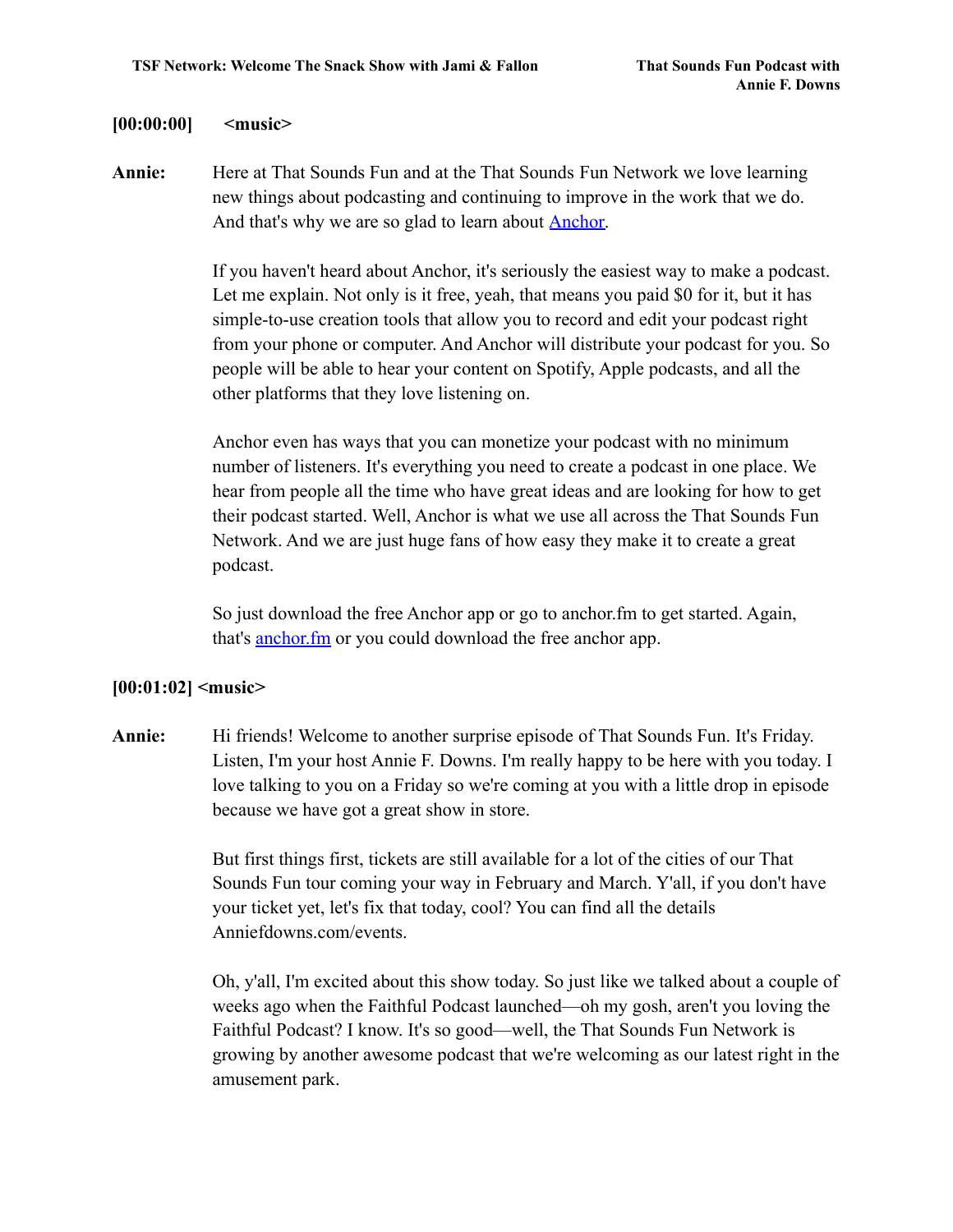We like to think of the network like that. All the different podcasts are different rides but we think you're going to love all of them. And I'm absolutely dying about this. In fact, they call themselves the funnel cake of our That Sounds Fun network. It's called The Snack Show with Jami Fallon.

Happens to be two of my dearest, funniest, snacking'est friends and co-workers. Jami is our tour manager for the That Sounds Fun Tour which kicks off so soon and Fallon runs the That Sounds Fun Network. Apart from all of that though, every time they brought up their dream of a podcast about snacks, lively and hilarious conversation would erupt.

And I knew they needed to make that show and I knew it was just what the network amusement park needed. A concession stand, exactly, a concession stand, a funnel cake, it needed The Snack Show. So here's my conversation with Jami and Fallon, celebrating the newest member of the That Sounds Fun Network, The Snack Show.

### **[00:02:57] <music>**

| Jami:          | I currently don't have Disney Plus. That's how I have not.                                                   |  |
|----------------|--------------------------------------------------------------------------------------------------------------|--|
| Annie:         | Why?                                                                                                         |  |
| Jami:          | I had it free for a year with Verizon and I just let it expire and I just haven't sorted it<br>out.          |  |
| Annie:         | You don't need to. I got all the details.                                                                    |  |
| Jami:          | I haven't needed it in the last few months because I've had 900 other things.                                |  |
| <b>Fallon:</b> | No, you need it.                                                                                             |  |
| Jami:          | So anyway, I just-                                                                                           |  |
| Annie:         | You need it. You need it. Listen, I'm a seven, you can't ever not have something that<br>you want available. |  |
| Jami:          | I did find I just wanted to start rewatching Glee.                                                           |  |
| Annie:         | Okay.                                                                                                        |  |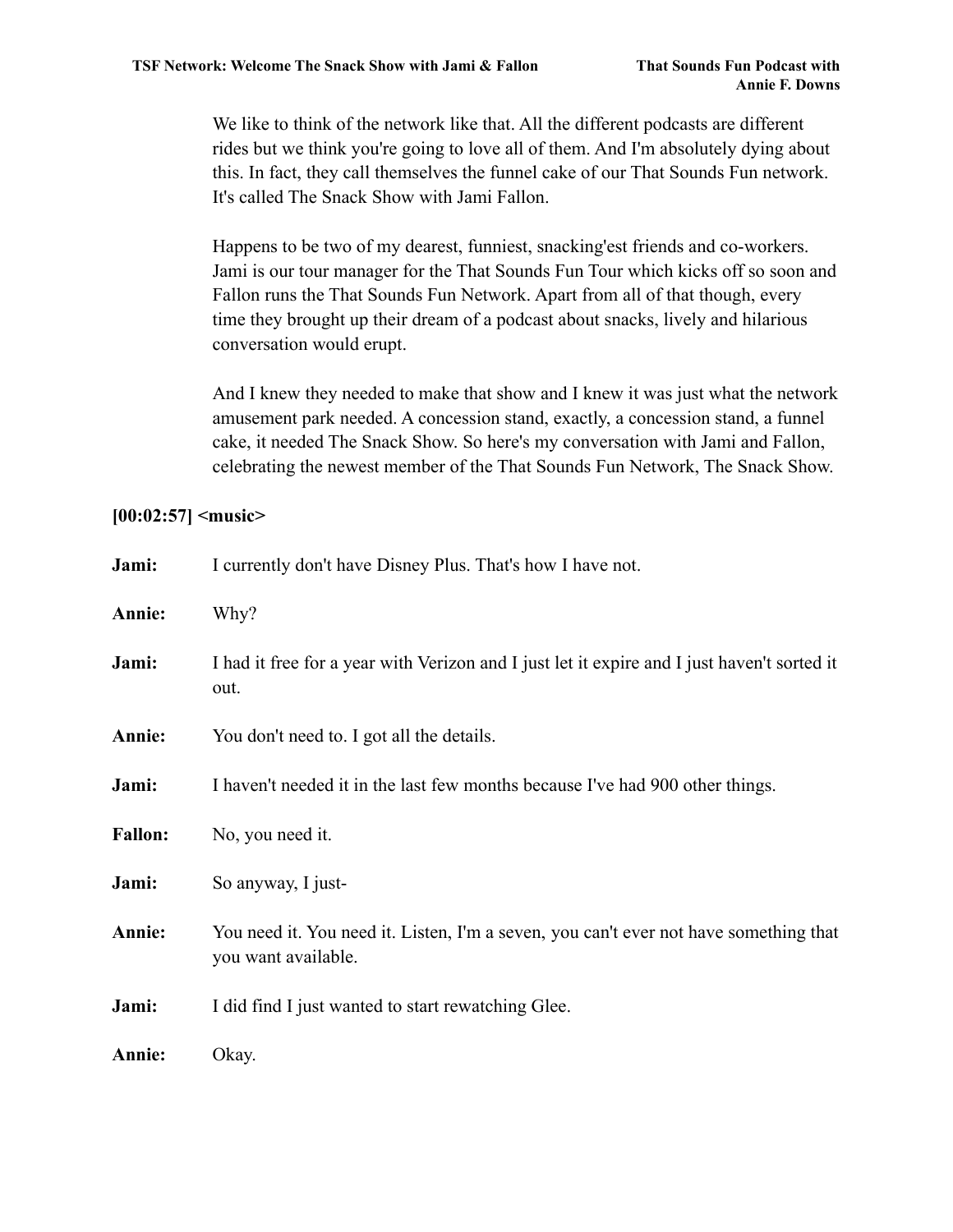- **Jami:** After we sang Celine Dion in the car, I was like, "I want to see Lea Michele... Lea Michele?
- **Annie:** Yeah, Lea Michele.
- **Jami:** ...sing it." And then I found out it's on Disney Plus. So that was the only moment I thought, "Well, I guess that's my..."
- Fallon: Glee is on Disney Plus?
- **Jami:** Yeah, they got the license for it.
- **Fallon:** Uh, that's interesting.
- **Jami:** Interesante.
- **Fallon:** Let's do it.
- **Annie:** We already are. This is all going on the pod because everyone needs to know what they're about to get on The Snack Show. Oh, and you just hit your funny bone so hard, Fallon.
- **Jami:** Okay, she does this a lot of times while we record.
- **Fallon:** I did it last night.
- **Jami:** Yeah. We got to work on those elbow moves.
- **Annie:** You hit your elbow?
- **Fallon:** We need some of that rubber like matting around here.
- **Annie:** Or typically you just need some meat on your bones. Yeah, that elbow is-
- **Jami:** I'm doing fine over here.
- **Annie:** Everything's cool over here.
- **Jami:** You know what's taking care of my elbow? Snacks!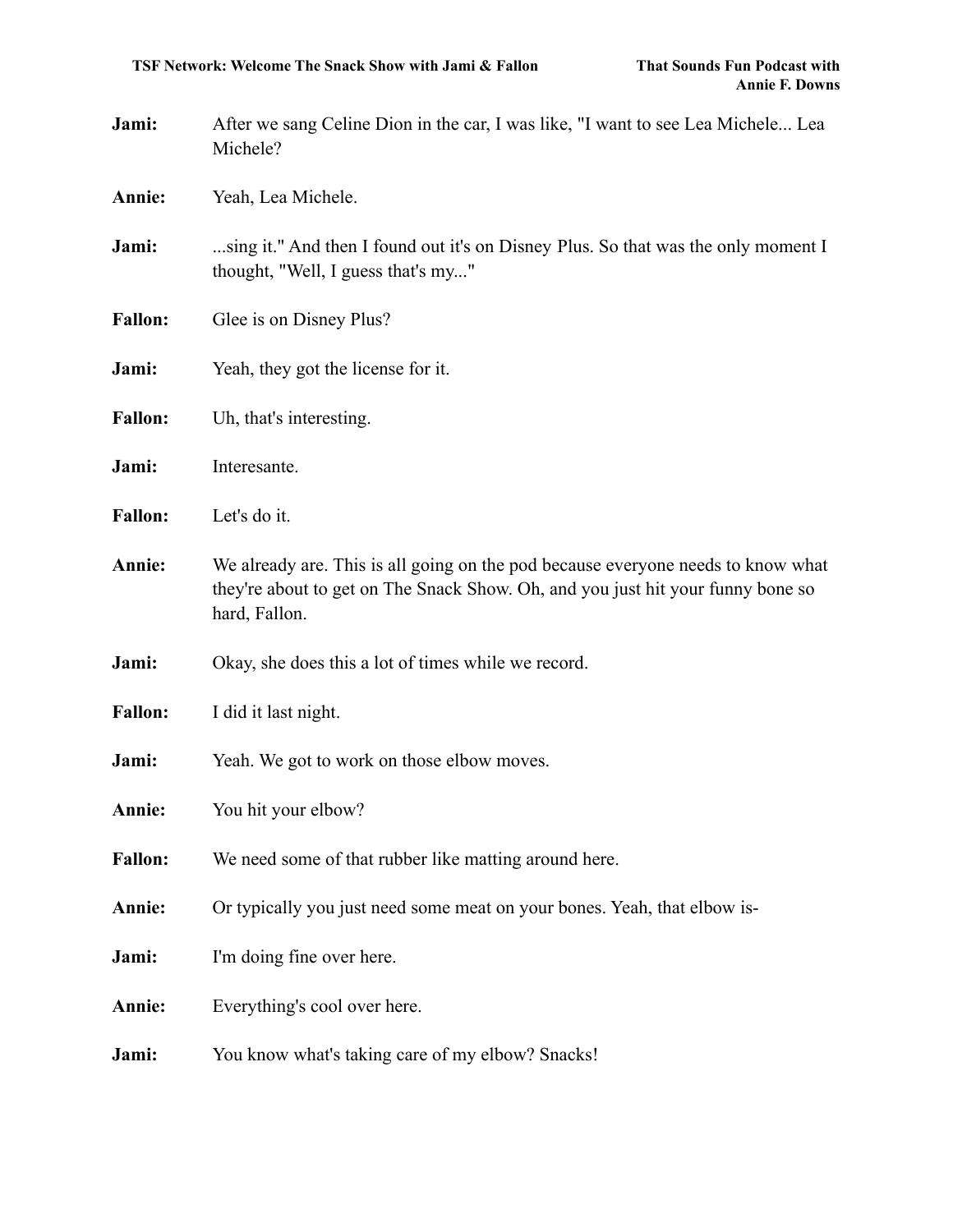- **Annie:** You guys, first of all, I just have to... Well, everyone knows you both. Jami, you're on the pod frequently. Every Christmas at least. **Jami:** Yes. **Annie:** And you are our first Enneagram one in EnneaSummer Series of 2019?
- **Annie:** Fal, you were also our Enneagram one this year on EnneaSummer.
- Fallon: Jami walk so I could run.
- Jami: Fun fact.

**Jami:** Yes.

- Fallon: It's my new favorite phrase.
- **Jami:** Fun fact. We've talked about this in one of our episodes of the pod. But Fallon didn't know that phrase so I had to teach her.
- **Annie:** That's good.
- **Fallon:** And now I'm using it like it's my job.
- **Annie:** Do you know we learned what around here last week? "I buy, you fly."
- Fallon: Oh, I taught her that one.
- **Annie:** Because apparently that's what you say when you buy lunch for people, "I buy you fly" and they have to go pick it up.
- **Fallon:** One year just like trying to make an agreement, like, "Hey, I'll buy your lunch. You want to go pick it...?"
- **Annie:** Will you grab it on the way?
- **Jami:** That feels like a hot goss kind of thing. Like it's a Fallon OG original.
- **Annie:** Oh, I do love saying "hot goss." I've really spread hot goss around. In my life, unfortunately, I've spread hot goss around.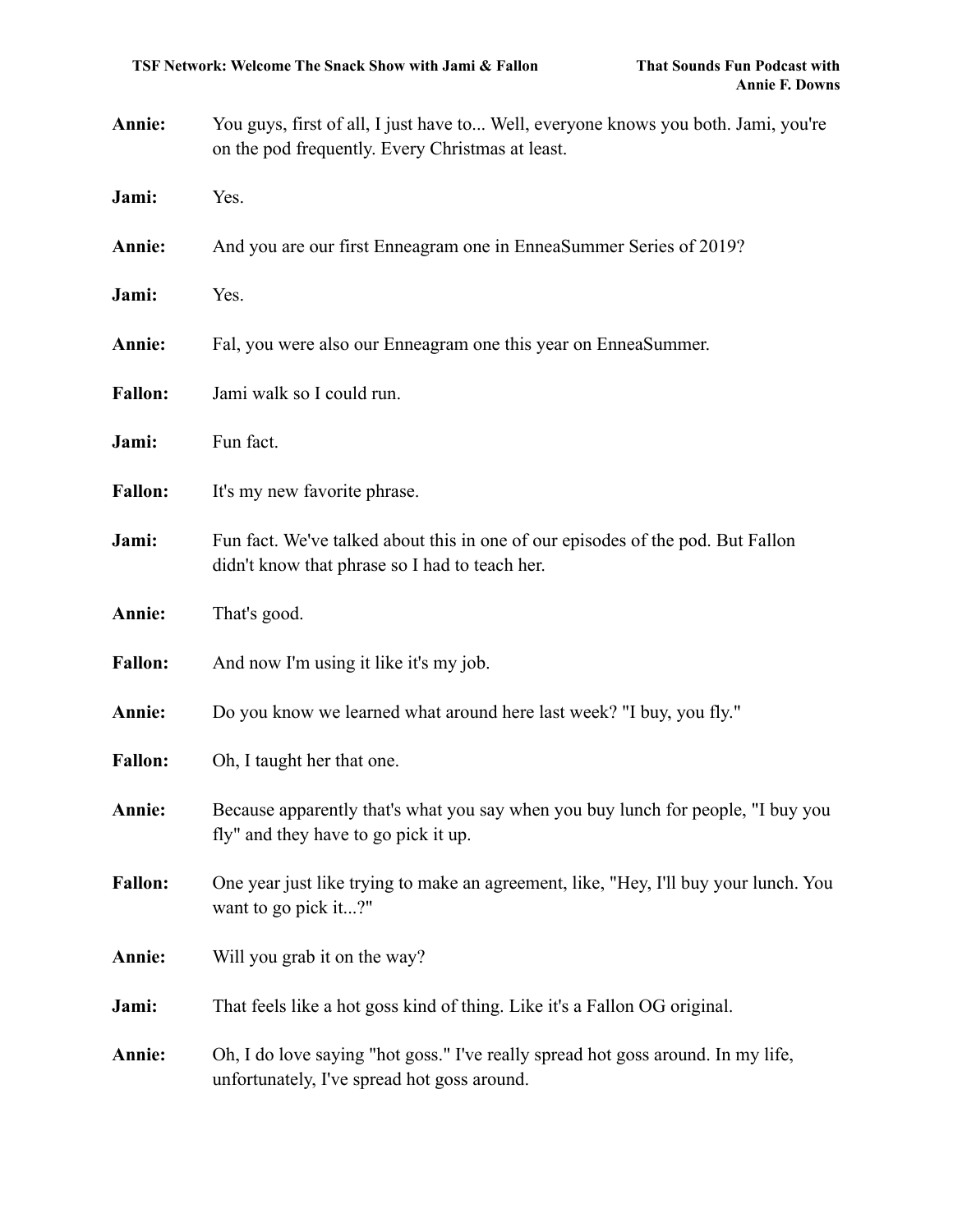| Jami:          | Sorry, Lord.                                                                                                                                                                                                                                                                                   |
|----------------|------------------------------------------------------------------------------------------------------------------------------------------------------------------------------------------------------------------------------------------------------------------------------------------------|
| Annie:         | Yeah, sorry, Lord. Repentance. But I mean, saying hot goss has become very<br>important to me because-                                                                                                                                                                                         |
| <b>Fallon:</b> | I feel honored.                                                                                                                                                                                                                                                                                |
| Annie:         | it's my favorite thing. When you sit down at lunch, you say, "What's the hot<br>$g$ oss?"                                                                                                                                                                                                      |
| <b>Fallon:</b> | What's the hot goss, y'all?                                                                                                                                                                                                                                                                    |
| Annie:         | Fallon also runs the That Sounds Fun Network.                                                                                                                                                                                                                                                  |
| <b>Fallon:</b> | I do.                                                                                                                                                                                                                                                                                          |
| Annie:         | And you did what anyone who ran a network would do and said, "I want my own<br>show. I've made all these other shows work, I now would like my own show."                                                                                                                                      |
| <b>Fallon:</b> | A lot of encouragement from you. Let's be honest.                                                                                                                                                                                                                                              |
| Annie:         | Jami, tell them why I made y'all start doing a snack show.                                                                                                                                                                                                                                     |
| Jami:          | Well, I said this before but that's a great question I don't know the answer to. Fallon<br>and I talk about snacks a lot. And we were all together May of 2021, somehow we<br>put together the Jami Fallon thing. And so we wrote a little jingle, a little<br>something. I don't really know. |
| <b>Fallon:</b> | I actually don't think we wrote it. We just-                                                                                                                                                                                                                                                   |
| Jami:          | Opened our mouths and out came a jingle.                                                                                                                                                                                                                                                       |
| Annie:         | You still do it?                                                                                                                                                                                                                                                                               |
| Jami:          | We freestyled it. Ready to attack those snacks on the bus, ready to attack those<br>snacks on the bus, ready to attack those snacks on the bus with Jami Fallon. I did<br>remember it.                                                                                                         |
| Annie:         | Were we on a bus?                                                                                                                                                                                                                                                                              |
| Jami:          | Yes, on the way to Dollywood.                                                                                                                                                                                                                                                                  |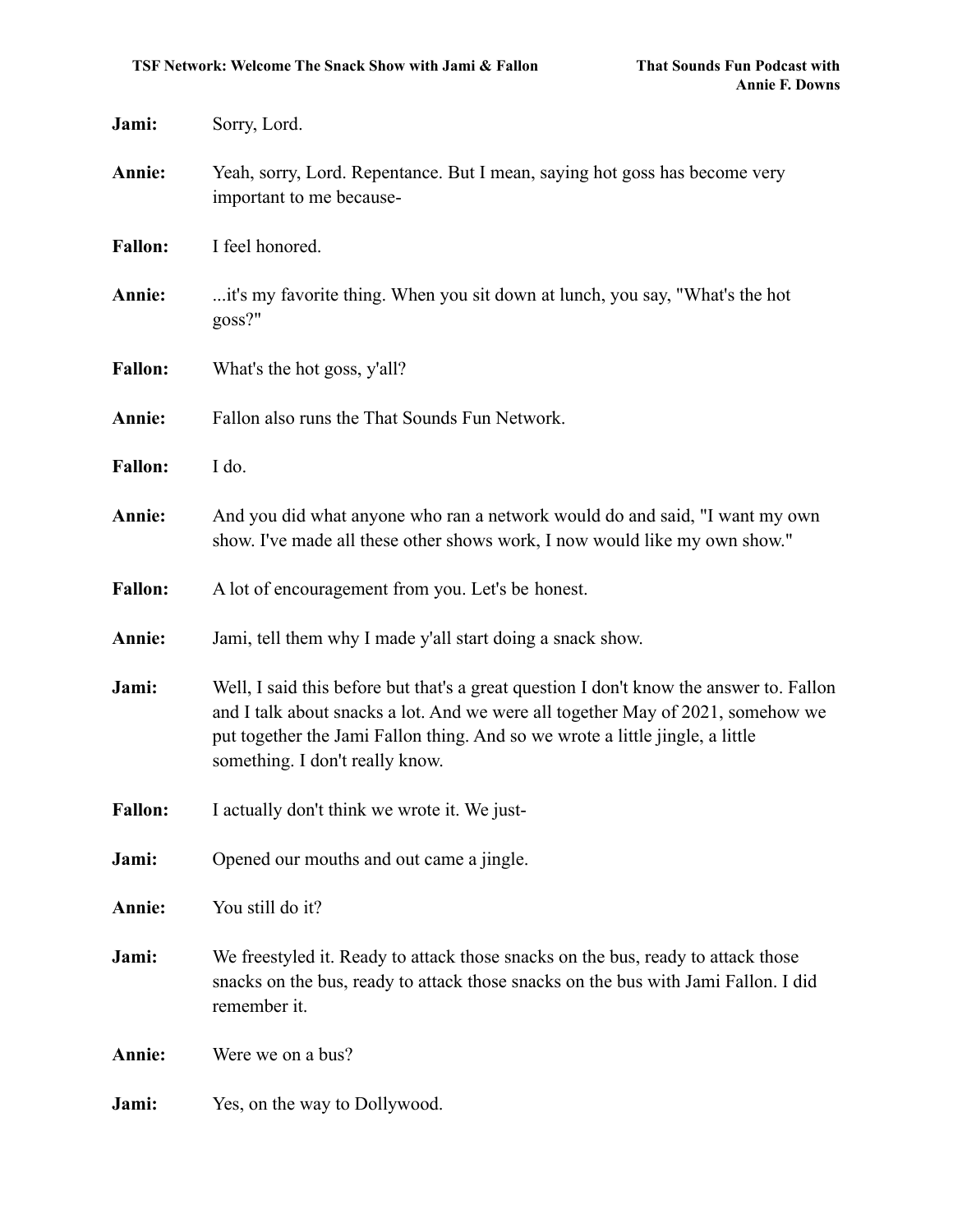| Annie:         | On the way to Dollywood last year?                                                                                                                                                                                    |
|----------------|-----------------------------------------------------------------------------------------------------------------------------------------------------------------------------------------------------------------------|
| Jami:          | Yeah.                                                                                                                                                                                                                 |
| Annie:         | Wow. This was birthed on the way to That Sounds Fun day at Dollywood?                                                                                                                                                 |
| Jami:          | It was a big day for the-                                                                                                                                                                                             |
| Annie:         | That's the day that we introduced Craig to his fiance now?                                                                                                                                                            |
| Jami:          | I know. Yeah, that was a big day.                                                                                                                                                                                     |
| Annie:         | We had a lot of birthing that day.                                                                                                                                                                                    |
| Jami:          | We did. We did.                                                                                                                                                                                                       |
| Annie:         | A lot of birthing. We birthed a show?                                                                                                                                                                                 |
| Jami:          | And I don't know how, but eventually it kind of just kept being brought up.                                                                                                                                           |
| Annie:         | Well, because it's brilliant. Fallon is signaling in my direction. But Fallon, you did<br>exactly what only someone who loves snacks as much as y'all love snacks will do,<br>is you showed up with a pile of snacks. |
| <b>Fallon:</b> | Oh, yeah, yeah, I brought snacks.                                                                                                                                                                                     |
| Annie:         | No one's ever done that. And Jami, jingle what you did earlier when you walked in?                                                                                                                                    |
| Jami:          | I have surprise snacks for the three of us in our pocket.                                                                                                                                                             |
| <b>Fallon:</b> | Oh, I can't wait.                                                                                                                                                                                                     |
| Annie:         | Do I take my teeth out? I have my Invisalign in. I gotta have to take my teeth out.                                                                                                                                   |
| Jami:          | You live your life.                                                                                                                                                                                                   |
| <b>Fallon:</b> | Can you imagine?                                                                                                                                                                                                      |
| Annie:         | Oh my gosh.                                                                                                                                                                                                           |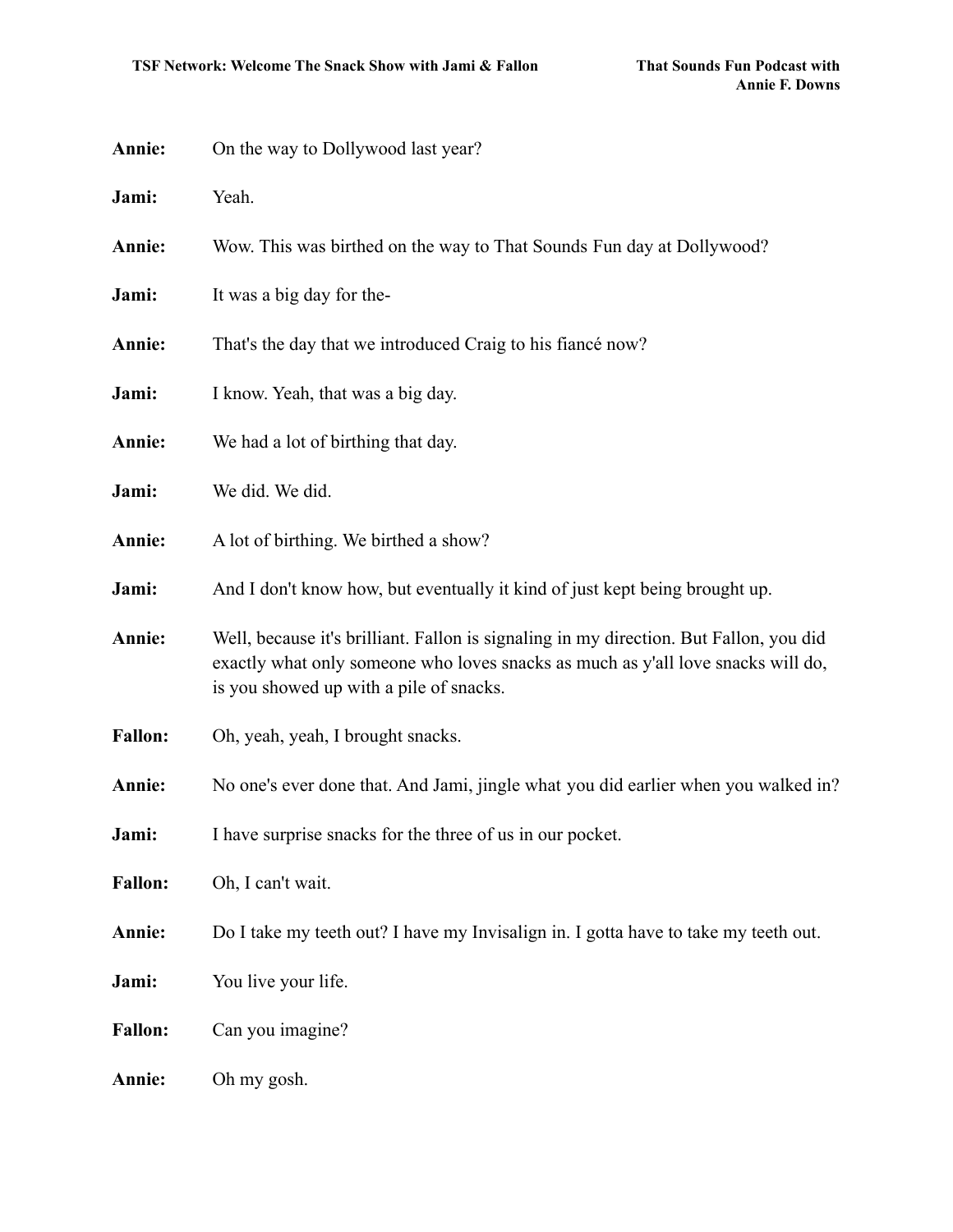|  | Jami: |  |  | We are celebrating the month of love, and I love you guys. |
|--|-------|--|--|------------------------------------------------------------|
|--|-------|--|--|------------------------------------------------------------|

- **Annie:** Oh.
- Fallon: Oh my gosh, you're the best.
- **Annie:** Even Johnny? You even thought of Johnny?
- **Jami:** I did. I did.
- **Fallon:** Oh my gosh!
- **Annie:** Wow. Johnny the producer gets a Reese's Peanut Butter Hearts.
- **Jami:** Which is my favorite snack ever.
- **Annie:** Is it? This is your top snack?
- **Jami:** Which Fallon can-
- **Fallon:** I brought half of a heart that Jami gave me last week.
- **Jami:** We found a large like the size of your... hand size heart shapes, which is new. We don't-
- **Fallon:** We have some hot takes about it.
- **Jami:** Yeah, we do. Yeah, we just talked about it.
- **Fallon:** Yeah, yeah.
- **Annie:** Oh, it's coming on an episode soon?
- **Jami:** Yes.
- **Fallon:** Yeah.
- **Annie:** Okay, Fal, back us up. It's called The Snack Show with Jami Fallon.
- **Fallon:** Yes. Heard of it?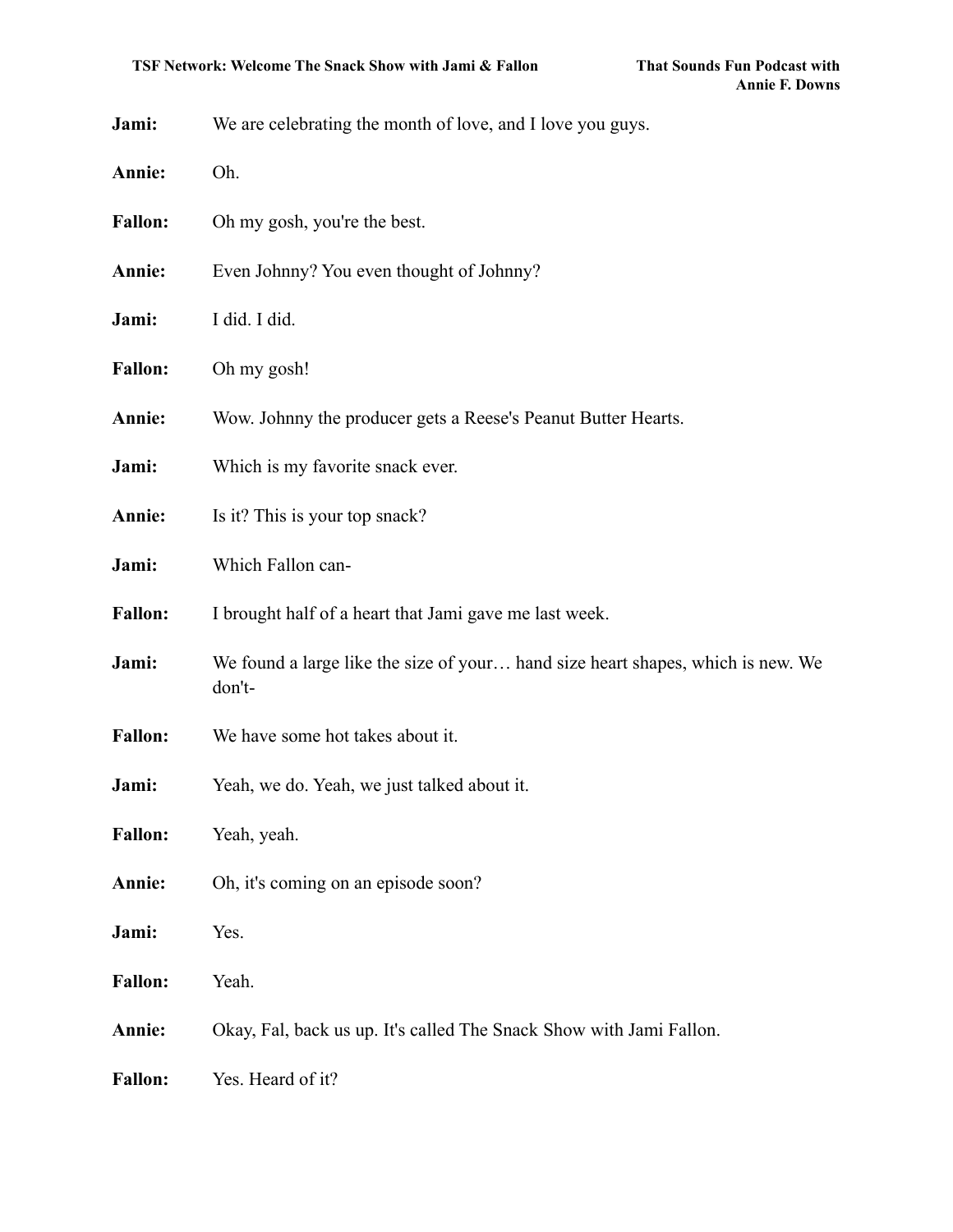| Annie:         | And when's it going to release?                                                                                                                                                                                                                                                                                                             |
|----------------|---------------------------------------------------------------------------------------------------------------------------------------------------------------------------------------------------------------------------------------------------------------------------------------------------------------------------------------------|
| Jami:          | It's going to release Friday, February 4th.                                                                                                                                                                                                                                                                                                 |
| <b>Fallon:</b> | Which is?                                                                                                                                                                                                                                                                                                                                   |
| Annie:         | Today.                                                                                                                                                                                                                                                                                                                                      |
| <b>Fallon:</b> | Today!                                                                                                                                                                                                                                                                                                                                      |
| Annie:         | So we're doing a Friday show. We don't really do a lot of Friday shows.                                                                                                                                                                                                                                                                     |
| <b>Fallon:</b> | How funny is that?                                                                                                                                                                                                                                                                                                                          |
| Annie:         | But The Snack Show felt like what everybody would want going into the weekend.<br>It is 30 minutes about snacks.                                                                                                                                                                                                                            |
| <b>Fallon:</b> | We really wanted to equip everyone's weekend with the best snack ideas possible.<br>So, after they listen to this episode, they go to the grocery store, pick up all the<br>suggestions we shared, and voila, there's your weekend. And we're usually not<br>agreeing. So then you can try both and see if you lean Team Jami, Team Fallon. |
| Annie:         | That is one of the most interesting things about the show as I've listened to the first<br>few episodes that you've already recorded. Y'all don't agree                                                                                                                                                                                     |
| Jami:          | No.                                                                                                                                                                                                                                                                                                                                         |
| Annie:         | That's very often.                                                                                                                                                                                                                                                                                                                          |
| <b>Fallon:</b> | It has surprised us. In life-                                                                                                                                                                                                                                                                                                               |
| Jami:          | We were not aware.                                                                                                                                                                                                                                                                                                                          |
| <b>Fallon:</b> | we agree on a lot. In food, we are living on different continents.                                                                                                                                                                                                                                                                          |
| Annie:         | Yes. It's amazing. One of you lean salty and one lean sweet?                                                                                                                                                                                                                                                                                |
| <b>Fallon:</b> | Salty girl over here.                                                                                                                                                                                                                                                                                                                       |
| Jami:          | Sugar monster right here.                                                                                                                                                                                                                                                                                                                   |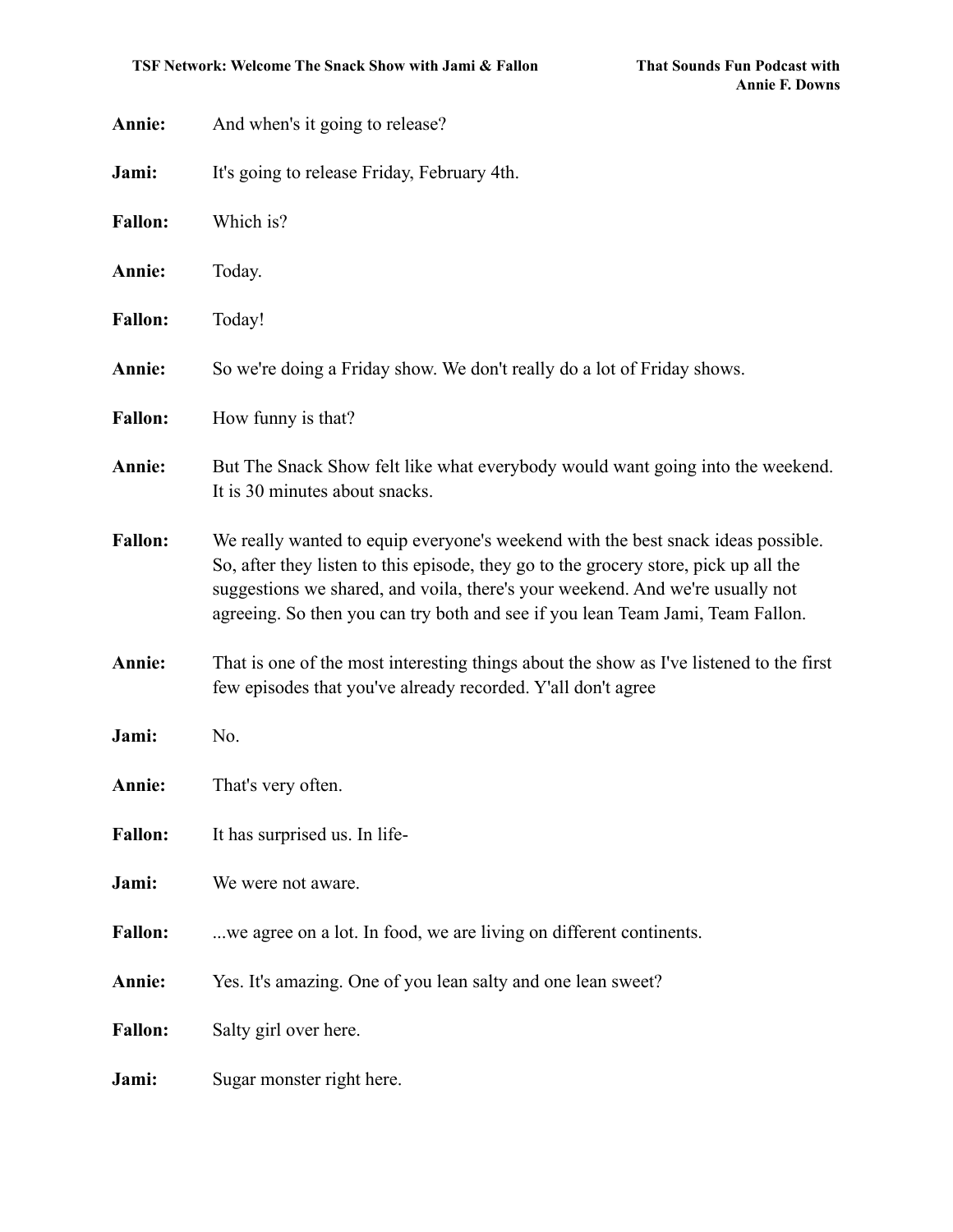| Annie:         | But do you like sweet snacks, Fal?                                                                                                                                                   |  |
|----------------|--------------------------------------------------------------------------------------------------------------------------------------------------------------------------------------|--|
| <b>Fallon:</b> | Well, of course, yeah. I do.                                                                                                                                                         |  |
| Annie:         | That's why we have them.                                                                                                                                                             |  |
| <b>Fallon:</b> | But if I'm thinking back on what I typically grab for snacks, it's like 90%.                                                                                                         |  |
| Annie:         | I mean, you showed up with three out of four salty snacks, Jami showed up with the<br>epitome of sweet snacks.                                                                       |  |
| <b>Fallon:</b> | Yeah, all the sugars.                                                                                                                                                                |  |
| Annie:         | At least peanut butter hearts.                                                                                                                                                       |  |
| Jami:          | Yes.                                                                                                                                                                                 |  |
| Annie:         | Okay, tell us what other ones you brought. Let's just go and give people a preview<br>of The Snack Show.                                                                             |  |
| <b>Fallon:</b> | So I'll start with a salty. One of my favorite, favorite, favorites is from Trader Joe's.                                                                                            |  |
| Annie:         | That's the back of a microphone. Just do you know, you wrinkled it in the back.<br>Let's try that again at the front of the microphone. There we go. A little ASMR for<br>the crowd. |  |
| <b>Fallon:</b> | Still learning. Trader Joe's organic a little corn chip dippers, I'm telling you.                                                                                                    |  |
| Annie:         | Can we try them right now?                                                                                                                                                           |  |
| <b>Fallon:</b> | Yes.                                                                                                                                                                                 |  |
| Annie:         | I gotta take my teeth out.                                                                                                                                                           |  |
| <b>Fallon:</b> | I will tell you I typically don't like spicy and this does have a little kick to it. But<br>the flavors-                                                                             |  |
| Jami:          | That's what's crazy, is insane.                                                                                                                                                      |  |
| <b>Fallon:</b> | Your's a savory but I'm the spicy.                                                                                                                                                   |  |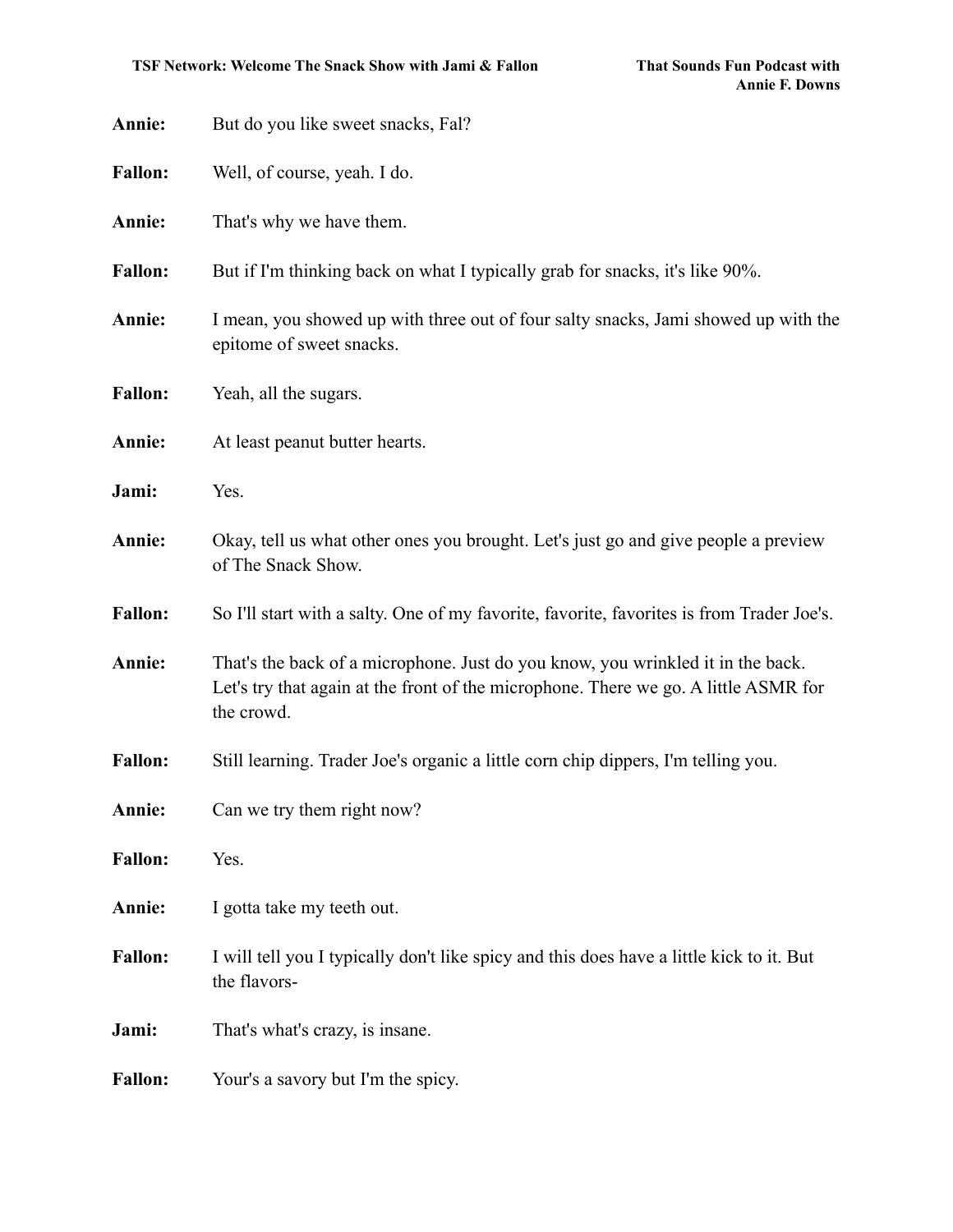| Jami:          | I know.                                                                                                                                                                 |
|----------------|-------------------------------------------------------------------------------------------------------------------------------------------------------------------------|
| Annie:         | Do y'all normally taste?                                                                                                                                                |
| Jami:          | I don't know where your tongue are on things, but if spicy and sugar are next to<br>each other, I am going to take [unintelligible 00:09:53].                           |
| Annie:         | Dude.                                                                                                                                                                   |
| <b>Fallon:</b> | Was this like a Frito?                                                                                                                                                  |
| Jami:          | Right?                                                                                                                                                                  |
| Annie:         | It's like a Frito with cool ranch on it.                                                                                                                                |
| Jami:          | Spicy cool ranch.                                                                                                                                                       |
| Annie:         | Yeah. It's a Frito with spicy cool ranch.                                                                                                                               |
| <b>Fallon:</b> | Was this bad?                                                                                                                                                           |
| Annie:         | No, it's people-                                                                                                                                                        |
| <b>Fallon:</b> | A lot of our listeners are going to take this.                                                                                                                          |
| Annie:         | We're going to get feedback. We'll get some feedback here. I just need one more,<br>listeners. I just need one more. Wow. And at the end there's heat. Heat at the end. |
| <b>Fallon:</b> | Right.                                                                                                                                                                  |
| Jami:          | Listen, I am tasting zero heat.                                                                                                                                         |
| <b>Fallon:</b> | What?                                                                                                                                                                   |
| Annie:         | Hang on.                                                                                                                                                                |
| <b>Fallon:</b> | We're getting you a coated one. I'm getting you a coated one. I'm getting you a<br>coated one.                                                                          |
| Annie:         | Oh, yeah.                                                                                                                                                               |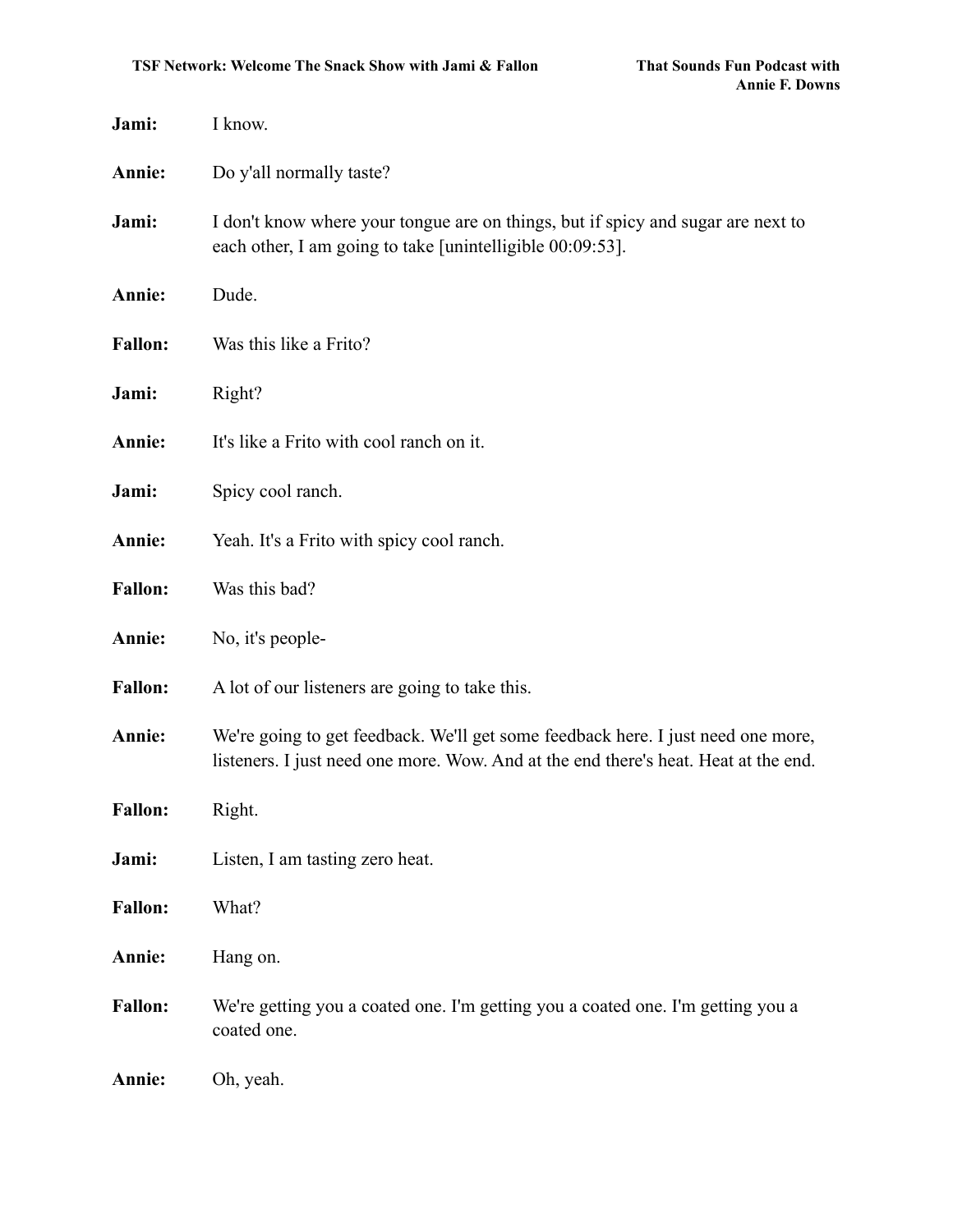Jami: When I lived in Southern California as a child, my friend and I would put hot sauce on her tongue to see who could go the hottest, so I might have burned off all of this.

| <b>Fallon:</b> | Yeah.                                                                                                                                                                |  |
|----------------|----------------------------------------------------------------------------------------------------------------------------------------------------------------------|--|
| Annie:         | Yeah, taste buds. Right.                                                                                                                                             |  |
| <b>Fallon:</b> | So just imagine dipping this in guacamole, hummus.                                                                                                                   |  |
| Annie:         | You are very good at Trader Joe's snacks. I mean, luckily the show spans every<br>grocery store.                                                                     |  |
| Jami:          | It does.                                                                                                                                                             |  |
| Annie:         | And every gas station, honestly.                                                                                                                                     |  |
| Jami:          | And every part of the country.                                                                                                                                       |  |
| Annie:         | Have y'all done a Buc-ee's show yet?                                                                                                                                 |  |
| Jami:          | We haven't done a Buc-ee's.                                                                                                                                          |  |
| Annie:         | You know what we're going to do? I'm going to pronounce it right now. I'm going<br>to prophesy it. Okay, let's do a live show in a Buc-ee's.                         |  |
| <b>Fallon:</b> | Oh, my hallelujah.                                                                                                                                                   |  |
| Jami:          | We've done convenience store snacks but we've kind of done a macro level of that.<br>Let's do one dedicated to each.                                                 |  |
| <b>Fallon:</b> | Oh, my gosh, I would love it so much.                                                                                                                                |  |
| Annie:         | In a Buc-ee's.                                                                                                                                                       |  |
| Jami:          | Right.                                                                                                                                                               |  |
| Annie:         | Oh, I can't wait. Those are great. We will show pictures of these on Instagram today<br>too. But what else did you bring?                                            |  |
| <b>Fallon:</b> | Okay, I'm going to show you the second one. We're going to move over to our<br>sugary sells. Jami get excited. So these are literally my favorite candy of all time. |  |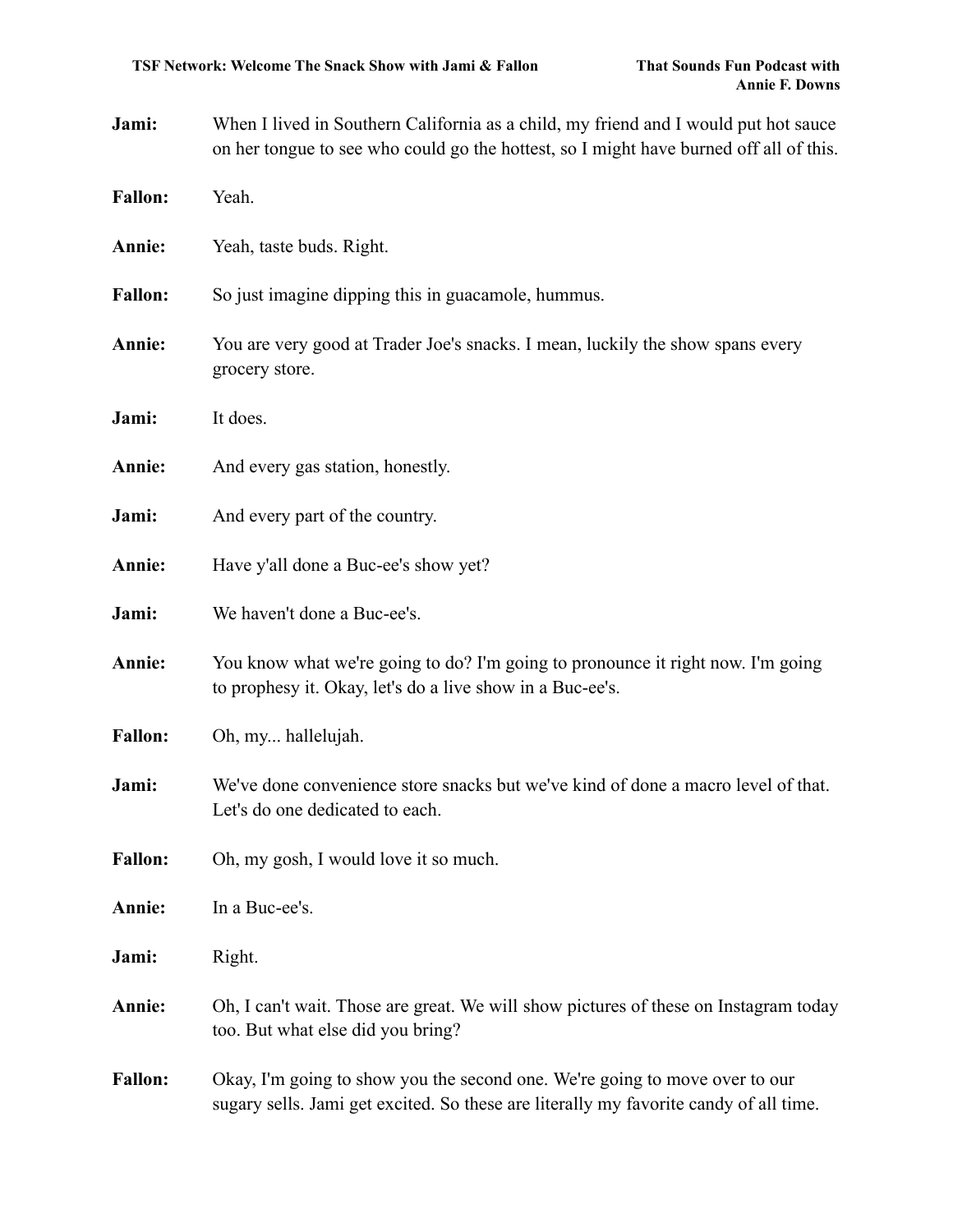| Annie:         | Okay.                                                                                                                             |
|----------------|-----------------------------------------------------------------------------------------------------------------------------------|
| <b>Fallon:</b> | They are called—I talked about this in an episode coming up—Percy Pigs. They<br>are from Europe, so you can only get them abroad. |
| Annie:         | How did you get them?                                                                                                             |
| <b>Fallon:</b> | So they're from a store called Marks and Spencer? It's one of their brand names.                                                  |
| Annie:         | It's so bougie. I know Marks and Spencer.                                                                                         |
| <b>Fallon:</b> | Oh, yeah, M&S.                                                                                                                    |
| Annie:         | When I lived in Scotland, when I lived in Edinburgh, the grocery store next to me<br>was Tesco, but down the street was M&S.      |
| <b>Fallon:</b> | I'm just telling you.                                                                                                             |
| Annie:         | Wait, you didn't have to open those for us.                                                                                       |
| <b>Fallon:</b> | Oh, my gosh, of course.                                                                                                           |
| Annie:         | When I go to Scotland this spring I'm going to Scotland in the spring. When I go<br>I'll bring you back some Percy.               |
| <b>Fallon:</b> | I'm sending you my order because there's a bunch of different varieties.                                                          |
| Annie:         | Oh, yeah, yeah.                                                                                                                   |
| <b>Fallon:</b> | There's a family of pigs. There's a whole family.                                                                                 |
| Annie:         | Oh, wow. So we're going to eat one. People, you won't be able to hear this because<br>they're chewy.                              |
| <b>Fallon:</b> | Oh, Johnny, I forgot about you.                                                                                                   |
| Jami:          | These are great. They're like little kind of gummy style.                                                                         |
| Annie:         | I don't think the sound of us eating this is as nice and as crunchy.                                                              |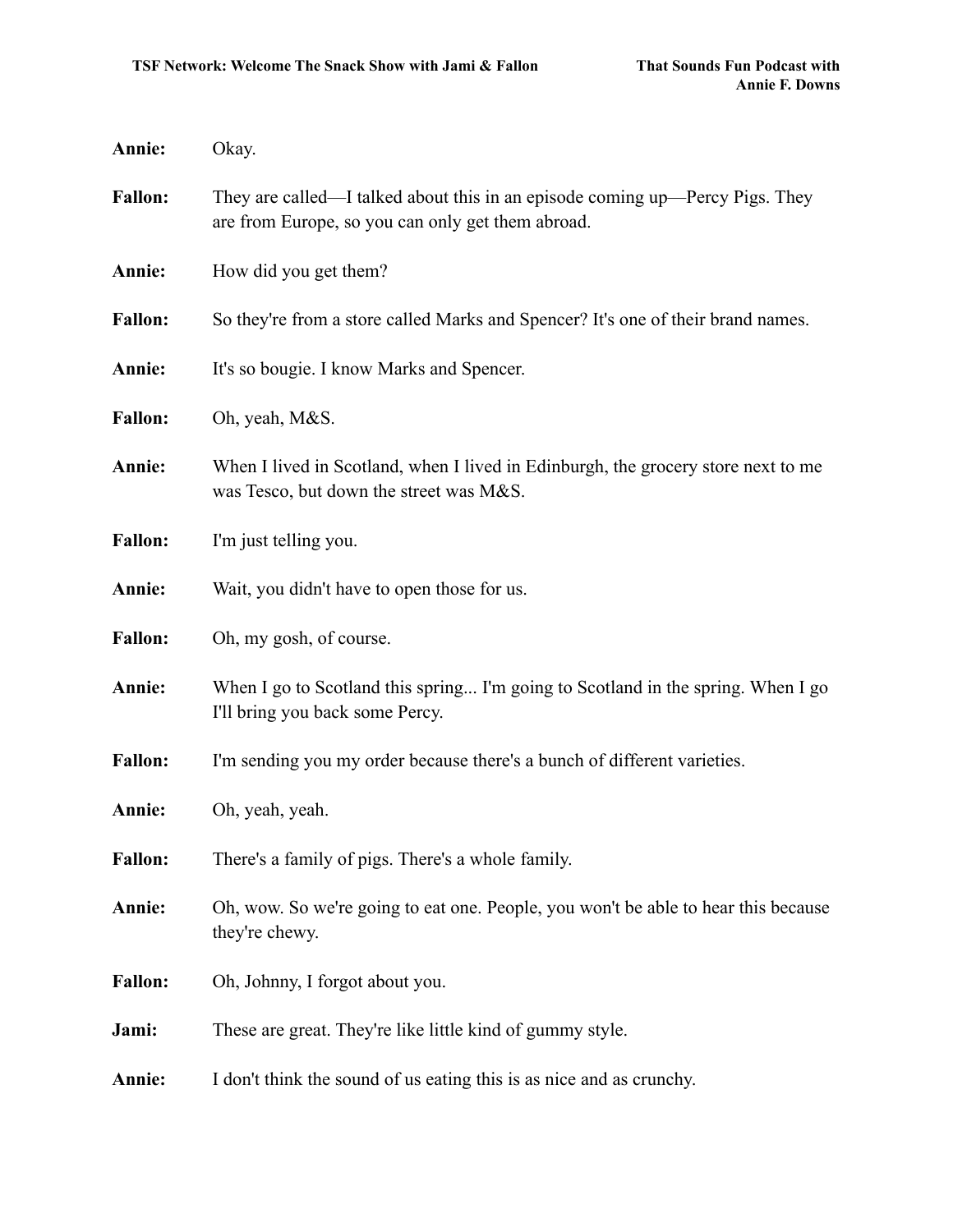| <b>Fallon:</b> | I know. So I like to go for the ears first because the ears has a different flavor.                                                                                                                       |  |
|----------------|-----------------------------------------------------------------------------------------------------------------------------------------------------------------------------------------------------------|--|
| Jami:          | Oh, look what I just did. Only one ear-                                                                                                                                                                   |  |
| <b>Fallon:</b> | Oh my gosh! I'm so proud of you.                                                                                                                                                                          |  |
| Jami:          | Fallon has a real unique way of how she has to the process of eating.                                                                                                                                     |  |
| Annie:         | Everything.                                                                                                                                                                                               |  |
| <b>Fallon:</b> | Most snacks, I have a whole process.                                                                                                                                                                      |  |
| Annie:         | Oh, yeah, you got a whole system. Y'all both live hard into lots of parts of your<br>personality, including-                                                                                              |  |
| Jami:          | I don't. When she talks about eating something, I'm like, "And while you were<br>dissecting, I shoved 922 into my mouth in the same amount of time. I go big and<br>then I go home. I do both. I do both. |  |
| <b>Fallon:</b> | There she goes. There she goes.                                                                                                                                                                           |  |
| Annie:         | I did not eat one ear at a time. I'd made a memory of that.                                                                                                                                               |  |
| Jami:          | Okay, what did you think?                                                                                                                                                                                 |  |
| Annie:         | I loved it. It is strawberry.                                                                                                                                                                             |  |
| <b>Fallon:</b> | There's strawberry, raspberry. It's a whole bunch of berries.                                                                                                                                             |  |
| Annie:         | Okay, great. That's great. So when I go to Edinburgh in a couple of months you just<br>want to send me a list?                                                                                            |  |
| <b>Fallon:</b> | I will send you. There's like a fuzzy not fuzzy. Fizzy tails of pigs. So that's a<br>flavor that I love. Anyways, there's a bunch of different varieties. So I'll send you<br>my list.                    |  |
| Annie:         | Yes. I'll make a trip to Marks and Spencer.                                                                                                                                                               |  |
| <b>Fallon:</b> | Oh, I'm so excited.                                                                                                                                                                                       |  |
| Annie:         | It's very close to where I'll be.                                                                                                                                                                         |  |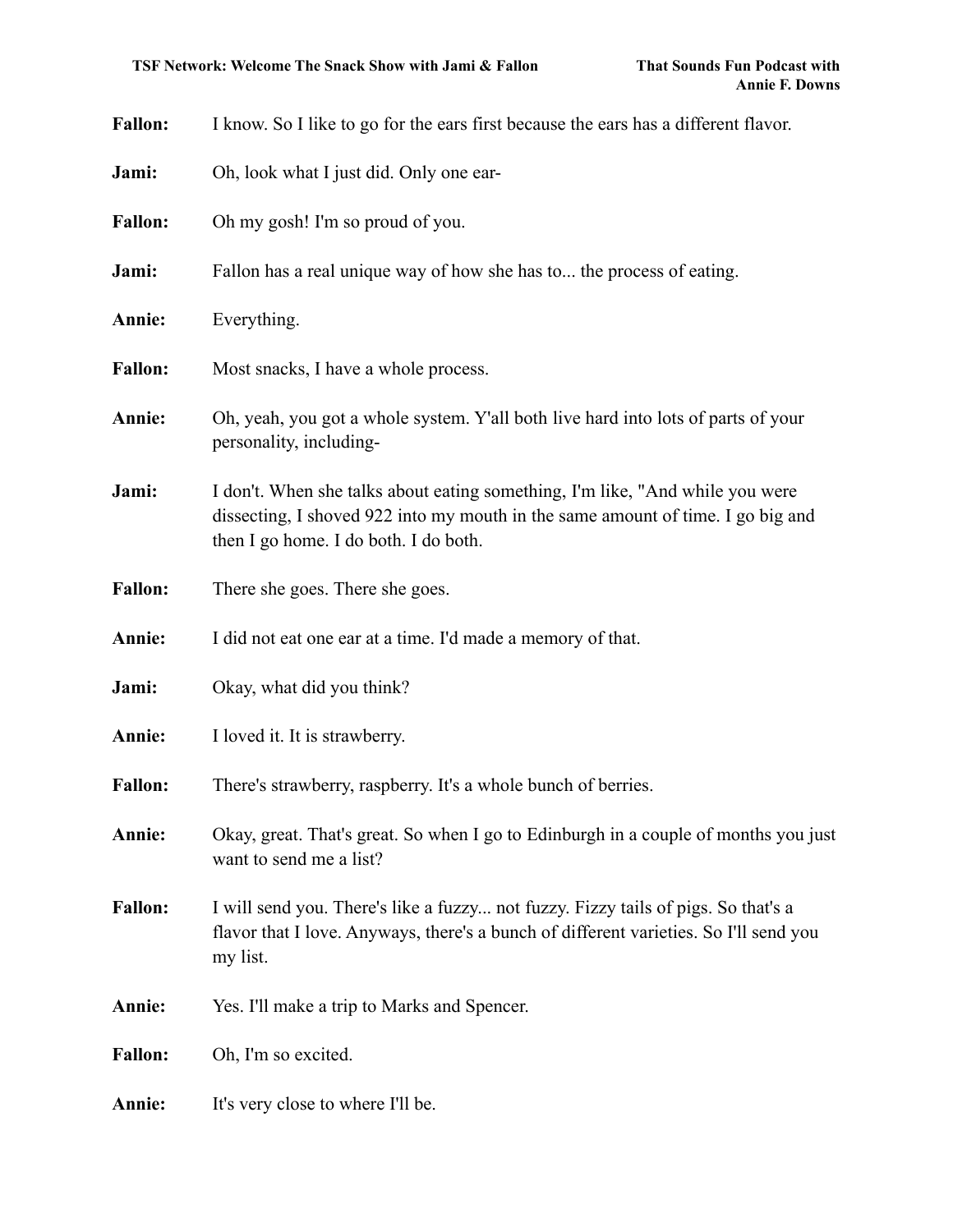| <b>Fallon:</b> | Okay, I have never been to one. Is it like a convenience store? It's just nicer? Is it<br>like a grocery store?                                                                                                                                                                                                                |  |
|----------------|--------------------------------------------------------------------------------------------------------------------------------------------------------------------------------------------------------------------------------------------------------------------------------------------------------------------------------|--|
| Annie:         | It is like if you made a whole foods version of CVS.                                                                                                                                                                                                                                                                           |  |
| <b>Fallon:</b> | Yes. Wow, that's spot on. Okay. Okay, great. Perfect.                                                                                                                                                                                                                                                                          |  |
| Annie:         | Because Waitrose is the whole foods. I mean, they may have whole foods as well,<br>but Waitrose is like the bougie grocery store that like when I was crying about<br>missing home, I would use my money to buy Waitrose groceries. Tesco was my<br>every day. But then when I wanted these kind of things, Marks and Spencer. |  |
| <b>Fallon:</b> | Right.                                                                                                                                                                                                                                                                                                                         |  |
| Annie:         | Okay, well done. Those are delicious snacks. And then of course the others we<br>don't have to eat but veggie sticks.                                                                                                                                                                                                          |  |
| <b>Fallon:</b> | Love them, love them, love them.                                                                                                                                                                                                                                                                                               |  |
| Annie:         | I love them. And then your plantains-                                                                                                                                                                                                                                                                                          |  |
| <b>Fallon:</b> | Have you had these though?                                                                                                                                                                                                                                                                                                     |  |
| Annie:         | Yes. Because when we went and visited Christian Appalachian Project, you brought<br>one of those.                                                                                                                                                                                                                              |  |
| <b>Fallon:</b> | Oh, I brought those, yeah.                                                                                                                                                                                                                                                                                                     |  |
| Annie:         | Crispy plantain slices. I do like that they're very thin.                                                                                                                                                                                                                                                                      |  |
| <b>Fallon:</b> | They're very thin. I think they taste just like potato chips.                                                                                                                                                                                                                                                                  |  |
| Annie:         | Yes, they're very close. Jami, why do people love talking about snacks? Every time<br>we bring this up in a group, everyone at the table says, "I want to come on the show<br>because" I mean, everybody. What is it? What is it about snacks?                                                                                 |  |
| Jami:          | I mean it's just a unifying thing. I mean one we need food to be alive. That's amen<br>thing.                                                                                                                                                                                                                                  |  |
| Annie:         | We could do a podcast about air too because everybody has to have it.                                                                                                                                                                                                                                                          |  |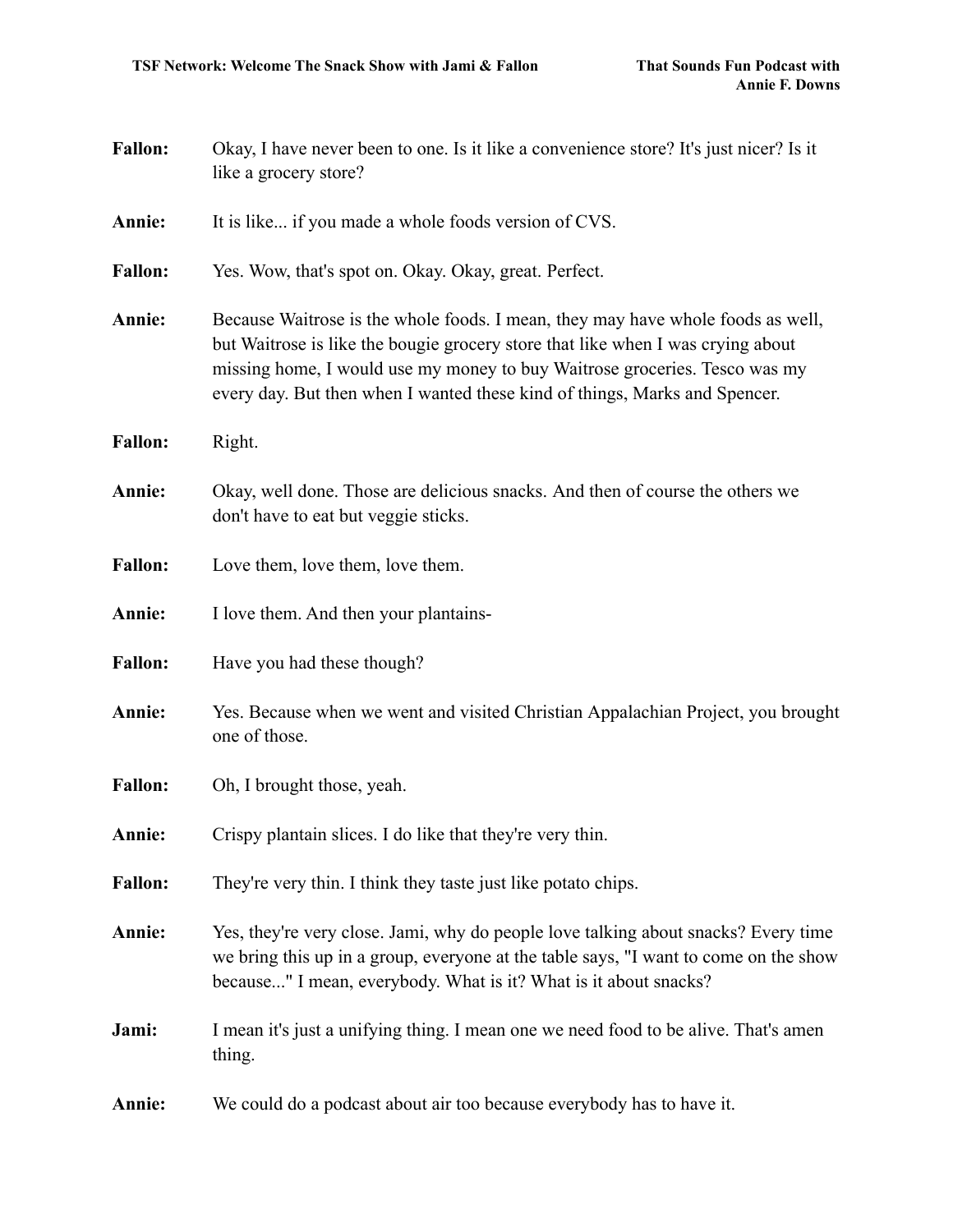| Jami:                        | Yeah, yeah, you have to have it. But if you have to have it, you might as well have<br>fun while you're doing it.                                                                                                                                                                  |  |
|------------------------------|------------------------------------------------------------------------------------------------------------------------------------------------------------------------------------------------------------------------------------------------------------------------------------|--|
| Annie:                       | That's right. Do y'all snack every day?                                                                                                                                                                                                                                            |  |
| Jami:                        | Well, I have defined snack in a pretty broad term. So unless it's like a five-course<br>meal, it's a snack.                                                                                                                                                                        |  |
| <b>Fallon:</b>               | Jami's definition of snacking is if it goes in your mouth, it's a snack.                                                                                                                                                                                                           |  |
| Annie:                       | Yeah.                                                                                                                                                                                                                                                                              |  |
| Jami:                        | [unintelligible 00:14:51] sandwich, snack.                                                                                                                                                                                                                                         |  |
| <b>Fallon:</b>               | Did you just say samwich? Like a little Sammy.                                                                                                                                                                                                                                     |  |
| Jami:                        | I can say sandwich but I was calling it sam-ich.                                                                                                                                                                                                                                   |  |
| Annie:                       | No, I like it. They'll say sandwich but that D in there was a waste anyway.                                                                                                                                                                                                        |  |
| <b>Fallon:</b>               | It really was.                                                                                                                                                                                                                                                                     |  |
| Annie:                       | I mean, who needs it?                                                                                                                                                                                                                                                              |  |
| Jami:                        | Sorry, and you're out of here. Give me some Ms.                                                                                                                                                                                                                                    |  |
| Annie:                       | Give me a samwich.                                                                                                                                                                                                                                                                 |  |
| Jami:                        | Give me some m. Samwich.                                                                                                                                                                                                                                                           |  |
| Annie:                       | I agree. So we're going to do now what everybody loves. Well, I'm going to eat my<br>Reese's Peanut Butter Hearts, I'm going to encourage everyone to grab their own<br>snack and we are going to take a little break, and then we'll get to hear a part of the<br>new Snack Show. |  |
| $[00:15:23]$ <music></music> |                                                                                                                                                                                                                                                                                    |  |

**Sponsor:** Hey friends! Just interrupting this conversation real quick to share about another one of our incredible partners, [Catalina Crunch.](http://www.catalinacrunch.com/thatsoundsfun) It is only fitting today as we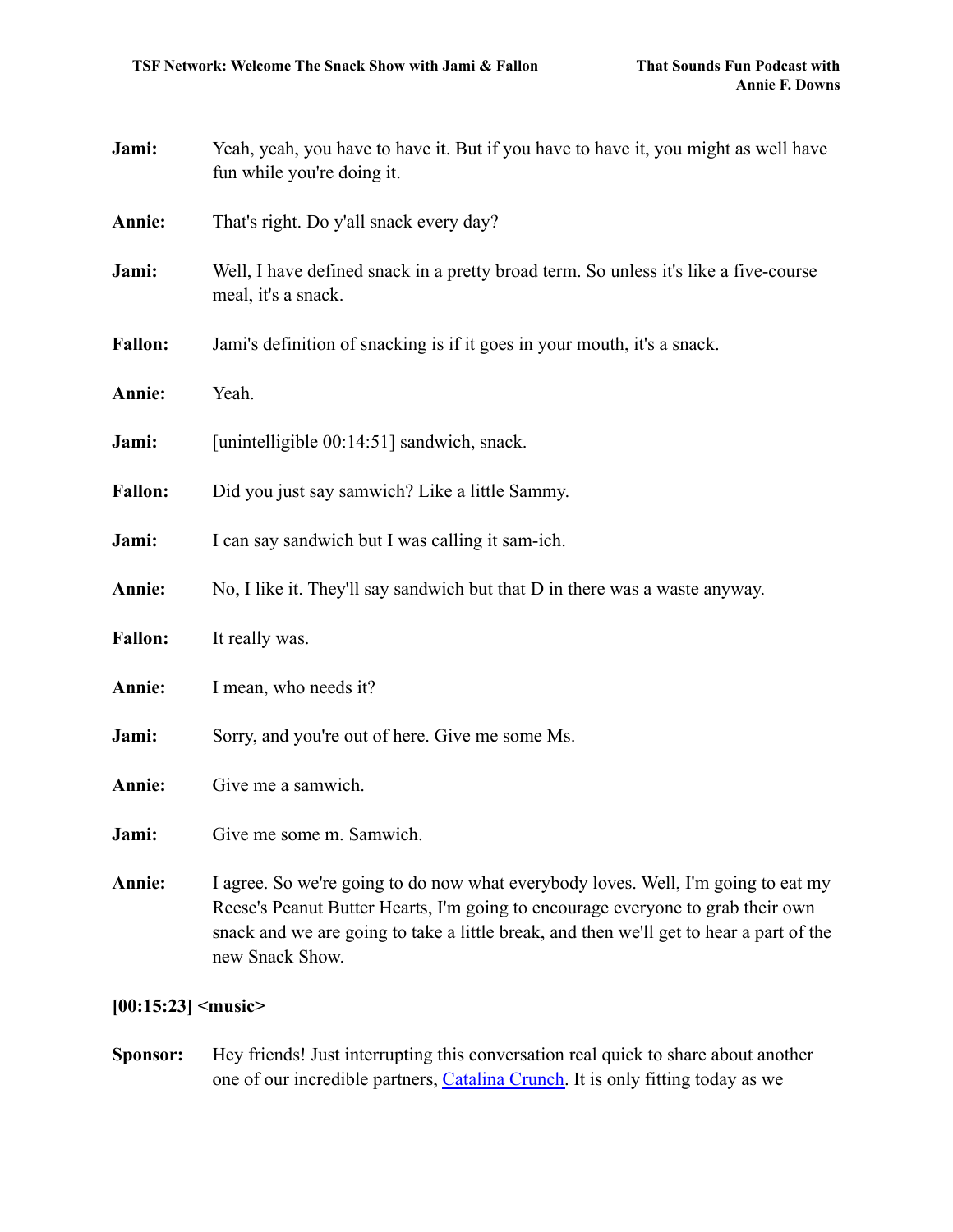celebrate the launch of The Snack Show that I get to introduce you to a yummy new snack that I've discovered.

Catalina Crunch is a seriously sweet crunchy breakfast or a before-bed snack that we all need because it's delicious and it's zero sugar, you guys, keto-friendly and low carb. They have tons of great flavors, plus variety pack so you can give a few or all of them a try.

Okay, so far I've gotten to try the cinnamon toast and the dark chocolate Catalina crunch. And y'all, listen, listen. Are you listening? If you're trying to eat a little better, Catalina Crunch cereal has the crunch that you crave without tons of carbs. It's seriously so good. Most zero sugar food doesn't taste this great, but Catalina Crunch really nailed this.

Plus, it packs a whopping 11 grams of plant-based protein and nine grams of fiber per serving. Add some almond or oat milk or use it as a topping for your favorite yogurt along with some berries. Listen, the Cinnamon Toast Catalina Crunch with almond milk is my favorite. Taste for yourself why over 10,000 Customers rate Catalina Crunch at five stars and add to that every person who works in this office because we loved it.

They've got eight crave-worthy flavors to choose from like nostalgia-inducing cinnamon toast, decadent dark chocolate, and creamy chocolate peanut butter. Not sure which flavor to try first. That's what the variety packs are for. And Catalina Crunch is gluten-free, grain-free, non-GMO. Only real clean ingredients. Nothing artificial.

So see why Catalina Crunch cereal is the fastest growing cereal brand in America, just go to [catalinacrunch.com/thatsoundsfun](http://www.catalinacrunch.com/thatsoundsfun) for 15% off your first order plus free shipping. That's catalinacrunch.com/thatsoundsfun.

Not sure what flavor to start with? Remember, try that variety pack and check out their delicious cookies and snack mixes while you're at it. Again, that's catalinacrunch.com/thatsoundsfun for 15% off your first order plus free shipping.

**Annie:** Hey friends! I'm so excited about heading back out on tour in February and March of 2022. That's right. We're taking that That Sounds Fun podcast on the road. Not only will there be an awesome special guest at each stop who I'll be recording a live podcast with, but we'll also have comedy, new friends, fun coaching, exclusive content, confetti, and dare I say it, fun. So much fun.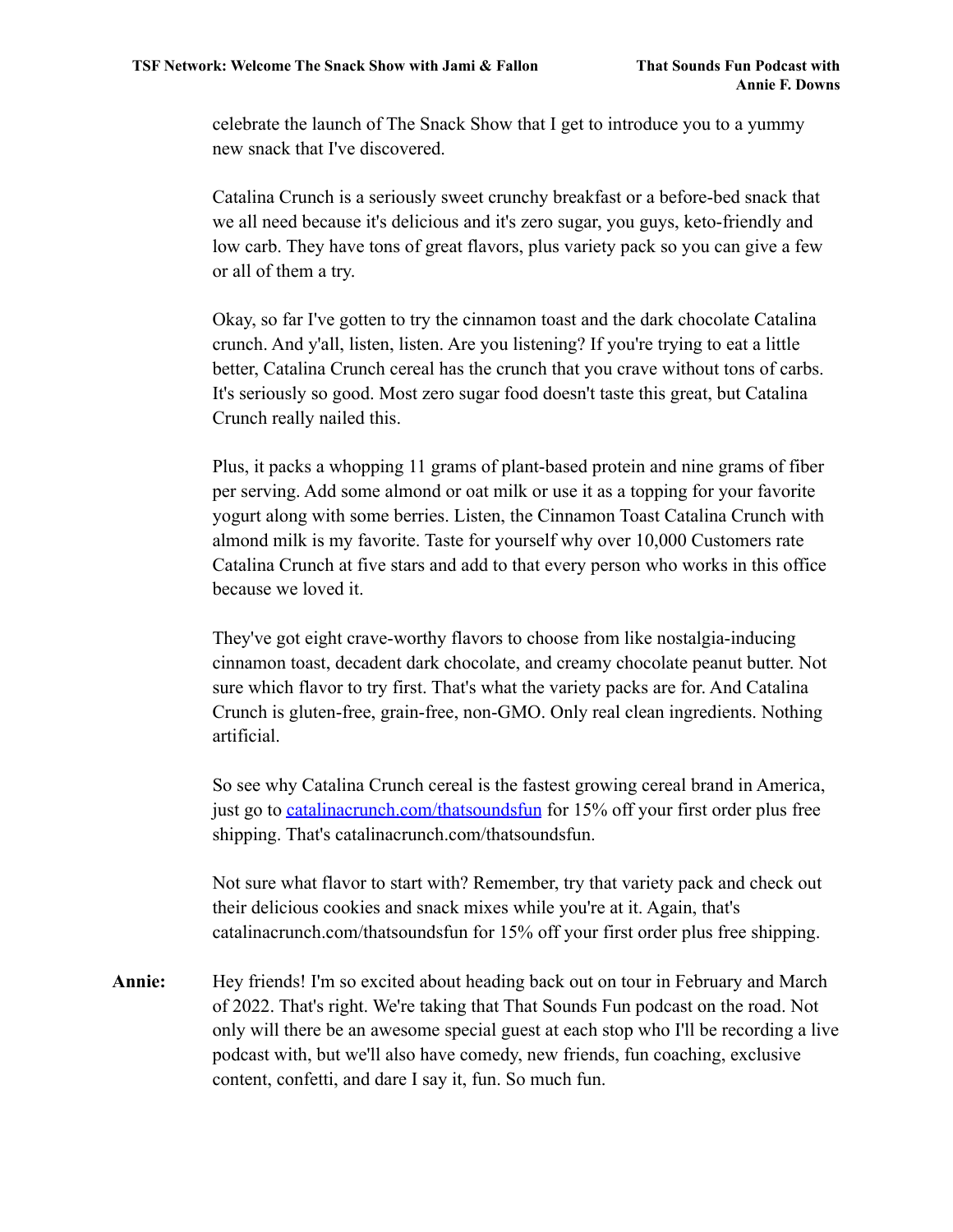I can't wait to see you at one of those tour stops. So be sure to grab your tickets at Anniefdowns.com/events. The only thing that will make it more fun is when you're there.

And now let's hear a part of that first episode of our new show on the That Sounds Fun Network, The Snack Show.

## **[00:18:05] <music>**

| Jami:          | Welcome to the snack Show with Jami Fallon.                                                                                                             |
|----------------|---------------------------------------------------------------------------------------------------------------------------------------------------------|
| <b>Fallon:</b> | We're just a couple girls snacking our way through life and talking about it. Have<br>you heard of ladies who lunch? We're just some sisters who snack. |
| Jami:          | Oh, majors. Food tastes better with funny friends.                                                                                                      |
| <b>Fallon:</b> | I just laid the snack down is what I'm saying.                                                                                                          |
| Jami:          | This is your first time in a podcast studio?                                                                                                            |
| <b>Fallon:</b> | Jami, why in the double pretzel sticks did we start a podcast?                                                                                          |
| Jami:          | That's a great question that I don't remember the answer to. Today on The Snack<br>Show podcast, we are talking about-                                  |
| Together:      | Cookies.                                                                                                                                                |
| Jami:          | So excited. I mean, how much more classic can you get for a snack than a cookie?                                                                        |
| <b>Fallon:</b> | Yeah. Is that not everyone's favorite food? I mean-                                                                                                     |
| Jami:          | I just assumed it was.                                                                                                                                  |
| <b>Fallon:</b> | I don't think so.                                                                                                                                       |
| Jami:          | I don't know why it wouldn't. Because honestly, a lot of things can be called a<br>cookie. It's a pretty broad spectrum.                                |
| <b>Fallon:</b> | Right. Do you know the history of the cookie? No. Okay, so I did some research.                                                                         |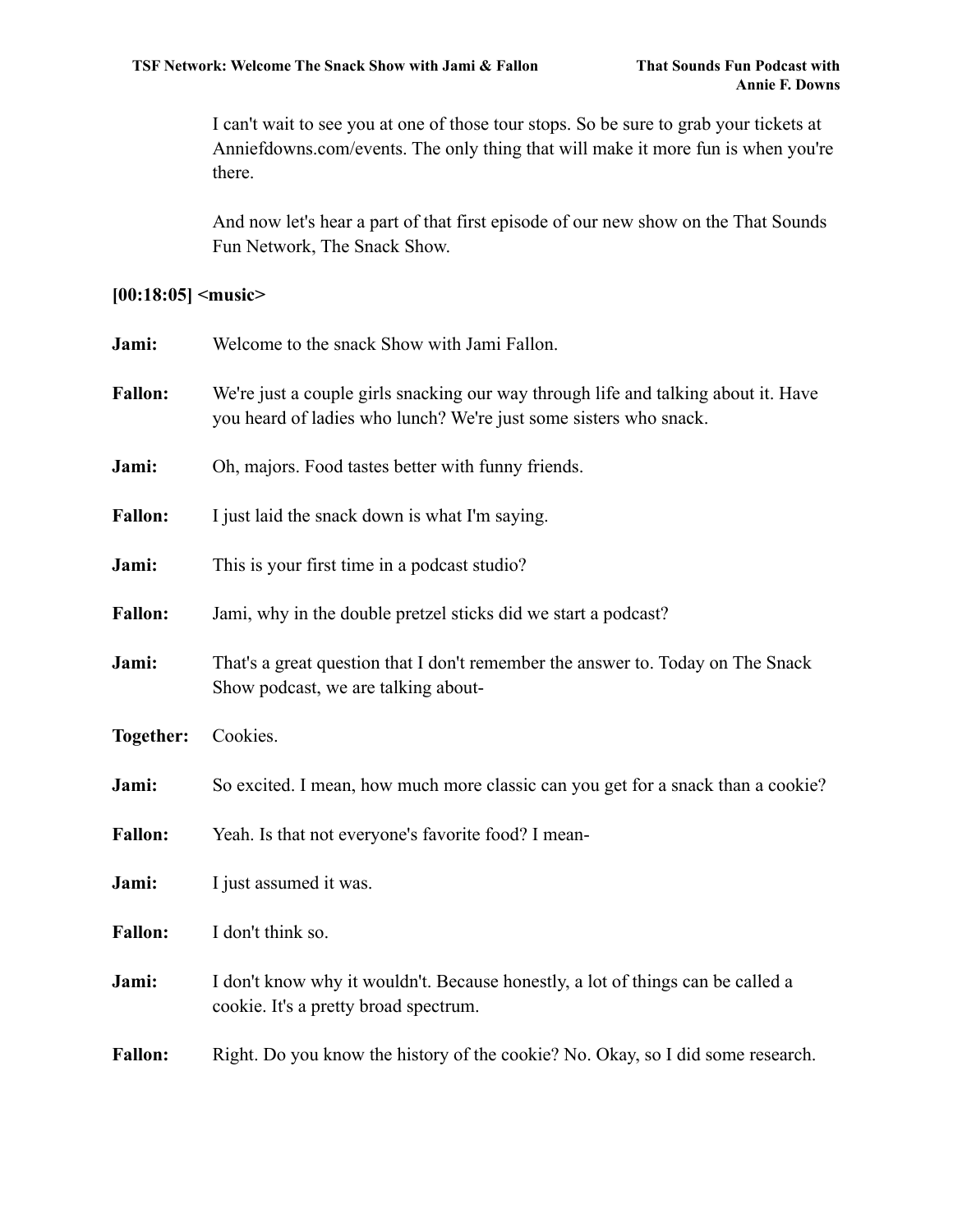- **Jami:** Thank you. You are our prepared one, I am our just like.. which slide in and I put in the hours. I've already snacked hard since the 1980s. Let's go.
- **Fallon:** You prep with your mouth; I prep with my mind. So I did do some research.

**Jami:** Okay.

**Fallon:** Honestly, I just love history. And so it's fun for me to like-

- **Jami:** Yeah, tell me.
- **Fallon:** ...tell history on all sorts of things. And I thought to myself when we were prepping for the show, where the heck did a cookie come from? Who created cookies and how can we give them a hug? Amen. Okay, so I'm going to give you three guesses. What's your first guess on how a cookie came to be?
- **Jami:** No, I prefer multiple choice in my testing style.
- **Fallon:** Oh, okay.

#### **Jami:** Give me two lies and a truth.

**Fallon:** Two lies and a truth. Here we go. So the cookie originated in a tiny town in Italy when the chef dropped a piece of batter into the oven. Option number one. Option two, the cookie started in Persia, which is now modern-day Iran and it was because bakers used to test their cake butter by putting tiny little amounts of cake batter into the oven to see if the oven was ready.

> And lastly, cookies are from London, England, and they started because the Prince of England at the time, which it doesn't give me a date here on my piece paper, wanted a tasty treat before bed, and he said, "Remember that cake we had earlier for dinner? Can I just have a little bit about it? Not the whole thing, just a little circular piece of it?" And they said, "Yeah." And that became a tradition. And he's like, "I'm going to call this the cookie."

- **Jami:** Okay. I'm going to go with option A is the truth.
- Fallon: And what was A again?
- **Jami:** That it originated in Italy?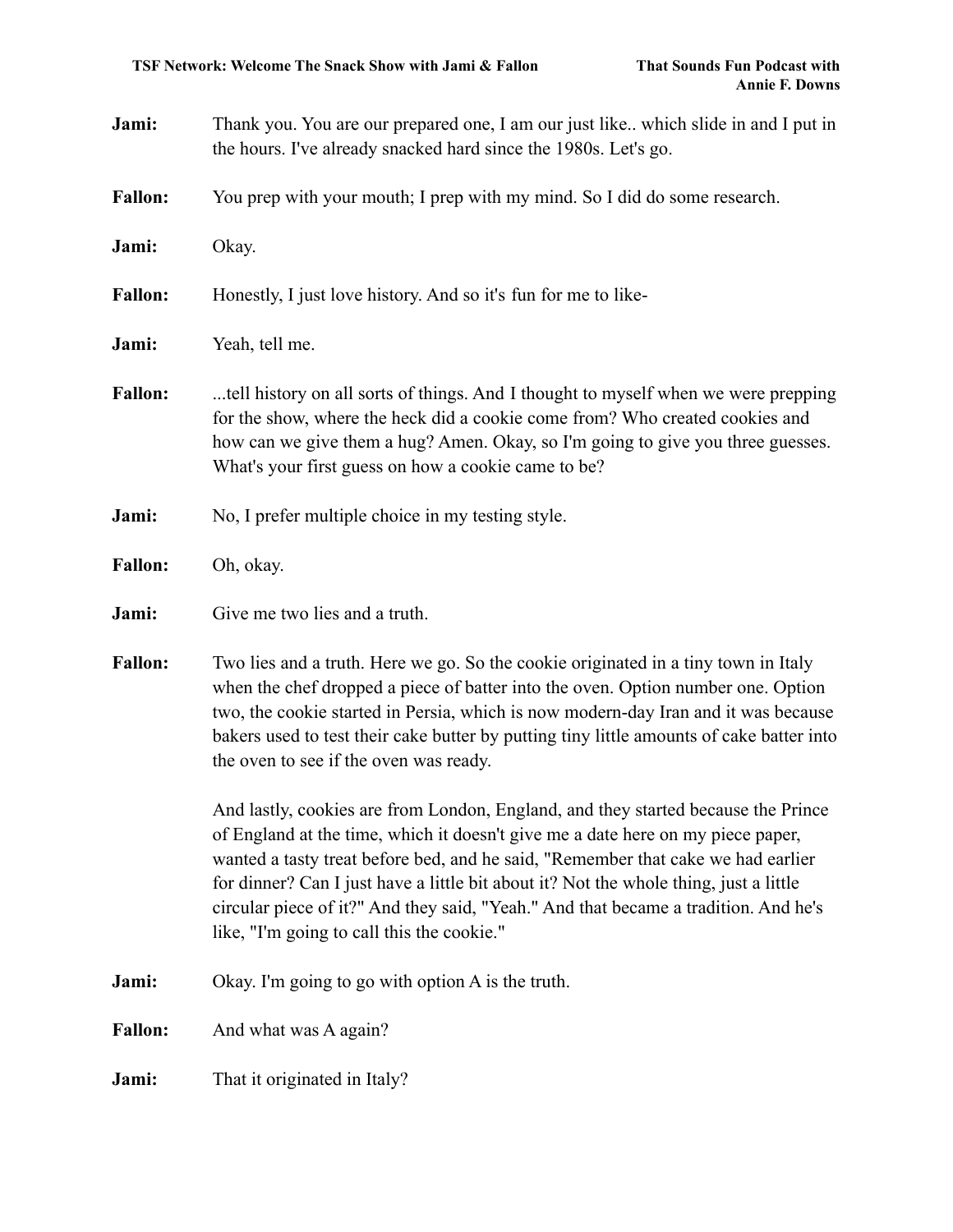| <b>Fallon:</b> | Ah, no, I got you.                                                                                                                                                                                                                                                                                                                                               |
|----------------|------------------------------------------------------------------------------------------------------------------------------------------------------------------------------------------------------------------------------------------------------------------------------------------------------------------------------------------------------------------|
| Jami:          | Yes!                                                                                                                                                                                                                                                                                                                                                             |
| <b>Fallon:</b> | Okay, the real answer is B.                                                                                                                                                                                                                                                                                                                                      |
| Jami:          | It's C?                                                                                                                                                                                                                                                                                                                                                          |
| <b>Fallon:</b> | Oh!                                                                                                                                                                                                                                                                                                                                                              |
| Jami:          | Whoa!                                                                                                                                                                                                                                                                                                                                                            |
| <b>Fallon:</b> | Oh my gosh!                                                                                                                                                                                                                                                                                                                                                      |
| Jami:          | Because B is the one that you stammered the most in telling. And so I thought that<br>there's no way Prince of Persia is out there just accidentally dropping cakes into<br>their ovens.                                                                                                                                                                         |
| <b>Fallon:</b> | Well, I don't know if it's the Prince of Persia, but the real answer is B. So it started<br>in Persia, which again, is modern-day Iran in the 17th century AD. And the cookie<br>was originally used for one purpose and one purpose only in the kitchen. And it<br>was because bakers use them to test the oven by baking small amounts of cake in<br>the oven. |
| Jami:          | Hmm. I wonder what an oven in the 17th century looks like? And I wonder what<br>they actually called it because they didn't use the word "cookie."                                                                                                                                                                                                               |
| <b>Fallon:</b> | Isn't that fascinating? 17th century AD.                                                                                                                                                                                                                                                                                                                         |
| Jami:          | Since the 1600s. Right? Now I'm going to go backwards. So if it's 21st century is<br>the 2000s, right? 17th century, that's 16-                                                                                                                                                                                                                                  |
| <b>Fallon:</b> | No, it's 7th.                                                                                                                                                                                                                                                                                                                                                    |
| Jami:          | Oh, 7th? I thought you said 17th century.                                                                                                                                                                                                                                                                                                                        |
| <b>Fallon:</b> | No, this is the 7th?                                                                                                                                                                                                                                                                                                                                             |
| Jami:          | So it's the 600s.                                                                                                                                                                                                                                                                                                                                                |
| <b>Fallon:</b> | So it's the 600s.                                                                                                                                                                                                                                                                                                                                                |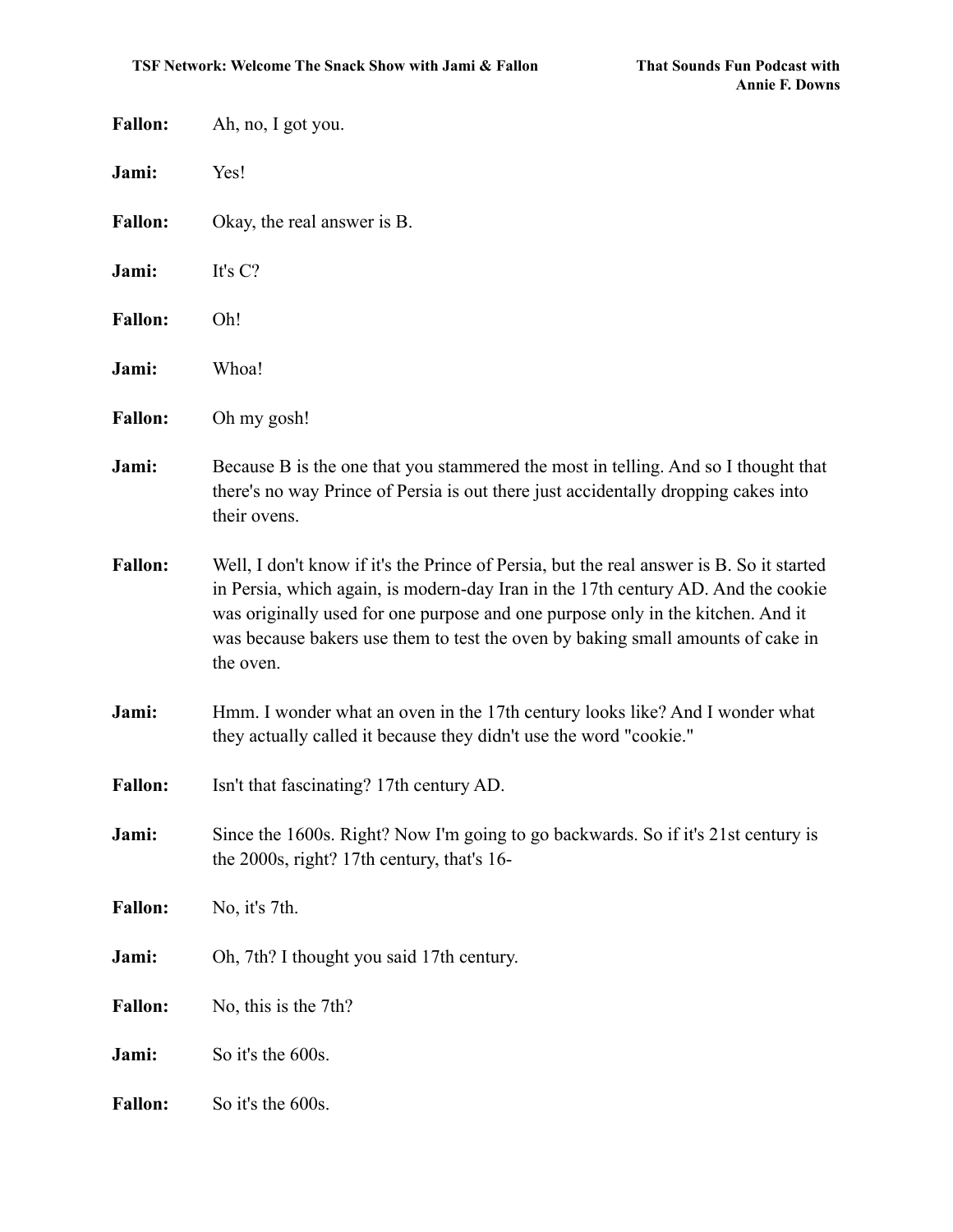| Jami:          | Wow. Cookies are old.                                                                                                                                                                                                                                            |
|----------------|------------------------------------------------------------------------------------------------------------------------------------------------------------------------------------------------------------------------------------------------------------------|
| <b>Fallon:</b> | Do you think Jesus ever had a cookie?                                                                                                                                                                                                                            |
| Jami:          | I mean, I know He was No, that math doesn't work out. But do you think Jesus'<br>disciples                                                                                                                                                                       |
| <b>Fallon:</b> | Don't you wish though? Don't you wish?                                                                                                                                                                                                                           |
| Jami:          | No, that also doesn't work? I can't do math.                                                                                                                                                                                                                     |
| <b>Fallon:</b> | Listen to this. Don't you wish that Jesus had cookies because on Sunday mornings<br>all of us could be enjoying a glass of wine and a cookie?                                                                                                                    |
| Jami:          | Honestly, I wish one of the three of your options would have been that the cookie<br>came from one of the miracles of Jesus.                                                                                                                                     |
| <b>Fallon:</b> | Oh, opportunity missed. Shoot!                                                                                                                                                                                                                                   |
| Jami:          | Because I would have guessed that one.                                                                                                                                                                                                                           |
| <b>Fallon:</b> | That's true.                                                                                                                                                                                                                                                     |
| Jami:          | Because cookies are miracle.                                                                                                                                                                                                                                     |
| <b>Fallon:</b> | Notes for the audio. My hands are raised in prayer formation and praise formation.                                                                                                                                                                               |
| Jami:          | In like goalposts. Like all the way-                                                                                                                                                                                                                             |
| <b>Fallon:</b> | Yeah, It's up, up, up, up. Yeah, so that's the history of the cookie. Now, Jami, do<br>you remember the first cookie you had ever eaten?                                                                                                                         |
| Jami:          | No. But I recently found a photo of me and I am going to guess four at the beach.<br>So I grew up in Southern California. So we were at the beach a lot. I'm sitting in my<br>little plastic chair and my one-piece bathing suit with Muppets on it, the babies- |
| <b>Fallon:</b> | Cute.                                                                                                                                                                                                                                                            |
| Jami:          | And I am shoving a Fig Newton into my mouth, giving some real cold stares at the<br>camera for being photographed while eating.                                                                                                                                  |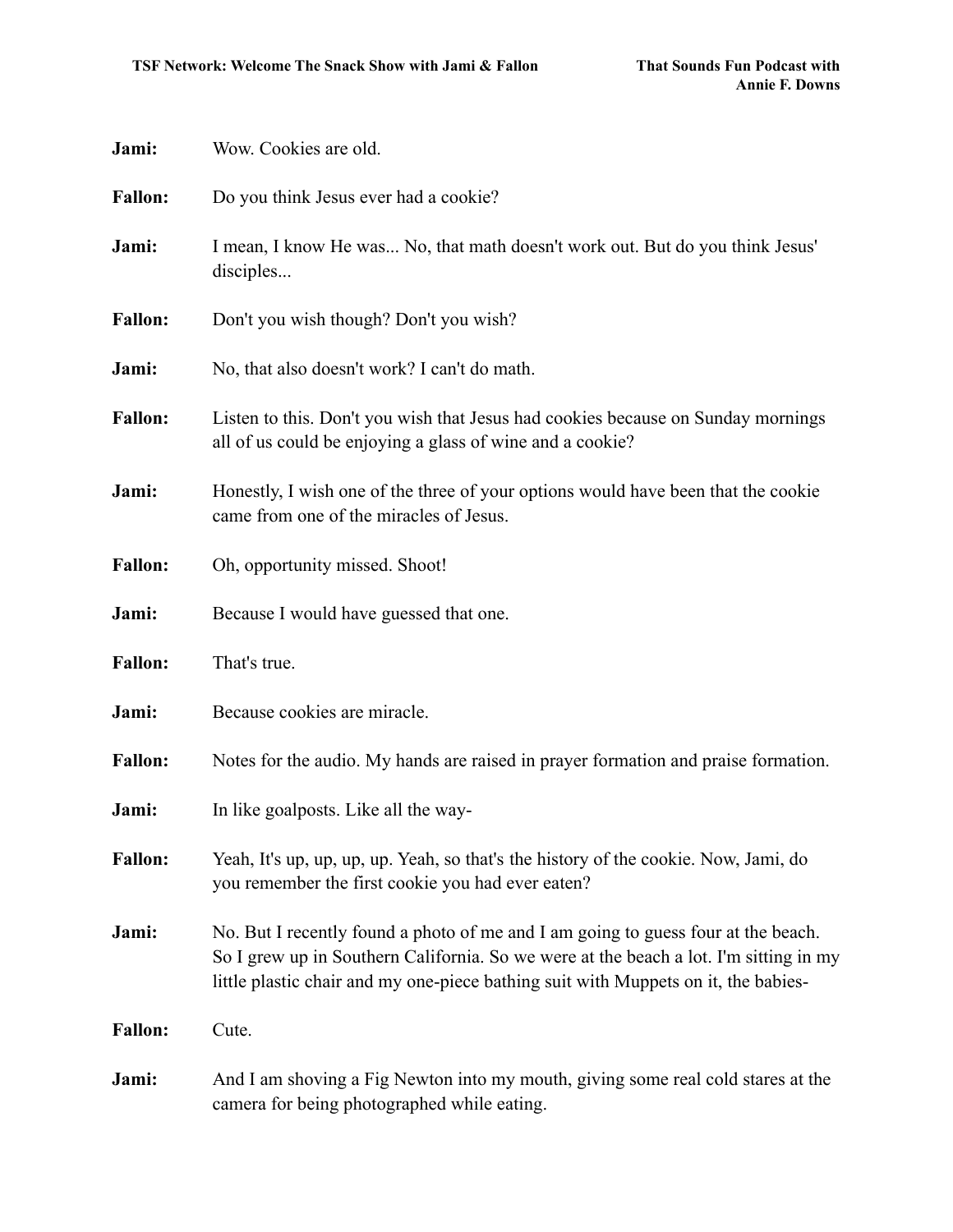| <b>Fallon:</b> | Now, you bring up an interesting point. You're claiming Fig Newton as a cookie.                                                                                                                                                     |
|----------------|-------------------------------------------------------------------------------------------------------------------------------------------------------------------------------------------------------------------------------------|
| Jami:          | Oh, yeah.                                                                                                                                                                                                                           |
| <b>Fallon:</b> | I need a second to decide if I agree or disagree.                                                                                                                                                                                   |
| Jami:          | Okay, well.                                                                                                                                                                                                                         |
| <b>Fallon:</b> | I, just knowing my family heritage, I'm assuming the cookie started early and often.                                                                                                                                                |
| Jami:          | Mm-hmm. I agree.                                                                                                                                                                                                                    |
| <b>Fallon:</b> | But I couldn't tell you the first cookie. I would have to call my mother.                                                                                                                                                           |
| Jami:          | Sure, she would know for sure.                                                                                                                                                                                                      |
| <b>Fallon:</b> | Phone a friend.                                                                                                                                                                                                                     |
| Jami:          | Yeah, phone a friend. Do you remember your first cookie?                                                                                                                                                                            |
| <b>Fallon:</b> | I don't because my first cookie was a donut. I was obsessed.                                                                                                                                                                        |
| Jami:          | That is so weird. Okay, the answer is no, I don't remember my first cookie. But if<br>you asked me if I remember my first donut, yes, I do. But my cookie is a donut. It<br>feels like you're not going to pass the SATs with that. |
| <b>Fallon:</b> | No, that's a sly way to get the right answer when it's really wrong.                                                                                                                                                                |
| Jami:          | I agree to disagree. I mean, I support your donut experience.                                                                                                                                                                       |
| <b>Fallon:</b> | Thank you. Thank you. Well, okay, so my next question for you would be what<br>constitutes a cookie? What's your definition of a cookie?                                                                                            |
| Jami:          | Something's small and sweet.                                                                                                                                                                                                        |
| <b>Fallon:</b> | Okay.                                                                                                                                                                                                                               |
| Jami:          | Because then Fig Newton does fit into that in my heart.                                                                                                                                                                             |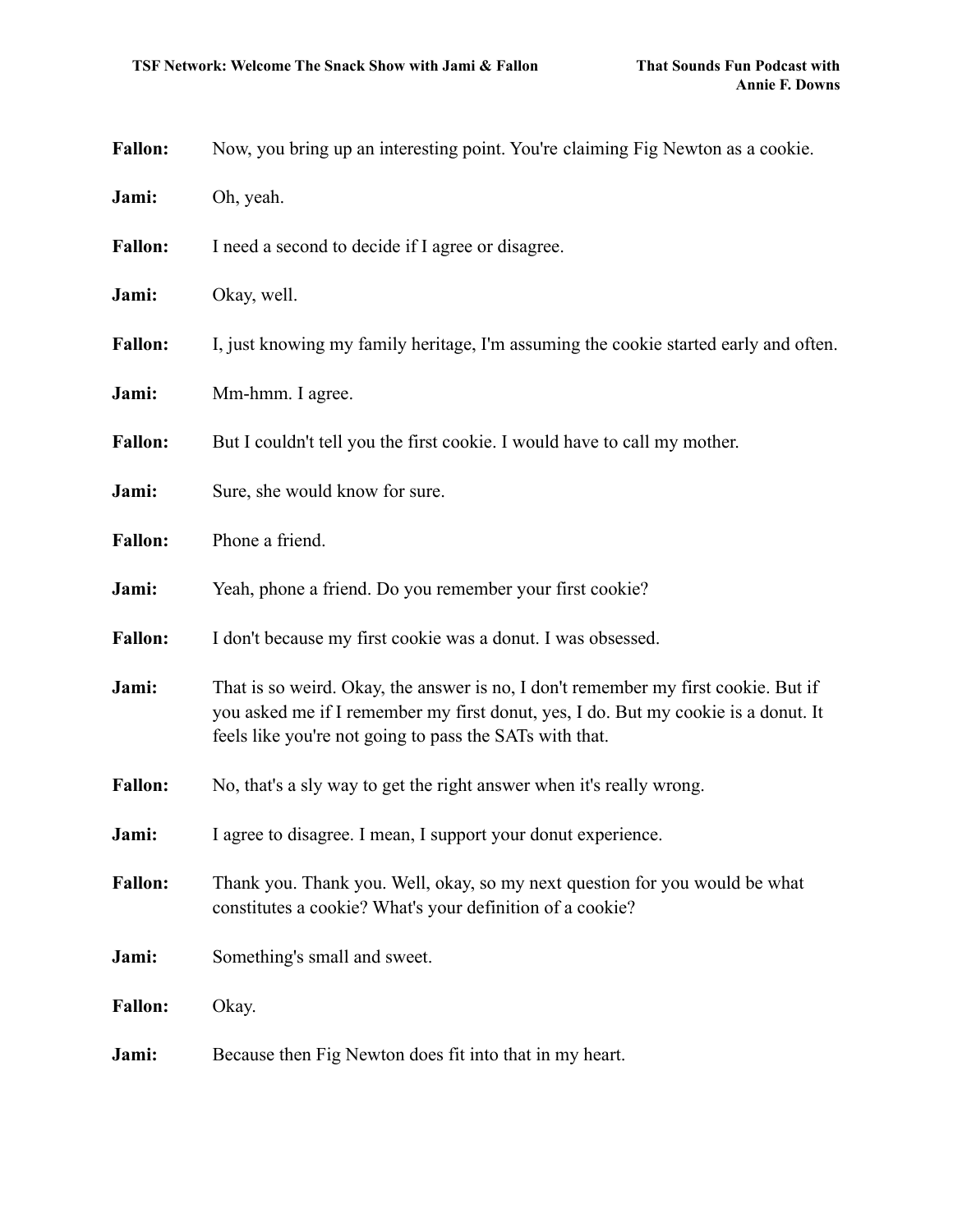| <b>Fallon:</b> | True. True And when I did look up some facts on cookies, it did say it has to have |
|----------------|------------------------------------------------------------------------------------|
|                | a certain amount of sugar in it and egg maybe. Do Fig Newtons have eggs?           |

**Jami:** They must.

**Fallon:** I have no idea. I have never tried to make a Fig Newton. I have just tried to eat it. You know-

**Jami:** I also wouldn't say that I'm like a large Fig Newton proponent.

**Fallon:** But when you were little you're really shoving them in, it sounds like.

**Jami:** Well, you know, my mom was trying to... Well, there's some fruit in it.

Fallon: That's great. What were your favorite kinds?

- **Jami:** The strawberry. Fig Newtons to me feel like the predecessor of the NutriGrain bar. Again, we're getting off of cookies but this is what I'm thinking about it.
- Fallon: Yeah, that makes sense. Okay, so here's a definition. A cookie is a baked or cooked a snack—Listen to that—
- **Jami:** Right in our wheelhouse.
- Fallon: Or dessert that is typically small, flat, and sweet. See? It usually contains flour, sugar, egg, and some type of oil, fat, or butter. It may include other ingredients such as raisins, oats, chocolate chips, duh, and nuts.
- **Jami:** You're really leaving the witness here with your opinions on what a cookie could constitute.

Fallon: I'm just trying to be transparent. Mm-hmm. **Jami:** So I'm calling a Fig Newton a cookie.

**Fallon:** Okay.

**Jami:** You know, the span of cookies is deep and wide.

**Fallon:** Oh my gosh.

**Jami:** So let's start with our top three favorite types of cookies-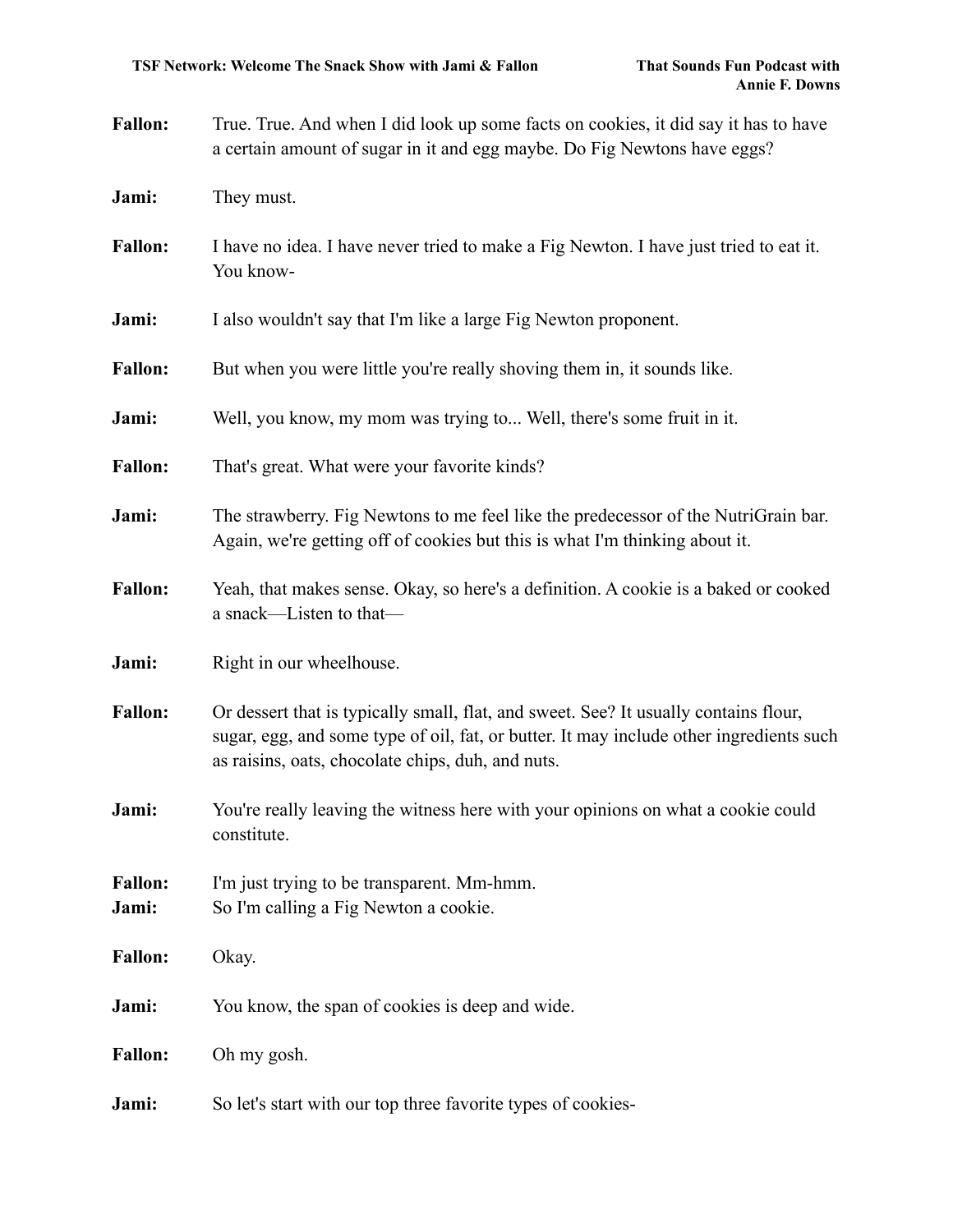| <b>Fallon:</b> | That's a good idea.                                                                                                                                                                                                                   |
|----------------|---------------------------------------------------------------------------------------------------------------------------------------------------------------------------------------------------------------------------------------|
| Jami:          | just to give us a branching off point.                                                                                                                                                                                                |
| <b>Fallon:</b> | Okay, should we do You Jami one, two, three; Fallon, one, two, three? Or like,<br>one, one; two, two; three, three? Back and forth. Why not?                                                                                          |
| Jami:          | Great. Okay, Fallon, give me And in a no particular order, we do not the<br>hierarchy feels a little intense. Just give me of the three one of your favorite.                                                                         |
| <b>Fallon:</b> | Okay, this is both by a brand and by flavor is how I went.                                                                                                                                                                            |
| Jami:          | Okay.                                                                                                                                                                                                                                 |
| <b>Fallon:</b> | I will start with because we're in the great city of Nashville Tennessee and actually<br>I think there are other places so scratch that, but Crumbl cookies, the chocolate<br>Oreo cookie from Crumbl cookies. Have you participated? |
| Jami:          | I've participated in I think everything that Crumbl has to offer.                                                                                                                                                                     |
| <b>Fallon:</b> | Oh my goodness. Is it wrong to say that it's like an Oreo and that's why I love it?                                                                                                                                                   |
| Jami:          | Maybe.                                                                                                                                                                                                                                |
| <b>Fallon:</b> | I think that's accurate.                                                                                                                                                                                                              |
| Jami:          | Maybe, yeah.                                                                                                                                                                                                                          |
| <b>Fallon:</b> | I mean, I typically don't go for chocolate-flavored batter. I like just the original, you<br>know-                                                                                                                                    |
| Jami:          | Toll House?                                                                                                                                                                                                                           |
| <b>Fallon:</b> | Toll house. But this Oreo cookie it's like dark-                                                                                                                                                                                      |
| Jami:          | I think I said it in Persia.                                                                                                                                                                                                          |
| <b>Fallon:</b> | Nestlé Toll House. Let me just describe it for the listeners that may not have<br>consumed one. It is like dark chocolate batter. At least the coloring. I don't know<br>about the flavoring.                                         |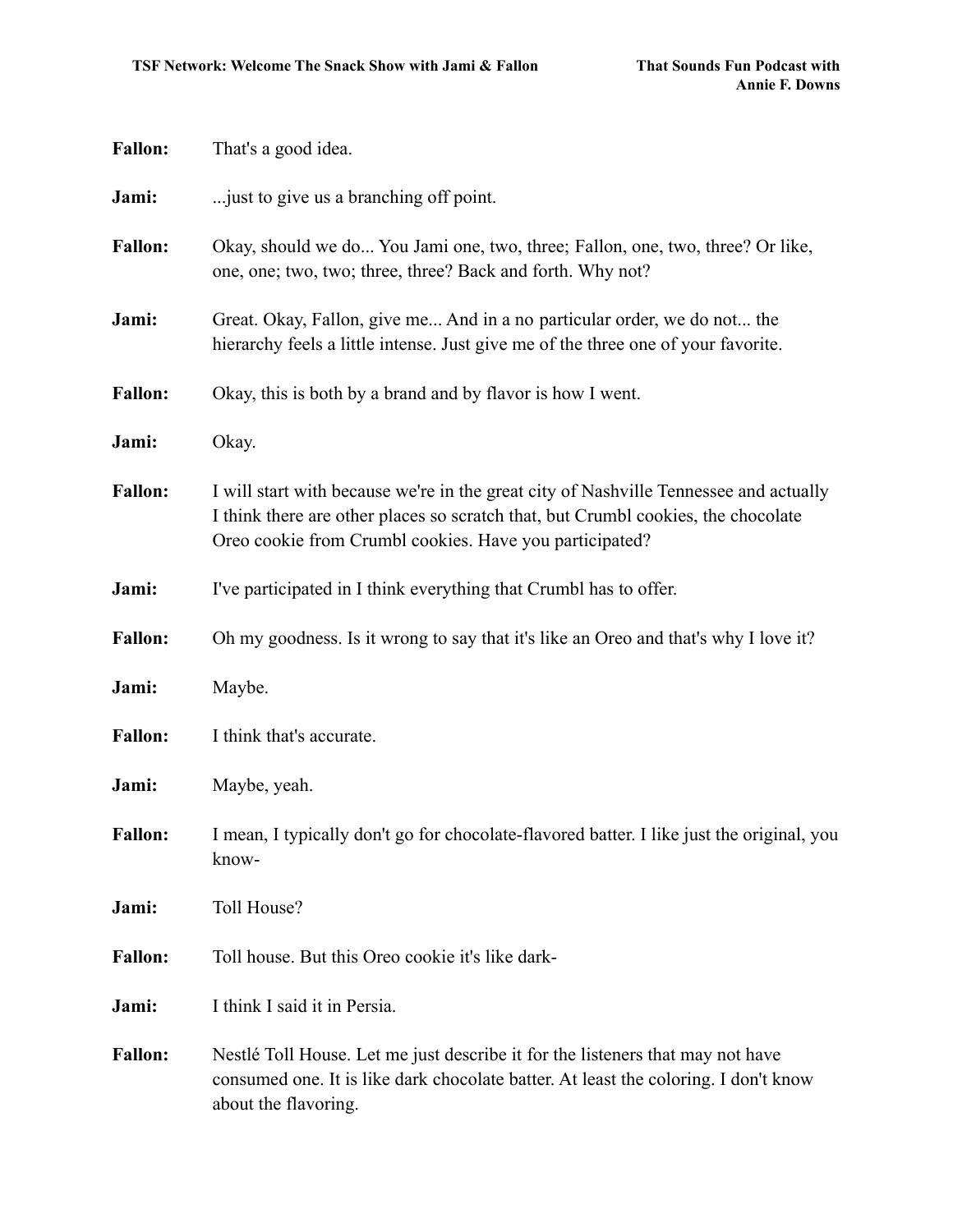| Jami:          | Crumbl cookies is also a franchise. So it is all over the United States.                                                                                                                                                                                                                     |
|----------------|----------------------------------------------------------------------------------------------------------------------------------------------------------------------------------------------------------------------------------------------------------------------------------------------|
| <b>Fallon:</b> | It is. It is.                                                                                                                                                                                                                                                                                |
| Jami:          | They just put one in at the end of my parents' neighborhood in the state of<br>Washington.                                                                                                                                                                                                   |
| <b>Fallon:</b> | Oh, I love that.                                                                                                                                                                                                                                                                             |
| Jami:          | I'm glad it wasn't there when I lived there.                                                                                                                                                                                                                                                 |
| <b>Fallon:</b> | Love that for the Washingtonian.                                                                                                                                                                                                                                                             |
| Jami:          | I know.                                                                                                                                                                                                                                                                                      |
| <b>Fallon:</b> | Washingtonians?                                                                                                                                                                                                                                                                              |
| Jami:          | Washingtonians.                                                                                                                                                                                                                                                                              |
| <b>Fallon:</b> | Washingtonians.                                                                                                                                                                                                                                                                              |
| Jami:          | But it's Wash, not warsh like a lot of people from Midwest would add just a little<br>extra r in there. There's no r in Washington.                                                                                                                                                          |
| <b>Fallon:</b> | Sure. Sure.                                                                                                                                                                                                                                                                                  |
| Jami:          | Hot take.                                                                                                                                                                                                                                                                                    |
| <b>Fallon:</b> | Hot take. So Chocolate Oreo cookie from Crumbl. It is dark batter and then it has<br>this awesome, amazing creamy white frosting on top. And then a little bit of<br>crumbly of what I'm guessing could be Oreo, but maybe not the brand, but kind of<br>that consistency of cooking on top. |
| Jami:          | Yeah.                                                                                                                                                                                                                                                                                        |
| <b>Fallon:</b> | So good.                                                                                                                                                                                                                                                                                     |
| Jami:          | On the whole, are you pro frosting on a cookie or against?                                                                                                                                                                                                                                   |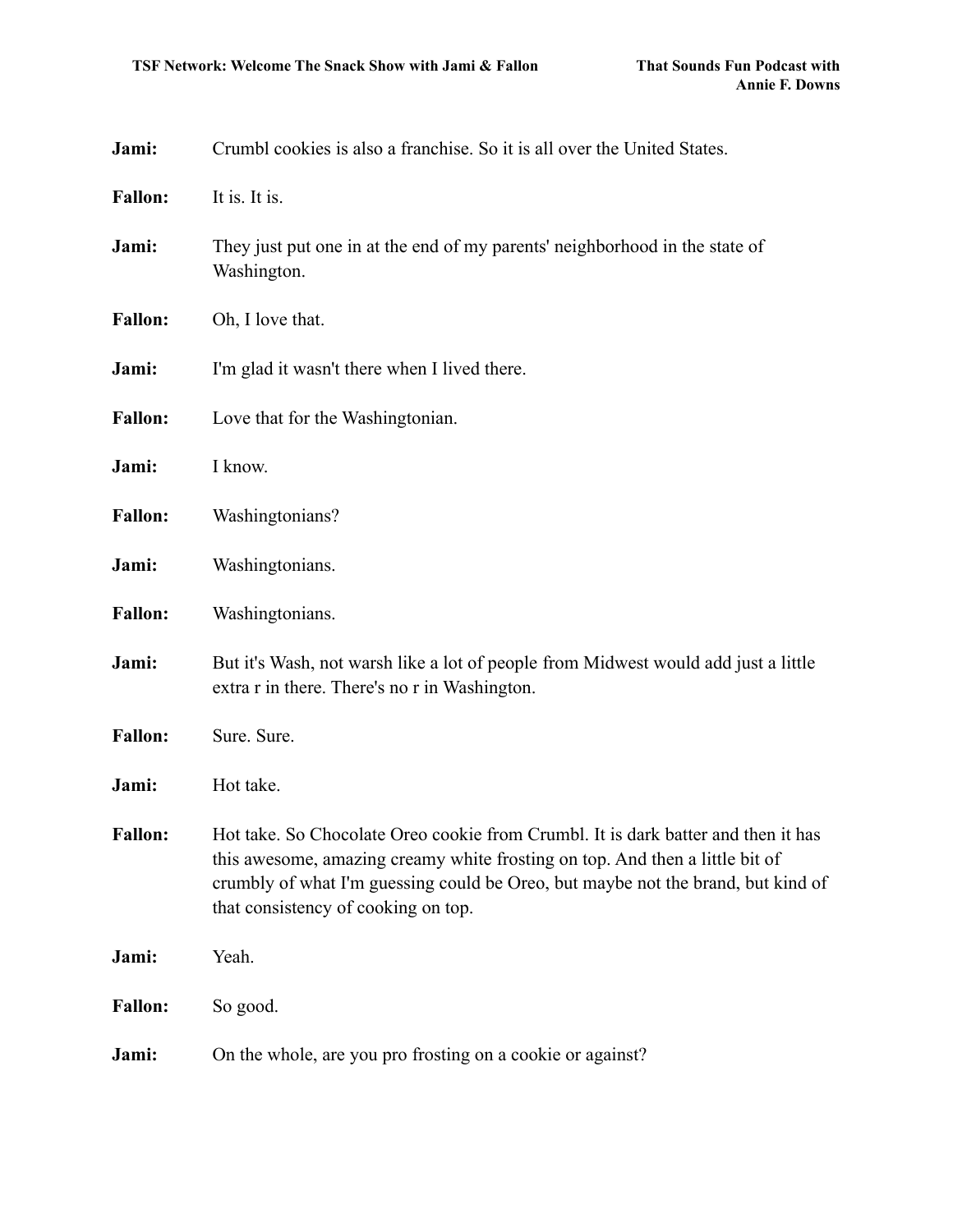| <b>Fallon:</b> | Okay, so if you asked five-year-old Fallon her thoughts on frosting, that's all she<br>knew. She would take that doughnut that we talked about earlier and literally chop<br>the frosting off the top and hand her father the rest of the donut with all the<br>breading. I have now cursed myself because I've eaten so much frosting as a child<br>that now as an adult I can hardly do much frosting if at all any. |
|----------------|------------------------------------------------------------------------------------------------------------------------------------------------------------------------------------------------------------------------------------------------------------------------------------------------------------------------------------------------------------------------------------------------------------------------|
| Jami:          | We are living in different worlds. There's never a world where there's too much<br>frosting for me.                                                                                                                                                                                                                                                                                                                    |
| <b>Fallon:</b> | Sure. We're living on our slivers at the moment.                                                                                                                                                                                                                                                                                                                                                                       |
| Jami:          | We are.                                                                                                                                                                                                                                                                                                                                                                                                                |
| <b>Fallon:</b> | Okay.                                                                                                                                                                                                                                                                                                                                                                                                                  |
| Jami:          | One of the looser rules for a future husband, as I'm looking not rule, things to<br>look for is-                                                                                                                                                                                                                                                                                                                       |
| <b>Fallon:</b> | Sure.                                                                                                                                                                                                                                                                                                                                                                                                                  |
| Jami:          | are they only interested in cake? Because I'm only interested in frosting. And I<br>just feel like we are the least wasteful together-                                                                                                                                                                                                                                                                                 |
| <b>Fallon:</b> | Sure.                                                                                                                                                                                                                                                                                                                                                                                                                  |
| Jami:          | when we are, you know, better together.                                                                                                                                                                                                                                                                                                                                                                                |
| <b>Fallon:</b> | I like that. Do you have that on your Hinge profile?                                                                                                                                                                                                                                                                                                                                                                   |
| Jami:          | I do, yes.                                                                                                                                                                                                                                                                                                                                                                                                             |
| <b>Fallon:</b> | Perfect. Okay. So anyone in Nashville comes across Jami-                                                                                                                                                                                                                                                                                                                                                               |
| Jami:          | Or anywhere.                                                                                                                                                                                                                                                                                                                                                                                                           |
| <b>Fallon:</b> | Oh, how far are you expanding your distance?                                                                                                                                                                                                                                                                                                                                                                           |
| Jami:          | I don't know. I don't even know how that works on Hinge, to be honest.                                                                                                                                                                                                                                                                                                                                                 |
| <b>Fallon:</b> | If you go to settings, you can like change it.                                                                                                                                                                                                                                                                                                                                                                         |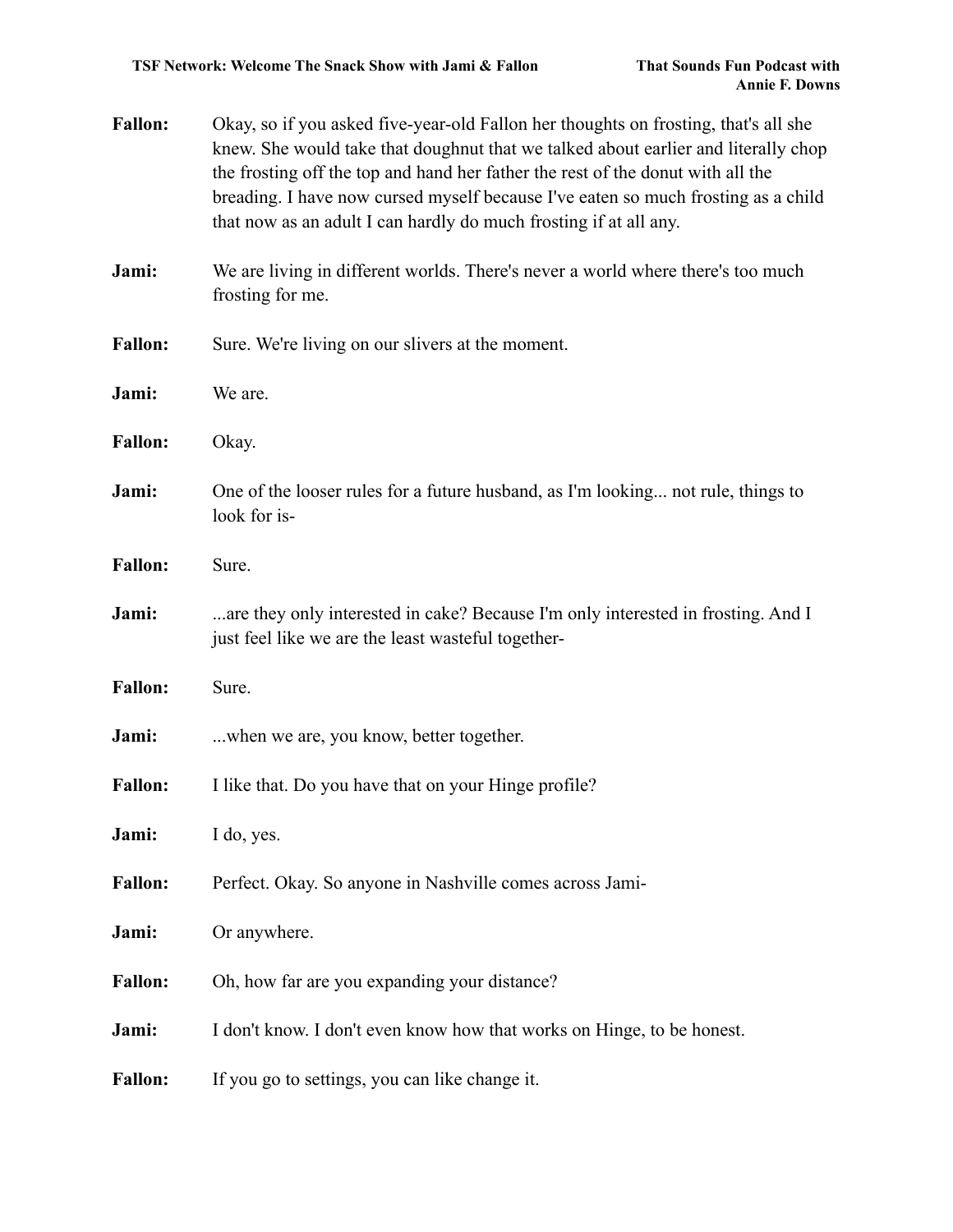| Jami:          | Oh, great.                                                                                                                                                                                                                                            |
|----------------|-------------------------------------------------------------------------------------------------------------------------------------------------------------------------------------------------------------------------------------------------------|
| <b>Fallon:</b> | My Max is 15. I cannot go past 15 miles. I ain't traveling. I am a settled woman.                                                                                                                                                                     |
| Jami:          | That's fair. That's fair. So yes, I am pro-frosting. Anyways, just I wanted to get your<br>thoughts on that.                                                                                                                                          |
| <b>Fallon:</b> | Yeah, yeah.                                                                                                                                                                                                                                           |
| Jami:          | Okay. Go ahead.                                                                                                                                                                                                                                       |
| <b>Fallon:</b> | Well, it's tricky because you asked me a question about frosting, and in my opinion,<br>there's different types of frosting. Like, do you consider the cream inside an Oreo a<br>type of frosting? Because that I could do all day any day. But like- |
| Jami:          | No, that's a cream.                                                                                                                                                                                                                                   |
| <b>Fallon:</b> | Okay. But like buttercream frosting?                                                                                                                                                                                                                  |
| Jami:          | Mm-mm, no, no, no, no, no.                                                                                                                                                                                                                            |
| <b>Fallon:</b> | Can't do that. There's definitely been moments in my life where I have felt stressed<br>and just went and bought a jar of frosting and just had spoonfuls.                                                                                            |
| Jami:          | So the Pillsbury like premade frosting that you just to use to like whip on a funfetti<br>cake, I could do that frosting. It's almost like the fancier the frosting gets the less<br>interested I am. It's very bizarre.                              |
| <b>Fallon:</b> | Huh.                                                                                                                                                                                                                                                  |
| Jami:          | Yeah. I'm an equal opportunist when it comes to frosting. This is a large tangent,<br>but I feel strongly about frosting.                                                                                                                             |
| <b>Fallon:</b> | Sure.                                                                                                                                                                                                                                                 |
| Jami:          | And because it's cookie adjacent, I just feel like we need to set some parameters.                                                                                                                                                                    |
| <b>Fallon:</b> | And Crumbl cookies are known for their frosting.                                                                                                                                                                                                      |
| Jami:          | They are. They are.                                                                                                                                                                                                                                   |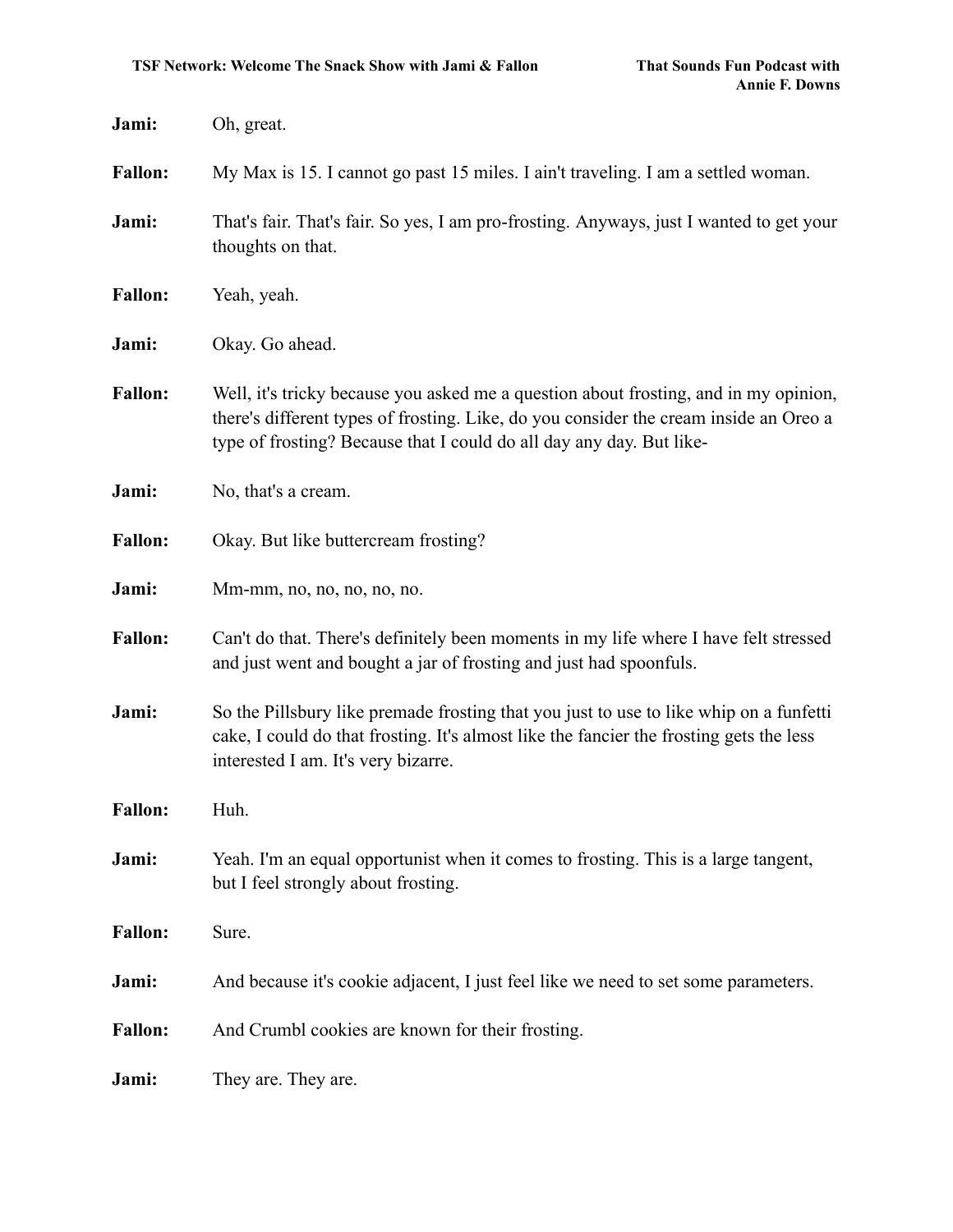| <b>Fallon:</b> | So yeah, that's fine. Do you want to go with your?                                                                                                                                                                                                                                                                  |
|----------------|---------------------------------------------------------------------------------------------------------------------------------------------------------------------------------------------------------------------------------------------------------------------------------------------------------------------|
| Jami:          | Okay, yeah. So mine is actually from another specific store. It's not just a type of<br>cookie.                                                                                                                                                                                                                     |
| <b>Fallon:</b> | Okay.                                                                                                                                                                                                                                                                                                               |
| Jami:          | So Mrs. Fields.                                                                                                                                                                                                                                                                                                     |
| <b>Fallon:</b> | Oh, I forgot about Mrs. Fields.                                                                                                                                                                                                                                                                                     |
| Jami:          | Okay, I didn't know if they only had them out west Hove.                                                                                                                                                                                                                                                            |
| <b>Fallon:</b> | In malls.                                                                                                                                                                                                                                                                                                           |
| Jami:          | Yes, in the mall. That's where you would have Mrs. Fields. Mrs. Fields, White<br>Chocolate Macadamia Nut cookie, hands down the best. I think about it. Because<br>we don't have a Mrs. Fields here in Middle Tennessee. Have I looked? Would I<br>have went on a road trip to go if there was? Yes. There is none. |
|                | Also, fun fact, if you do live near Mrs. Fields, in the seventh or eighth grade, my<br>friends and I learned this, that the 30 minutes before the mall closes, they're trying<br>to get rid of their supply. So those cookies are at a deep discount.                                                               |
| <b>Fallon:</b> | Meaning free?                                                                                                                                                                                                                                                                                                       |
| Jami:          | No. Like in the 80% to 90% off though. So you can get a whole bag of cookies for<br>like five bucks. And so middle schoolers would be rolling in deep to clean out that<br>cookie cabinet to make sure they could-                                                                                                  |
| <b>Fallon:</b> | Interesting.                                                                                                                                                                                                                                                                                                        |
| Jami:          | stay within their budget from the cash their mom had given them to go to the<br>mall, but also have their favorites.                                                                                                                                                                                                |
| <b>Fallon:</b> | So I just want to say I was so with you with Mrs. Fields. The second you said it,<br>nostalgia just erupted in my face and I was all about it. And then you committed the<br>crime of saying macadamia nut cookie and that is where I flew out of the door and<br>out of your life.                                 |
| Jami:          | Great, more for me. I say I'm strong.                                                                                                                                                                                                                                                                               |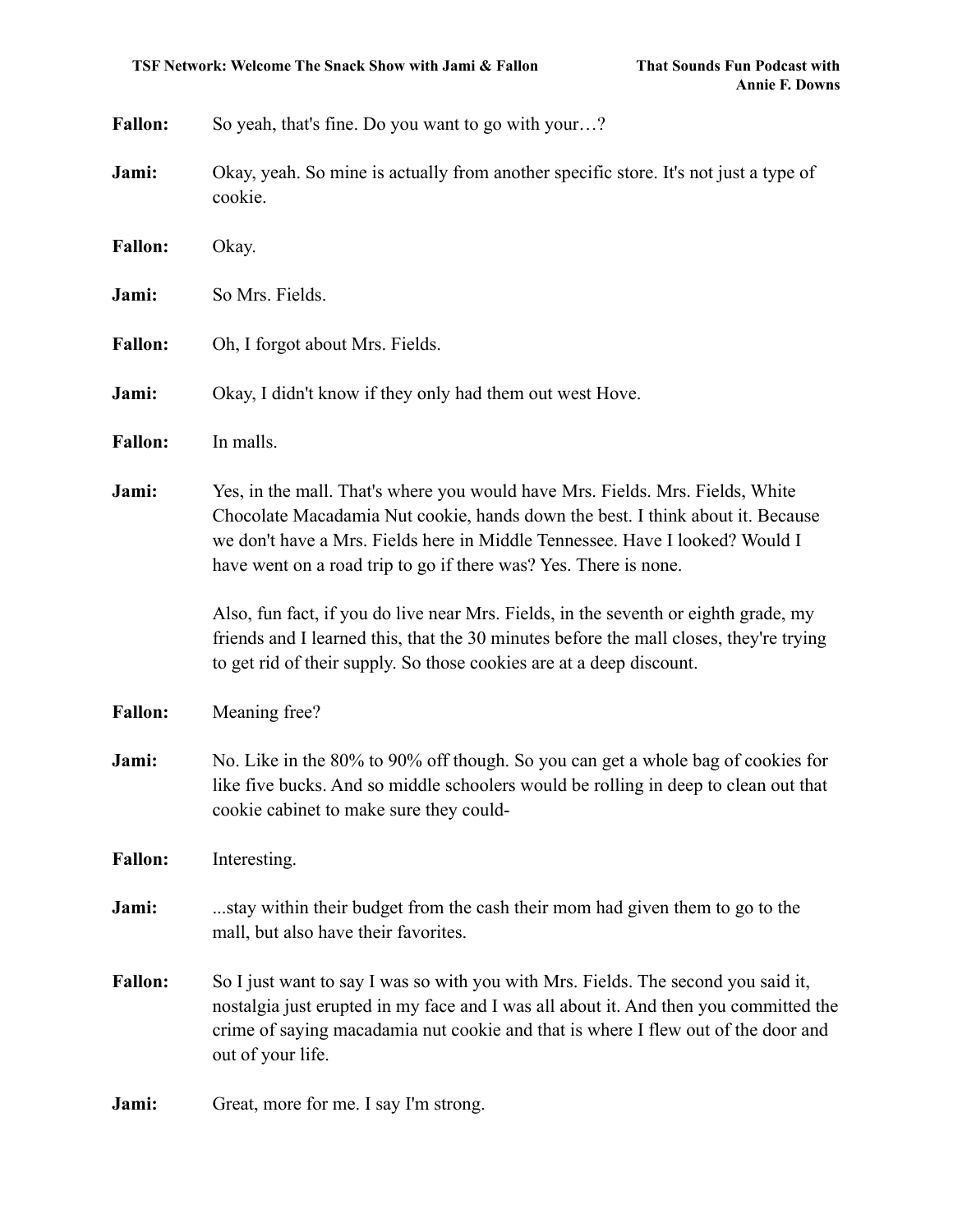| <b>Fallon:</b>    | What exactly is a macadamia nut because I have never found them to be very tasty?                                                                                                                                                                                                                                                                                 |  |
|-------------------|-------------------------------------------------------------------------------------------------------------------------------------------------------------------------------------------------------------------------------------------------------------------------------------------------------------------------------------------------------------------|--|
| Jami:             | Oh, I think they're amazing. I actually went and lived in Hawaii for a little bit this<br>winter and they grow over there. And so everything has macadamia nuts and it's I<br>was like in heaven. It's a nut but it's a higher fat. So it's a richer Like, if you're<br>going to eat 10 almonds, you're going to want to eat like two or three macadamia<br>nuts. |  |
| <b>Fallon:</b>    | Sure. If I'm being completely honest, I'm realizing that a lot of my dislikes and likes<br>on food are based on texture. Like I'm sure I would enjoy the flavor maybe of a<br>macadamia nut; the texture has me right out the door.                                                                                                                               |  |
| Jami:             | Mm.                                                                                                                                                                                                                                                                                                                                                               |  |
| <b>Fallon:</b>    | I don't know what it is about it. But do all macadamia nut cookies have white<br>chocolate chips?                                                                                                                                                                                                                                                                 |  |
| Jami:             | I don't think so. I just think the probably those two flavors are a good pairing. So<br>they typically come together. How amazing would it be to be the chef that gets to<br>pair together tasty cookies? Like, who was the chef that got to say-                                                                                                                 |  |
| <b>Fallon:</b>    | "I'm going to bake a batch of cookies and some of them are going to have these<br>nuts in them. And maybe I'll throw some chocolate chips in there?"                                                                                                                                                                                                              |  |
| Jami:             | And who thought like, "Let's put sea salt on this biz?"                                                                                                                                                                                                                                                                                                           |  |
| <b>Fallon:</b>    | Yes.                                                                                                                                                                                                                                                                                                                                                              |  |
| Jami:             | Because that person is a-                                                                                                                                                                                                                                                                                                                                         |  |
| Together: Genius. |                                                                                                                                                                                                                                                                                                                                                                   |  |
| <b>Fallon:</b>    | Agreed. Nobel Prize winner.                                                                                                                                                                                                                                                                                                                                       |  |
| Jami:             | Yeah. The white chocolate macadamia nut I loved it because again, it's not the most<br>popular flavor so there would always be some at the end of the day. If you were<br>looking for a chocolate chip, you might be out of luck.                                                                                                                                 |  |
| <b>Fallon:</b>    | Right. Right. Fair.                                                                                                                                                                                                                                                                                                                                               |  |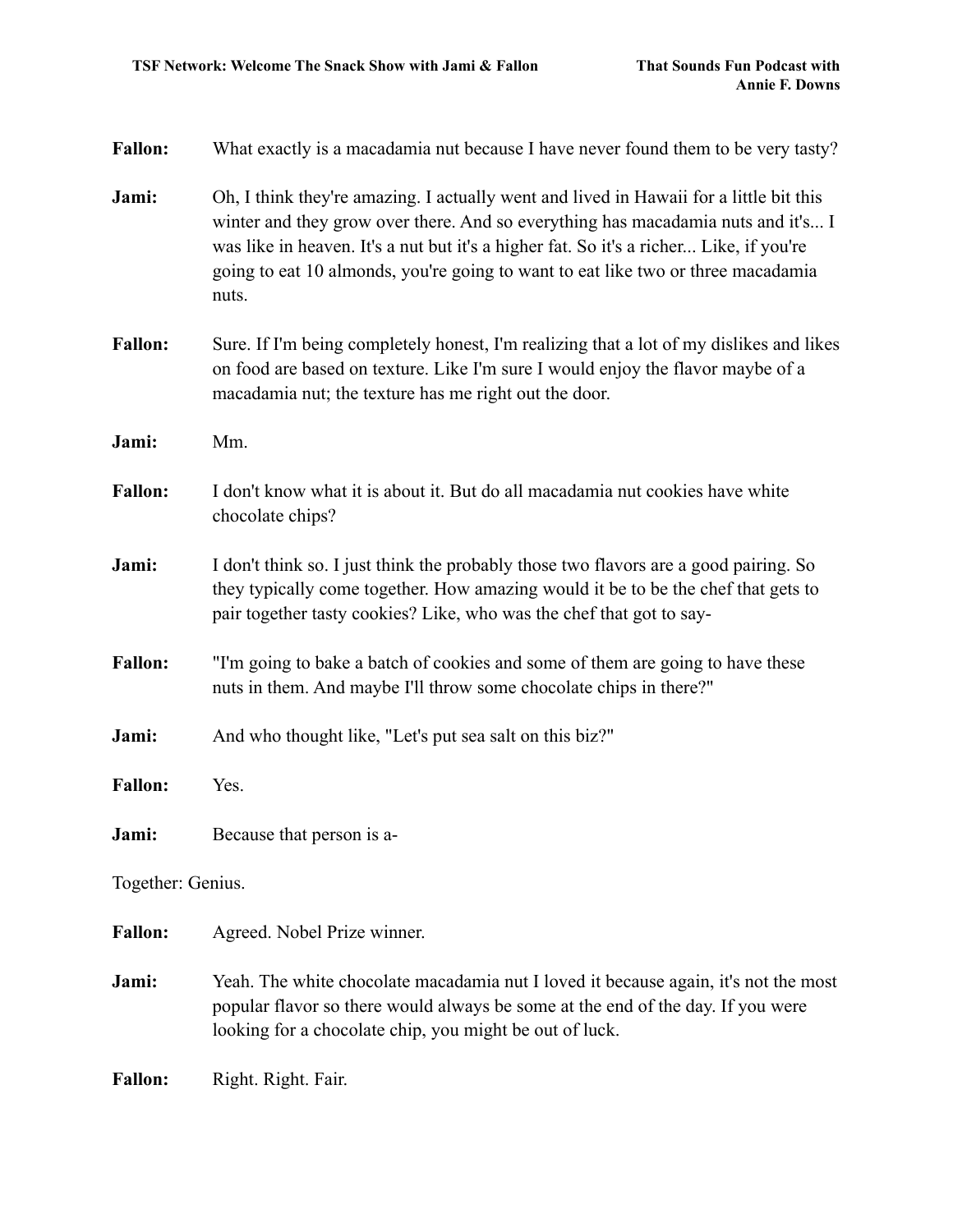- **Jami:** It's like having big feet. Either there's a lot of shoes in your size in clearance or you got nothing.
- Fallon: Oh, that's accurate.
- **Jami:** Some kind of just living out there on the edge.
- Fallon: Sure, sure. Okay, I love that. Kind of. I have to love it
- **Jami:** Here's the thing. I don't care if you love it or not because again, more for me.
- Fallon: "More for me." I thought you're about to curse-
- **Jami:** Oh, no.
- Fallon: And you were just saying more for you.
- **Jami:** More for me.
- Fallon: I love that. Okay, can I go with my next one?
- **Jami:** Yes, number two.
- Fallon: Okay, so my number two is I put classic chocolate chip cookie on here. But can we just all assume that's one of our favorites?
- **Jami:** Yeah, I mean, you could have it in your three or you could not. It's up to you.
- **Fallon:** Well, I kind of have four because I'm really bad at picking favorites. Let's go with classic chocolate chip.
- **Jami:** Okay.
- **Fallon:** So my preferred classic chocolate chip is homemade and really doughy. I like it doughy. I know some people like their chocolate chip cookies crispy, chunky, crunchy.
- **Jami:** I like mine pretty soft.
- Fallon: Right?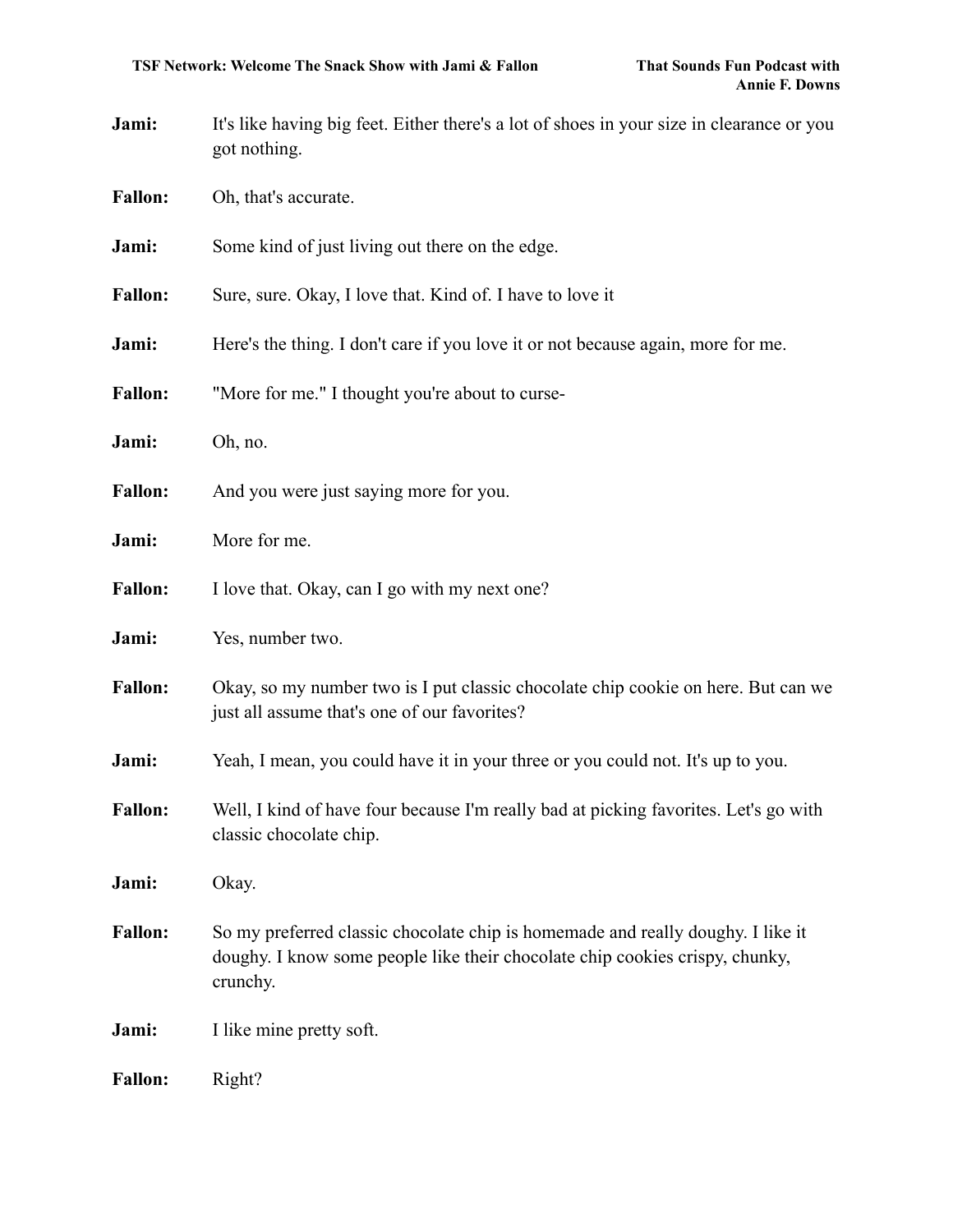**Jami:** Yeah. I like mine like to the point of you pull them out of the oven when they're not even all the way through baking and you put them on top of your oven and the pan is still hot and so it'll cook it just a little bit more. But once it's cooled, it's like...

# **[00:34:32] <music>**

| Annie:         | Okay, Johnny we're back. Excellent starting episode by the way, you guys. But you<br>have got a hot take on that pig. |
|----------------|-----------------------------------------------------------------------------------------------------------------------|
| Johnny:        | Hot take. For the first time ever Fallon was right about the snack.                                                   |
| <b>Fallon:</b> | Yes!                                                                                                                  |
| Annie:         | Really?                                                                                                               |
| Johnny:        | The Peppa Pig is fantastic.                                                                                           |
| <b>Fallon:</b> | But no, Percy Pig.                                                                                                    |
| Johnny:        | That's right.                                                                                                         |
| Jami:          | I said earlier that I keep calling it Peppa Pig because I've seen that show.                                          |
| <b>Fallon:</b> | Yeah, Percy.                                                                                                          |
| Johnny:        | I am pretty definitively on team Jami for almost all opinions of the show for the<br>first few episodes.              |
| <b>Fallon:</b> | Okay, okay.                                                                                                           |
| Johnny:        | But the pig was fantastic.                                                                                            |
| <b>Fallon:</b> | The best gummy you've ever had?                                                                                       |
| Johnny:        | The texture-                                                                                                          |
| Jami:          | I know. I know.                                                                                                       |
| Johnny:        | it's weird but amazing.                                                                                               |
| Annie:         | It's so good.                                                                                                         |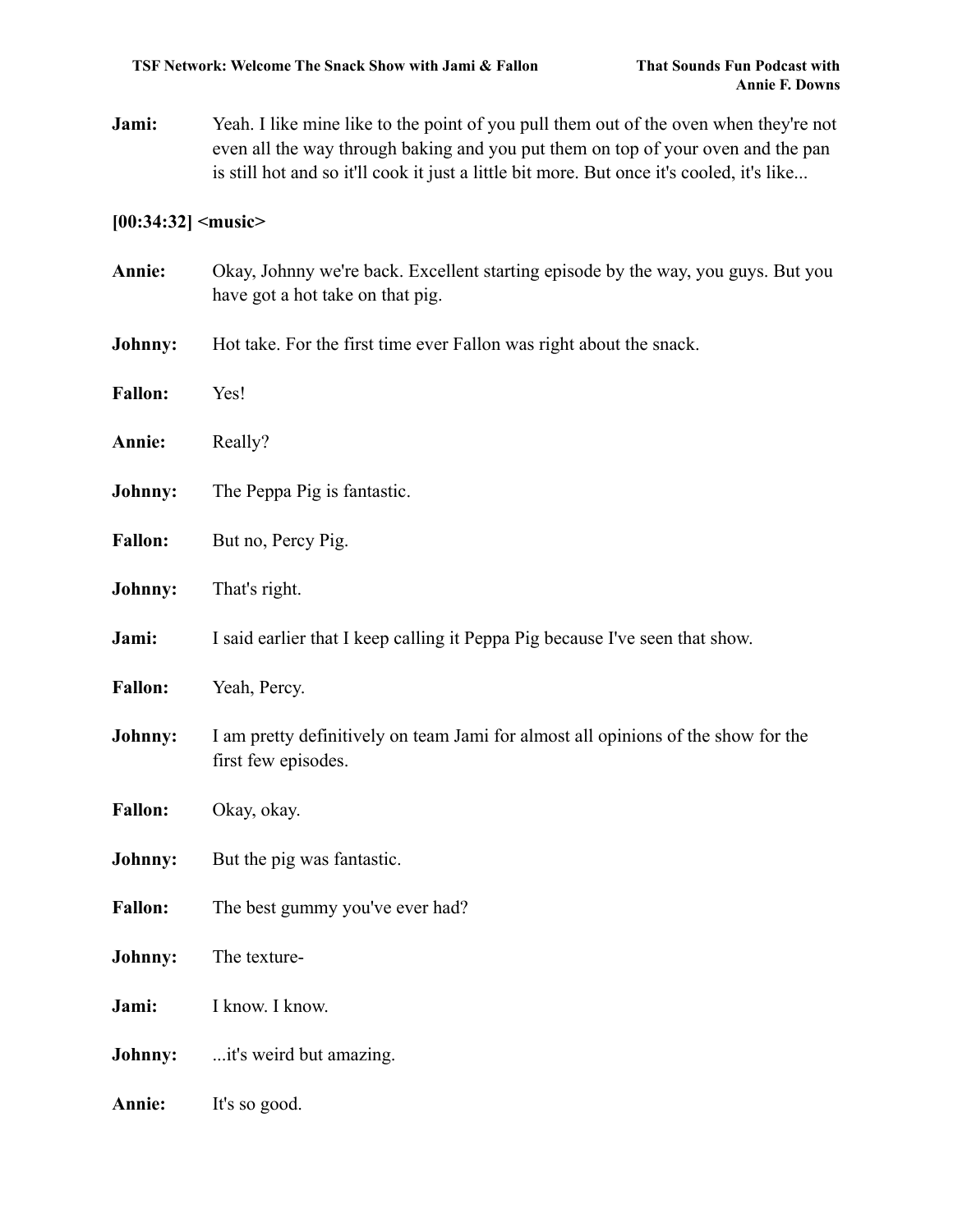| Jami:          | This isn't the right description but it's a creamy gummy.                                                                |
|----------------|--------------------------------------------------------------------------------------------------------------------------|
| <b>Fallon:</b> | It is. It is.                                                                                                            |
| Johnny:        | Yeah                                                                                                                     |
| Annie:         | That's exactly right. It's a creamy gummy.                                                                               |
| <b>Fallon:</b> | But it's not creamy but it is.                                                                                           |
| Jami:          | But it is. Yeah.                                                                                                         |
| Johnny:        | It's like a cheesy pasta sauce. The texture adds to the flavor.                                                          |
| Jami:          | Sure.                                                                                                                    |
| Annie:         | Right, right. Johnny when you are because you are the producer of the show-                                              |
| Johnny:        | I am, yeah.                                                                                                              |
| Annie:         | Well, this show—well, this show that everyone is listening to but also The Snack<br>Show—are you hungry the entire time? |
| Johnny:        | I snack the whole time.                                                                                                  |
| Jami:          | I also I'm just hearing that your team Jami and that makes me so excited.                                                |
| Johnny:        | I got a shirt and a merch coming out week 2.                                                                             |
| <b>Fallon:</b> | I am sitting right here.                                                                                                 |
| Johnny:        | I got some Team Jami-                                                                                                    |
| Jami:          | Sorry, Fal pal.                                                                                                          |
| <b>Fallon:</b> | You go take that complicated food elsewhere.                                                                             |
| Annie:         | Oh my I can't wait.                                                                                                      |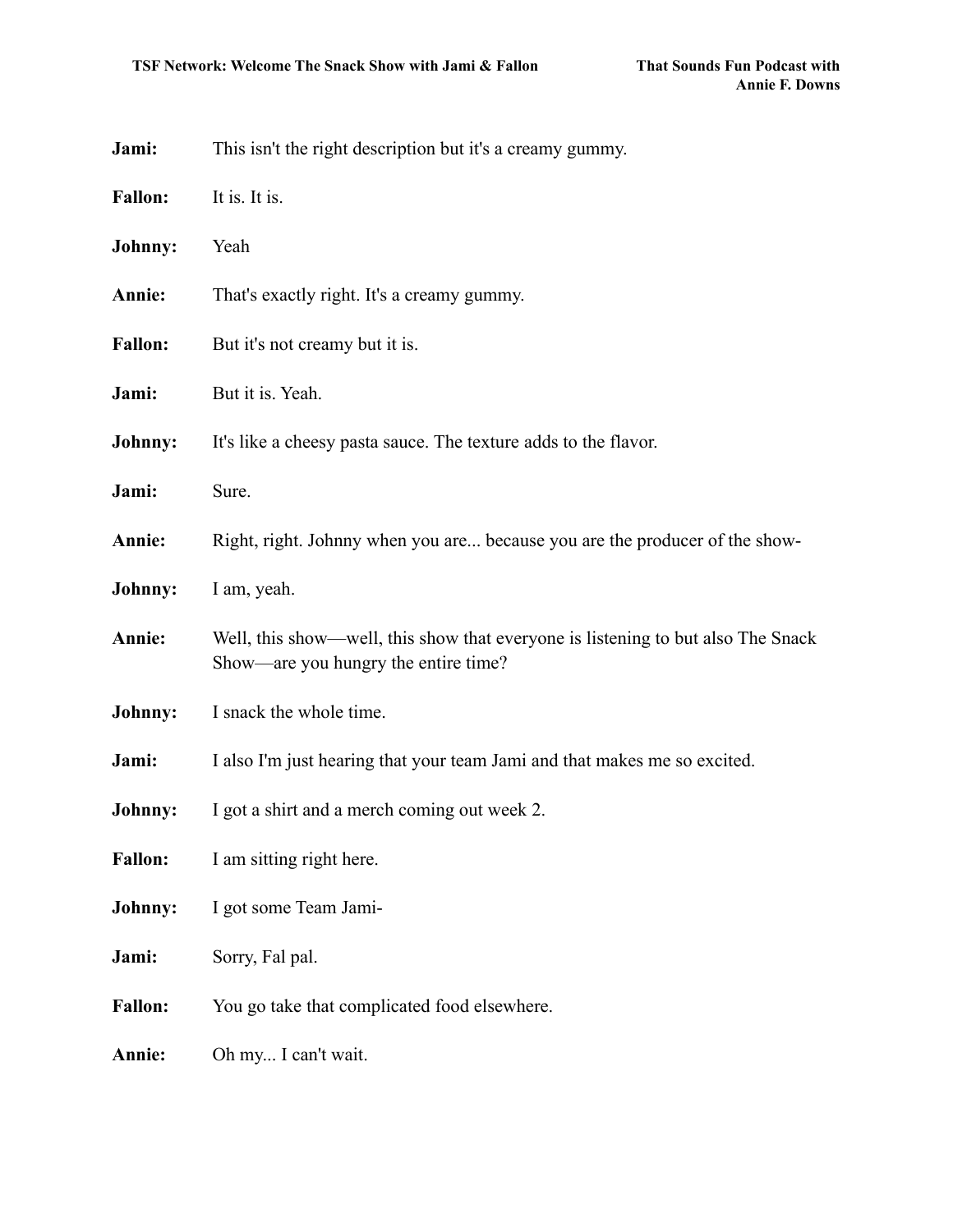- **Johnny:** You're talking about the hard ways that you eat food, and I'm like, "Jami is a visionary."
- **Jami:** No. Oh, man, that's one of my job-
- **Fallon:** You know what? I bet you Annie is going to be team Fallon because I like to savor my snacks.
- **Annie:** Did you see how hard I went on that Peppa Pig though? I made a memory of it.
- Fallon: Percy. Percy.
- **Annie:** Percy, sorry.
- **Jami:** Again, team Jami. She said Peppa Pig once and everybody has called it that.
- **Annie:** How long is it going to take us to get Team Jami, Team Fallon t-shirts?
- **Johnny:** Already done. Already called the company.
- **Annie:** We're going to have to have that pretty quick for The Snack Show.
- **Jami:** Apparently Team Jami shirts are going to sell out and there's going to be hundreds of Team Fallon left.
- **Johnny:** Team Fallon shirts are sold by IKEA because it's going to come in 10 steps. You got to put it together yourself before you enjoy it.
- **Jami:** Ohhh!
- **Fallon:** Oh my gosh. My two heart is crumbling.
- **Annie:** Oh my gosh. Rocket, that is very fun.
- Fallon: Back to the computer, Rocket.
- Annie: How do we talk to y'all about our favorite snacks?

Fallon: So we do live on Instagram.

**Annie:** Oh, I'm following right now.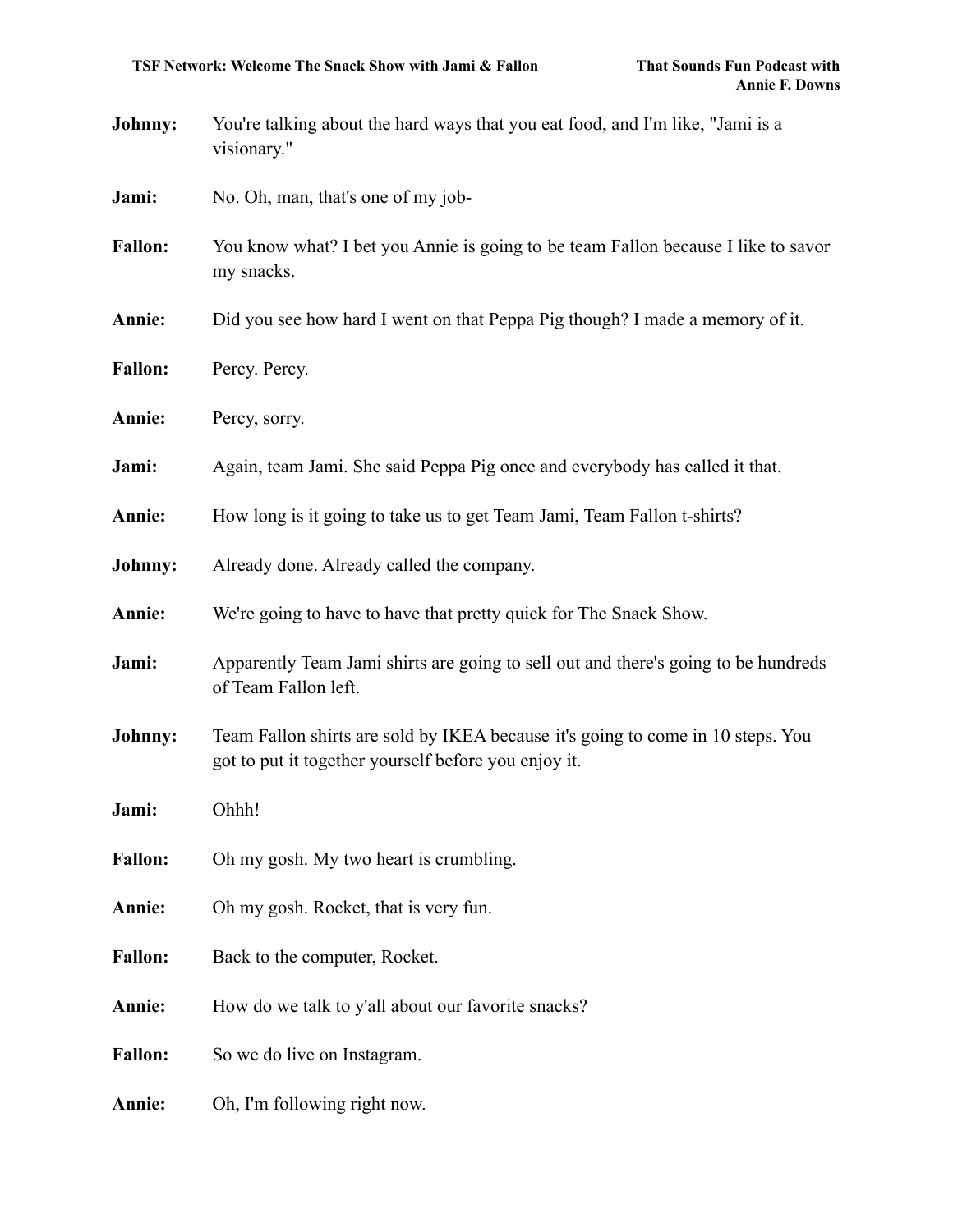| <b>Fallon:</b> | @thesnackshowpod.                                                                                                           |
|----------------|-----------------------------------------------------------------------------------------------------------------------------|
| Annie:         | The Snack Show Pod.                                                                                                         |
| <b>Fallon:</b> | And that's where we really want to see the community start growing so we can have<br>this conversation not just be between- |
| Jami:          | There are some polls in there.                                                                                              |
| <b>Fallon:</b> | Jami and I but everyone.                                                                                                    |
| Jami:          | Let's see who's Team Jami and who's Team Fallon.                                                                            |
| Annie:         | Wow.                                                                                                                        |
| <b>Fallon:</b> | Or maybe make that poll.                                                                                                    |
| Annie:         | Let's not start with that.                                                                                                  |
| <b>Fallon:</b> | Yeah, yeah, maybe let's not start with that.                                                                                |
| Jami:          | No, I mean, but like in our opinion see where they land.                                                                    |
| Annie:         | I mean, it's fine that y'all aren't following me.                                                                           |
| <b>Fallon:</b> | Oh, well, we're not really following-                                                                                       |
| Annie:         | You're following-                                                                                                           |
| <b>Fallon:</b> | Okay.                                                                                                                       |
| Jami:          | Jami.                                                                                                                       |
| Annie:         | Jami. You're following Jami and four snack accounts.                                                                        |
| Jami:          | Right. Right. Right.                                                                                                        |
| Annie:         | You're following the other snack accounts.                                                                                  |
| Jami:          | We've got some foundation to build.                                                                                         |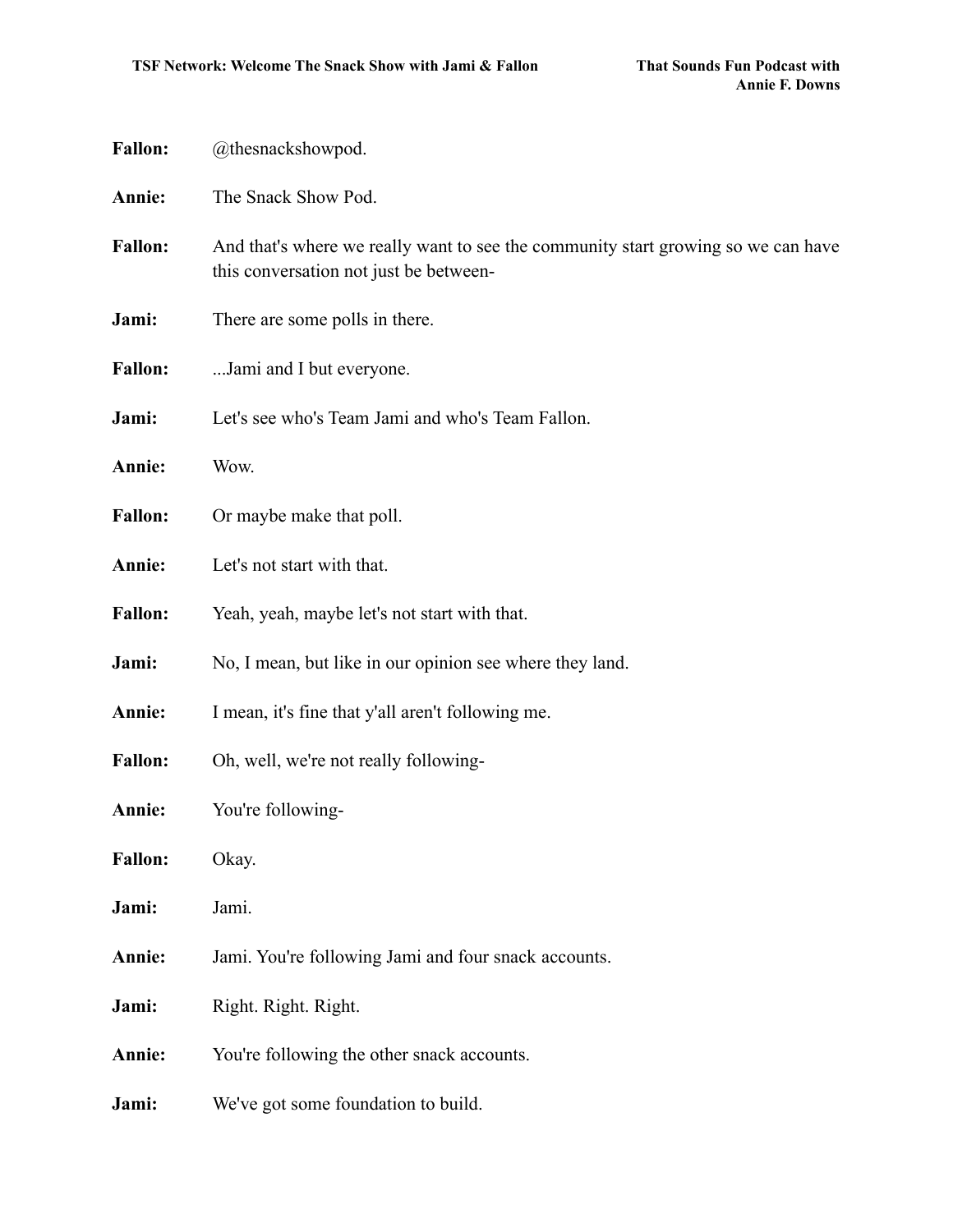| Annie:         | Yeah, a little bit.                                                                                                                                                                               |
|----------------|---------------------------------------------------------------------------------------------------------------------------------------------------------------------------------------------------|
| Jami:          | We've been easy eating.                                                                                                                                                                           |
| Annie:         | You also only have a few followers and they all work here. Except for one of your<br>best friends, Kristen. She helps follows it.                                                                 |
| <b>Fallon:</b> | Hi Kristen.                                                                                                                                                                                       |
| Annie:         | Fallon doesn't even follow her own show yet.                                                                                                                                                      |
| <b>Fallon:</b> | No.                                                                                                                                                                                               |
| Annie:         | So hopefully by the time you hear this-                                                                                                                                                           |
| <b>Fallon:</b> | We haven't built it out yet, so we're not sharing.                                                                                                                                                |
| Annie:         | Strategies. Yeah, strategies, right. But as of today, February 4, everybody-                                                                                                                      |
| Jami:          | You go straight there.                                                                                                                                                                            |
| Annie:         | Yeah, everybody. And so that's where we can respond to you about snacks. We will<br>have as the season continues Well, I mean, this is just an ongoing show. So it's not<br>even seasonal. Right? |
| Jami:          | Yeah, yeah, that's accurate.                                                                                                                                                                      |
| Annie:         | Every Friday.                                                                                                                                                                                     |
| <b>Fallon:</b> | Can't stop us.                                                                                                                                                                                    |
| Annie:         | Yeah, every Friday. I mean, y'all record so much.                                                                                                                                                 |
| <b>Fallon:</b> | Every week.                                                                                                                                                                                       |
| Annie:         | But you do multiple shows a week. It's amazing. I look at the calendar and I'm like<br>"The Snack Show is in the studio again? What are they doing?"                                              |
| Jami:          | We're just batching them really.                                                                                                                                                                  |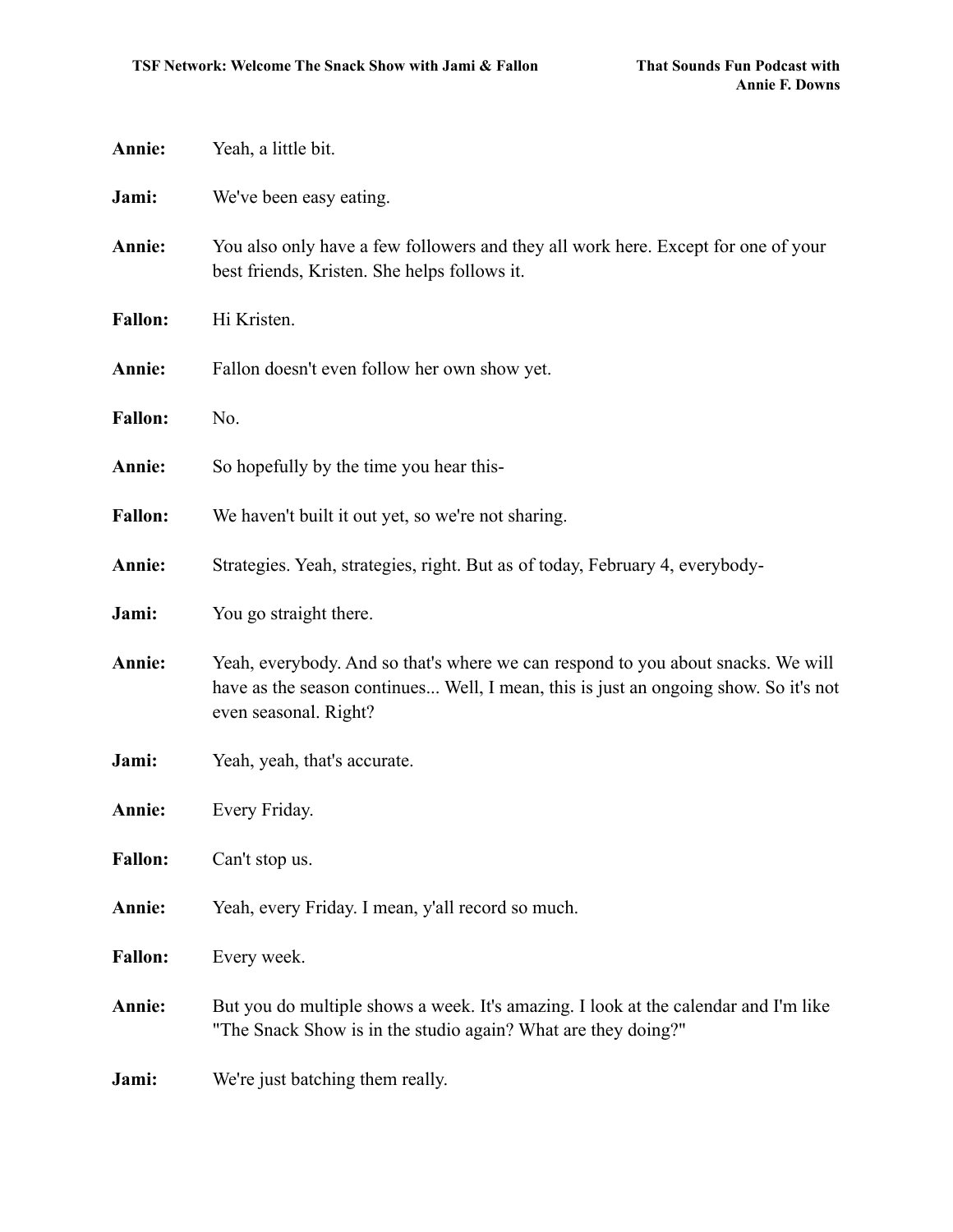| <b>Fallon:</b> | Building an empire.                                                                                                             |
|----------------|---------------------------------------------------------------------------------------------------------------------------------|
| Annie:         | Building an emp Also snackpire.                                                                                                 |
| <b>Fallon:</b> | Ooh.                                                                                                                            |
| Jami:          | Love it. Love it. Love it.                                                                                                      |
| <b>Fallon:</b> | Sweet talk that.                                                                                                                |
| Annie:         | Is the first episode where y'all say, "More for me"?                                                                            |
| <b>Fallon:</b> | Well, Jami-                                                                                                                     |
| Annie:         | Did they cut it out?                                                                                                            |
| Jami:          | I don't know the answer. I'm a little bit sensitive but I have no idea where it exists.                                         |
| <b>Fallon:</b> | It absolutely still is in an episode-                                                                                           |
| Annie:         | It's coming, yes.                                                                                                               |
| <b>Fallon:</b> | but I don't know if it's Episode 1.                                                                                             |
| Annie:         | Yes. More for me is what you're saying?                                                                                         |
| <b>Fallon:</b> | Yes.                                                                                                                            |
| Annie:         | Oh, it gets me. It got me real ticklish.                                                                                        |
| <b>Fallon:</b> | We should have kept Johnny on the mic to talk about how many times he has to edit<br>out Jami Louise Crockett and her comments. |
| Annie:         | Oh, boy! Oh, he's back. Hold on. He's back.                                                                                     |
| Johnny:        | I just changed to Team Fallon.                                                                                                  |
| Annie:         | You did? You changed to Team Fallon over how many edits?                                                                        |
| <b>Johnny:</b> | Yeah. It takes 75 hours to edit a five-minute episode.                                                                          |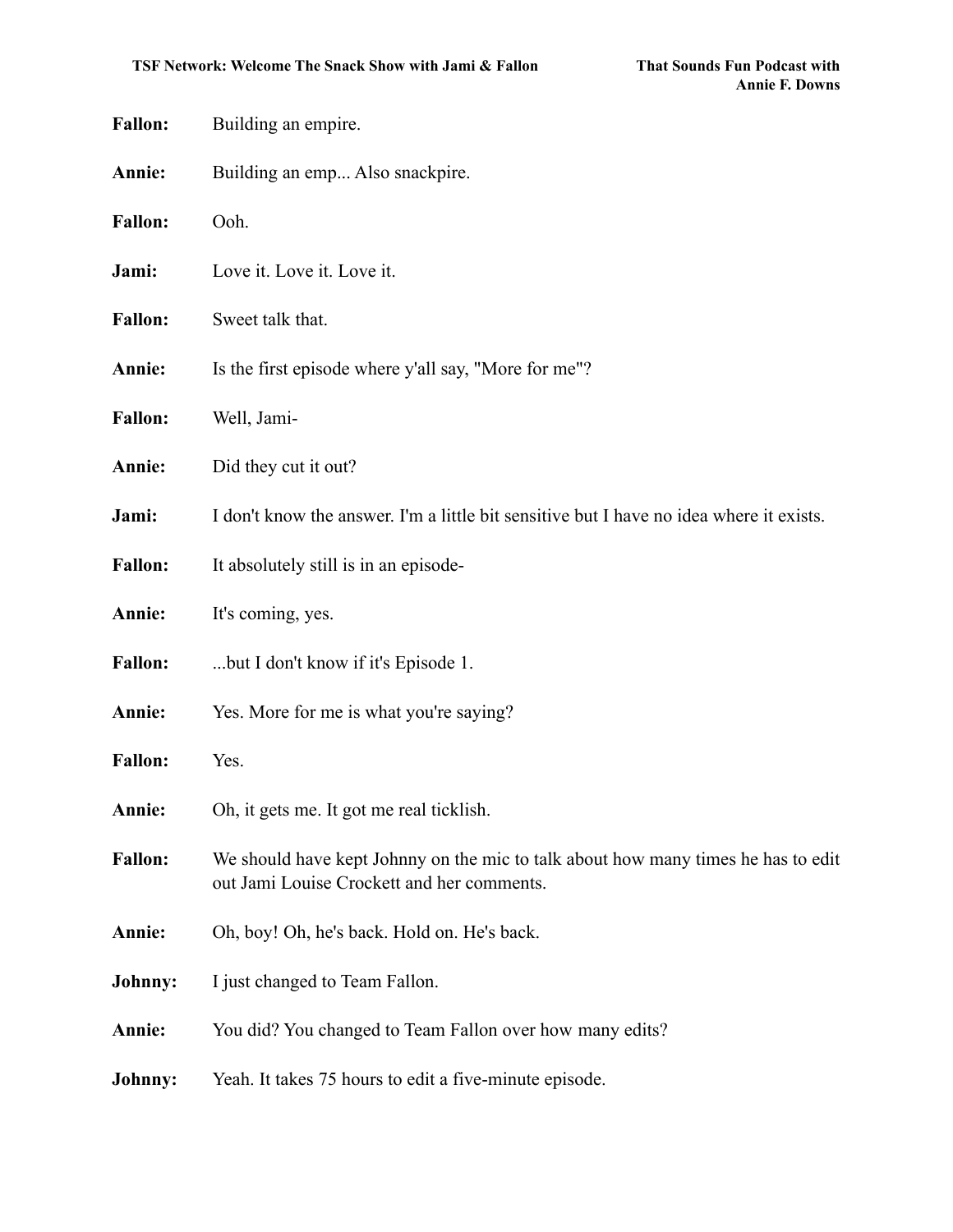| Jami:          | You know what? I am just providing so much content-                                                                                                                                                                                                   |
|----------------|-------------------------------------------------------------------------------------------------------------------------------------------------------------------------------------------------------------------------------------------------------|
| Annie:         | Color commentary.                                                                                                                                                                                                                                     |
| Jami:          | you just have to pick one-                                                                                                                                                                                                                            |
| Johnny:        | Nothing but a service.                                                                                                                                                                                                                                |
| Annie:         | Yeah, that's it.                                                                                                                                                                                                                                      |
| Jami:          | Best of the best.                                                                                                                                                                                                                                     |
| Annie:         | That's it. That's it. Oh, man. Okay, you guys, we can all I mean, I think that's one<br>of the things that's different about The Snack Show than a lot of podcasts that exist<br>right now is literally the episode is the start of the conversation. |
| Jami:          | Yes.                                                                                                                                                                                                                                                  |
| Annie:         | On Instagram and y'all as account Like, we really want to hear about snacks from<br>everybody.                                                                                                                                                        |
| <b>Fallon:</b> | Yes.                                                                                                                                                                                                                                                  |
| Jami:          | Well, with 30 minutes we only have so much time. So we got to continue the<br>conversation elsewhere.                                                                                                                                                 |
| Annie:         | Right. Right. Right.                                                                                                                                                                                                                                  |
| Jami:          | And to hear other people's opinions. We're just two people.                                                                                                                                                                                           |
| <b>Fallon:</b> | We're just leading.                                                                                                                                                                                                                                   |
| Jami:          | We're not the only ones a part of it.                                                                                                                                                                                                                 |
| Annie:         | You're just building the snackpire.                                                                                                                                                                                                                   |
| <b>Fallon:</b> | Yeah.                                                                                                                                                                                                                                                 |
| Jami:          | Yeah.                                                                                                                                                                                                                                                 |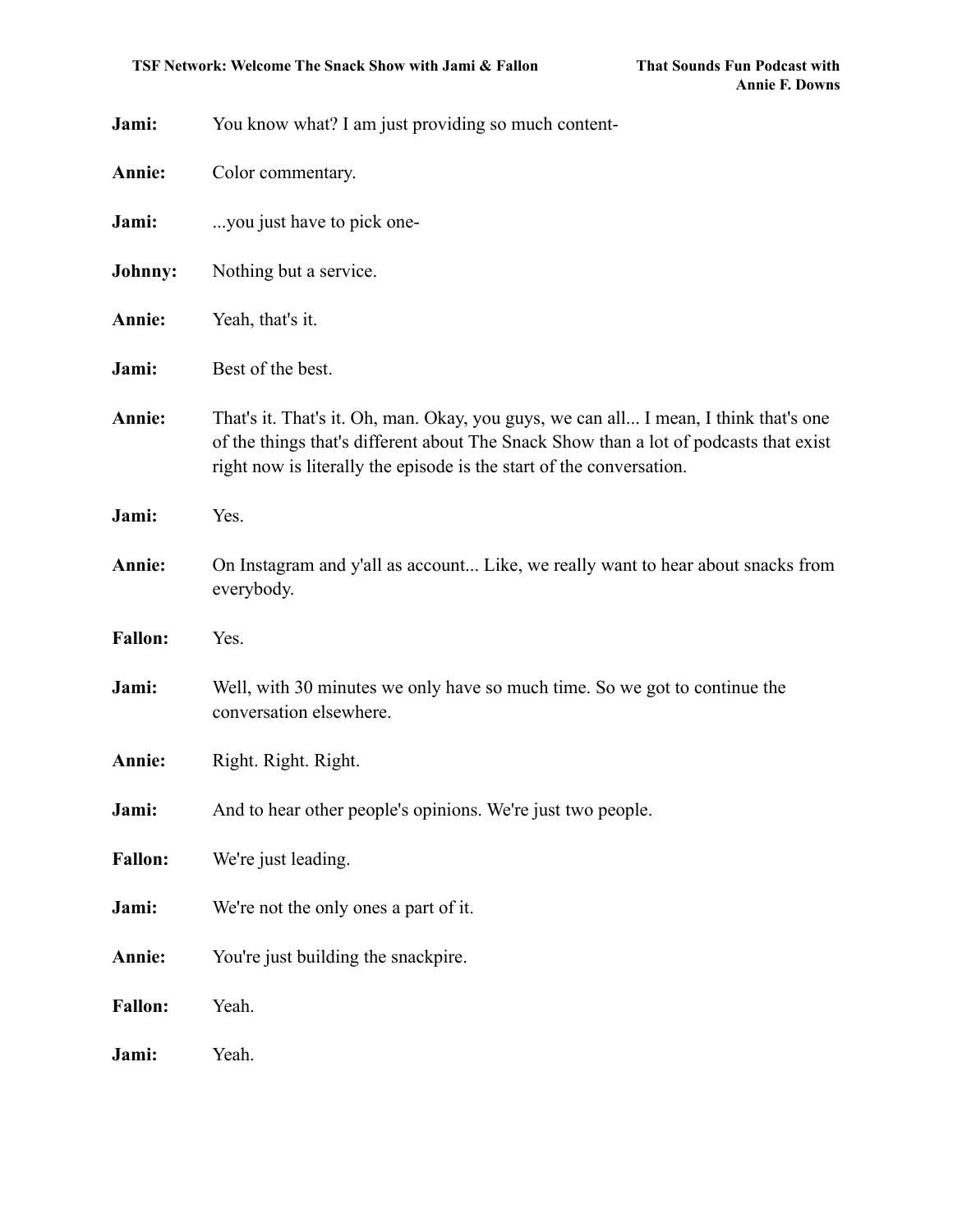| Annie:         | I get it. I get it. Fallon, of all the networks in the world, what made you pick to<br>bring The Snack Show to That Sounds Fun?                                                                                                                                                                         |
|----------------|---------------------------------------------------------------------------------------------------------------------------------------------------------------------------------------------------------------------------------------------------------------------------------------------------------|
| <b>Fallon:</b> | You know, I just thought they ran things so efficiently. Just their team is<br>phenomenal.                                                                                                                                                                                                              |
| Annie:         | That's it. It's really true. It's really true. Y'all, I mean, it is such a good fit for our<br>network on a thousand levels, but-                                                                                                                                                                       |
| <b>Fallon:</b> | We're very honored.                                                                                                                                                                                                                                                                                     |
| Annie:         | Oh, it is the best. We talk a lot about the network being an amusement park. And<br>we've got three shows joining this quarter which we're really excited about.<br>Everybody already heard about the FAITHFUL Podcast joining. And they have<br>such an important line. And so do y'all. Like it just- |
| <b>Fallon:</b> | Without funnel cake stand at the amusement park. You know what I mean?                                                                                                                                                                                                                                  |
| Annie:         | I've always said to you, you are my funnel cake. That is what I've always called<br>you.                                                                                                                                                                                                                |
| <b>Fallon:</b> | Fun.                                                                                                                                                                                                                                                                                                    |
| Annie:         | And my tour manager?                                                                                                                                                                                                                                                                                    |
| Jami:          | Yes.                                                                                                                                                                                                                                                                                                    |
| Annie:         | Let's go on the road.                                                                                                                                                                                                                                                                                   |
| <b>Fallon:</b> | It'll be so fun.                                                                                                                                                                                                                                                                                        |
| <b>Fallon:</b> | In a week and a half.                                                                                                                                                                                                                                                                                   |
| Annie:         | Yeah, in a week and a half-                                                                                                                                                                                                                                                                             |
| Jami:          | Let's do it.                                                                                                                                                                                                                                                                                            |
| Annie:         | yes, we go to Philadelphia.                                                                                                                                                                                                                                                                             |
| Jami:          | Yes.                                                                                                                                                                                                                                                                                                    |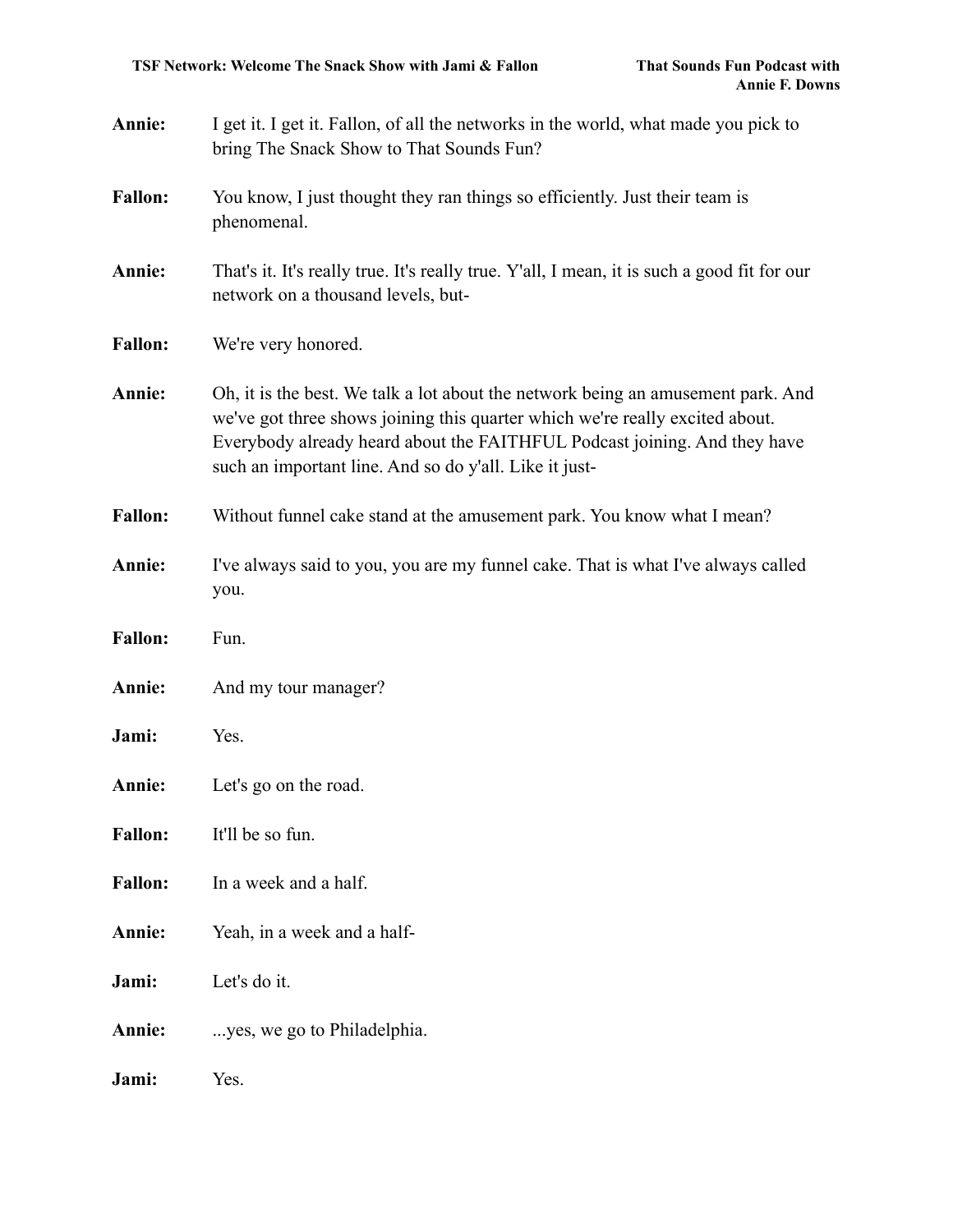| Annie:         | I can't wait. Are we snacking on tour?                                                                                                                                                                                                                          |
|----------------|-----------------------------------------------------------------------------------------------------------------------------------------------------------------------------------------------------------------------------------------------------------------|
| Jami:          | Let's do it. Bring some snacks to us.                                                                                                                                                                                                                           |
| <b>Fallon:</b> | Ohh.                                                                                                                                                                                                                                                            |
| Annie:         | Oh, I know, Fallon. Fallon's jaw has dropped because Jami is going to get a<br>collection of snacks on tour.                                                                                                                                                    |
| <b>Fallon:</b> | I'm so jealous.                                                                                                                                                                                                                                                 |
| Jami:          | But Jami the problem that we need to warn everybody about is when we're on tour,<br>you are working. Like you're a tour manager so you don't get to like laugh with me<br>and snacks. But you can receive snacks if people see you.                             |
| Jami:          | I can build in a 15-minute window every day.                                                                                                                                                                                                                    |
| Annie:         | Okay, okay.                                                                                                                                                                                                                                                     |
| Jami:          | We all need breaks. Everyone needs snack breaks.                                                                                                                                                                                                                |
| <b>Fallon:</b> | Sounds like a good Sabbath.                                                                                                                                                                                                                                     |
| Annie:         | So if you're coming up to meet us on tour in one of our 12 cities, you can give them<br>to the merch girl, you can give them to me at VIP. Or if you can't find Jami, you can<br>pass snacks to any of us that are staff and we will get them straight to Jami. |
| <b>Fallon:</b> | And feel free to say, "This snack is for Fallon. Save it for her."                                                                                                                                                                                              |
| Annie:         | Oh, yeah, yeah.                                                                                                                                                                                                                                                 |
| Jami:          | Honestly, if it's a savory snack, I'm like, "Ah, cool, I'll give that to Fal pal.                                                                                                                                                                               |
| Annie:         | The problem will be that we'll put it on the bus and it'll get destroyed by all those<br>boys.                                                                                                                                                                  |
| Jami:          | I'll let them keep it in the base. We'll keep it in the base for you.                                                                                                                                                                                           |
| Annie:         | Any snacks to get delivered to us will be brought back here, Fal. Don't worry.                                                                                                                                                                                  |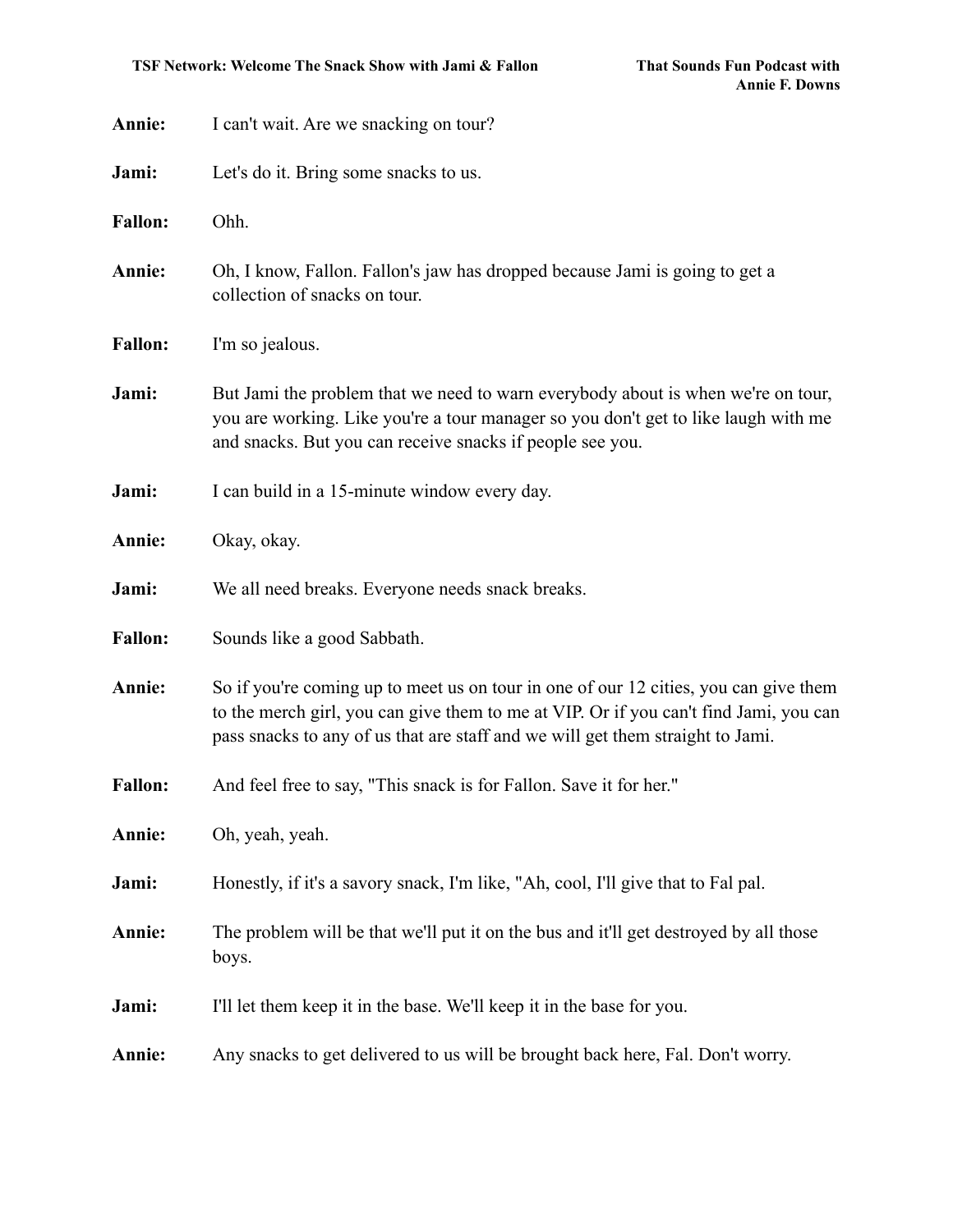| <b>Fallon:</b> | Perfect. Perfect. Okay. I have a question for you, Annie. What is your snack of the<br>week?                                                                    |
|----------------|-----------------------------------------------------------------------------------------------------------------------------------------------------------------|
| Annie:         | Oh, my snack of the week. My snack of the week You know, I have been really<br>hitting pretty hard this salsa from Trader Joe's, I think, that is fire-roasted. |

- **Annie:** I'm a fire-roasted medium. I am a fire-roasted medium.
- **Jami:** And what kind of chips are you dependent in that salsa?
- **Annie:** Siete.

**Jami:** Oh.

- **Jami:** That's so good.
- **Annie:** I'm doing the Siete Sea Salt. What's your snack of the week?
- **Fallon:** My snack of the week is... Okay, I'm going to pull a Jami and say my snack of the week is more of a meal. But my snack of the week is-
- **Jami:** Anything is a snack if you try hard enough.
- Fallon: True.
- **Annie:** We've got so many t-shirts to make. Anything is a snack if you try hard enough (TM).
- **Fallon:** Which is you don't have to try very hard. Bone broth.
- **Jami:** Oh, Fallon!
- **Annie:** Fallon!
- **Fallon:** No.
- **Annie:** Johnny is coming back. Johnny is coming back
- **Fallon:** Okay, okay. Miss Jami Crockett thinks peanut butter...
- **Jami:** Okay, peanut butter jelly is a snack. Uncrustables, a snack. Bone broth is like-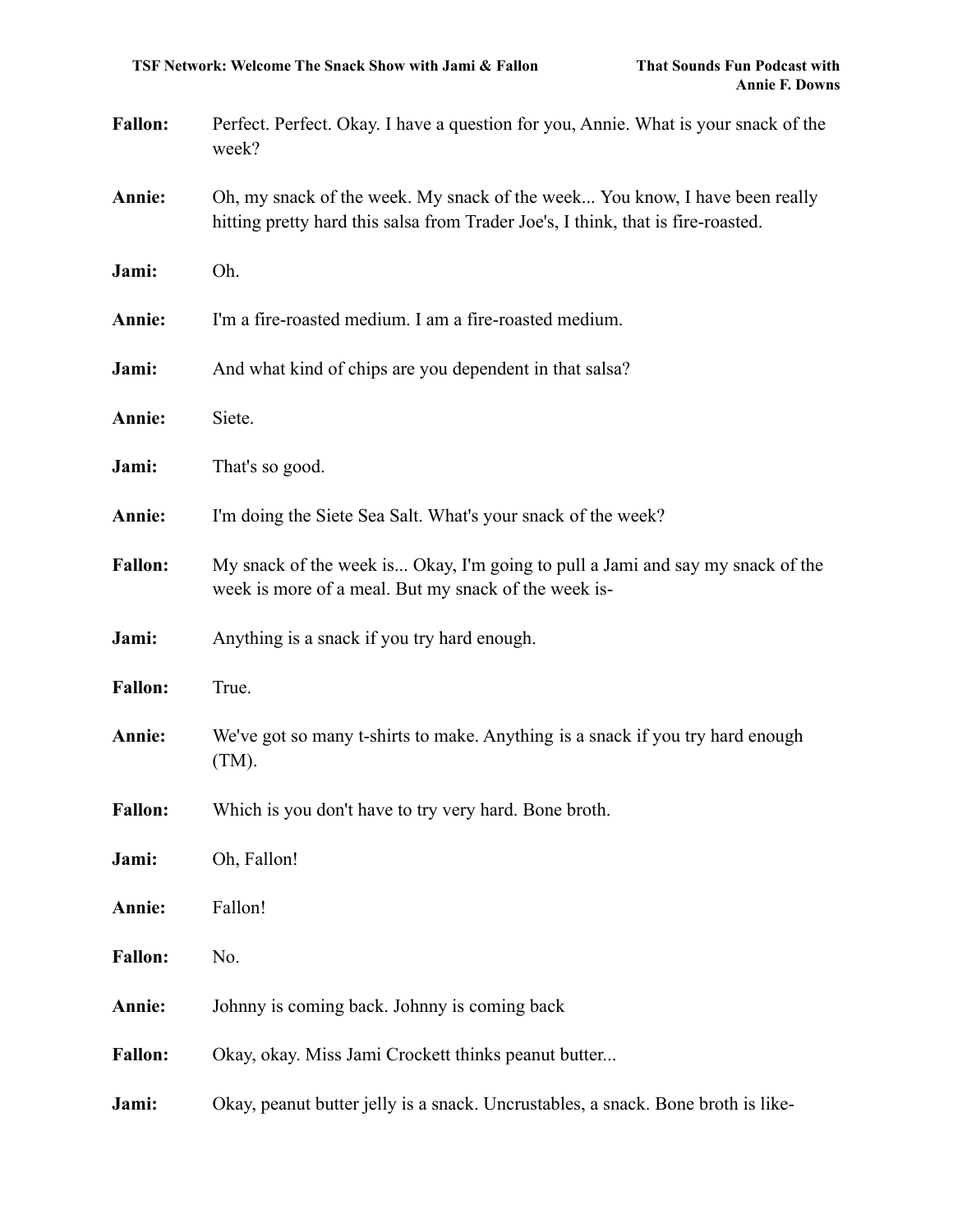| Annie:         | A drink.                                                                                                                                       |
|----------------|------------------------------------------------------------------------------------------------------------------------------------------------|
| <b>Fallon:</b> | You just said if I tried hard enough anything could be a snack. I tried very hard.                                                             |
| Annie:         | That's true. That's actually true.                                                                                                             |
| Jami:          | That is true. That's true. You tried yourself out the building. That's what you tried.                                                         |
| Annie:         | Okay, but why bone broth?                                                                                                                      |
| <b>Fallon:</b> | So I did a little fast where I had no protein for most of my life. I'm just kidding.                                                           |
| Annie:         | For the window time you were-                                                                                                                  |
| <b>Fallon:</b> | And so I'm trying to ease back into the game.                                                                                                  |
| Jami:          | Fallon, if you ever come on the pod and choose your vitamins as your snack, we are<br>done.                                                    |
| Annie:         | That's it. That's it.                                                                                                                          |
| Jami:          | We're cutting out the contract. I will pay us out whatever we have to do, but we are<br>out of here.                                           |
| Annie:         | 100%. 100%.                                                                                                                                    |
| <b>Fallon:</b> | I just got nervous because I didn't have one on-                                                                                               |
| Annie:         | That's a good answer. That's fine. Jami, what is your snack of the week?                                                                       |
| Jami:          | Oh, we're going back to Trader Joe's. Trader Joe's just treats me right in the snack<br>department. I tried their coffee ice cream sandwiches. |
| Annie:         | What?                                                                                                                                          |
| Jami:          | The sandwich part is a brownie and the ice cream part is coffee ice cream.                                                                     |
| Annie:         | The sandwich part is a brownie, the ice cream part is coffee ice cream.                                                                        |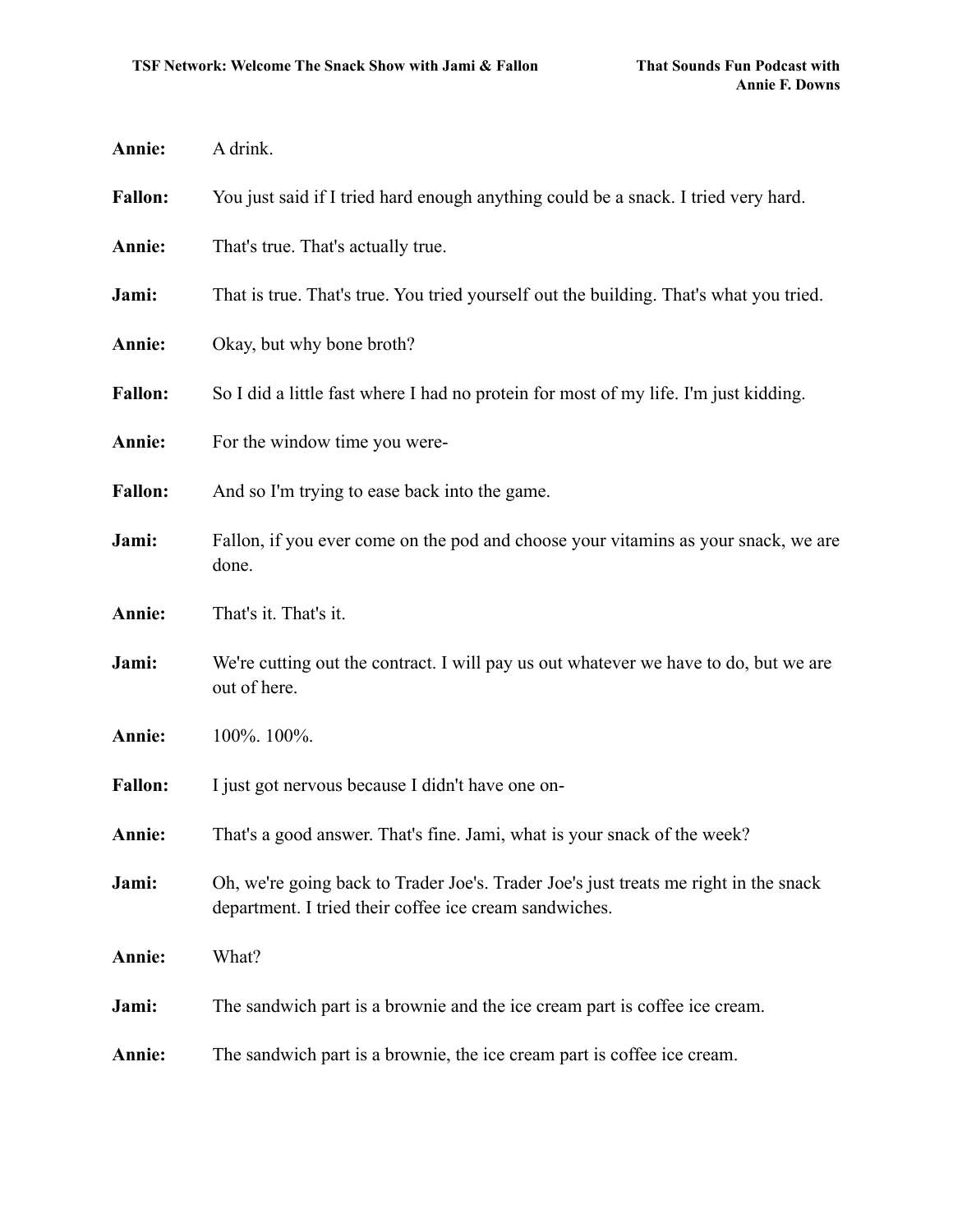- **Jami:** And they are a little tiny square. They're much smaller than an ice cream sandwich. They're probably inch and a half by inch and a half little square. So it's not as much.
- **Annie:** That's surprising.
- **Jami:** It's a little rising smaller tree, but wowy zowy.
- **Annie:** Wowy zowy.
- **Jami:** Sounds so good.
- **Annie:** Fal, will you talk about the snack that Lillian brought us yesterday.
- **Fallon:** Oh, my goodness!
- **Annie:** Oh my gosh!
- **Fallon:** Lillian-
- **Annie:** Do you know this, Jami, that Lillian before she worked for me she ran a bakery?
- **Jami:** I did know this, yes.
- **Jami:** Our stomachs are blessed.
- **Annie:** We are blessed.

[crosstalk 00:44:03]

- **Jami:** I haven't tried any of those cherry flavored-
- **Annie:** Another t-shirt.
- Fallon: Another t-shirt. Add it to the merchandise. Oh my gosh, it's so good.
- **Annie:** I'm so proud of that.
- **Fallon:** It was so good.
- **Annie:** Okay, So what did Lillian make?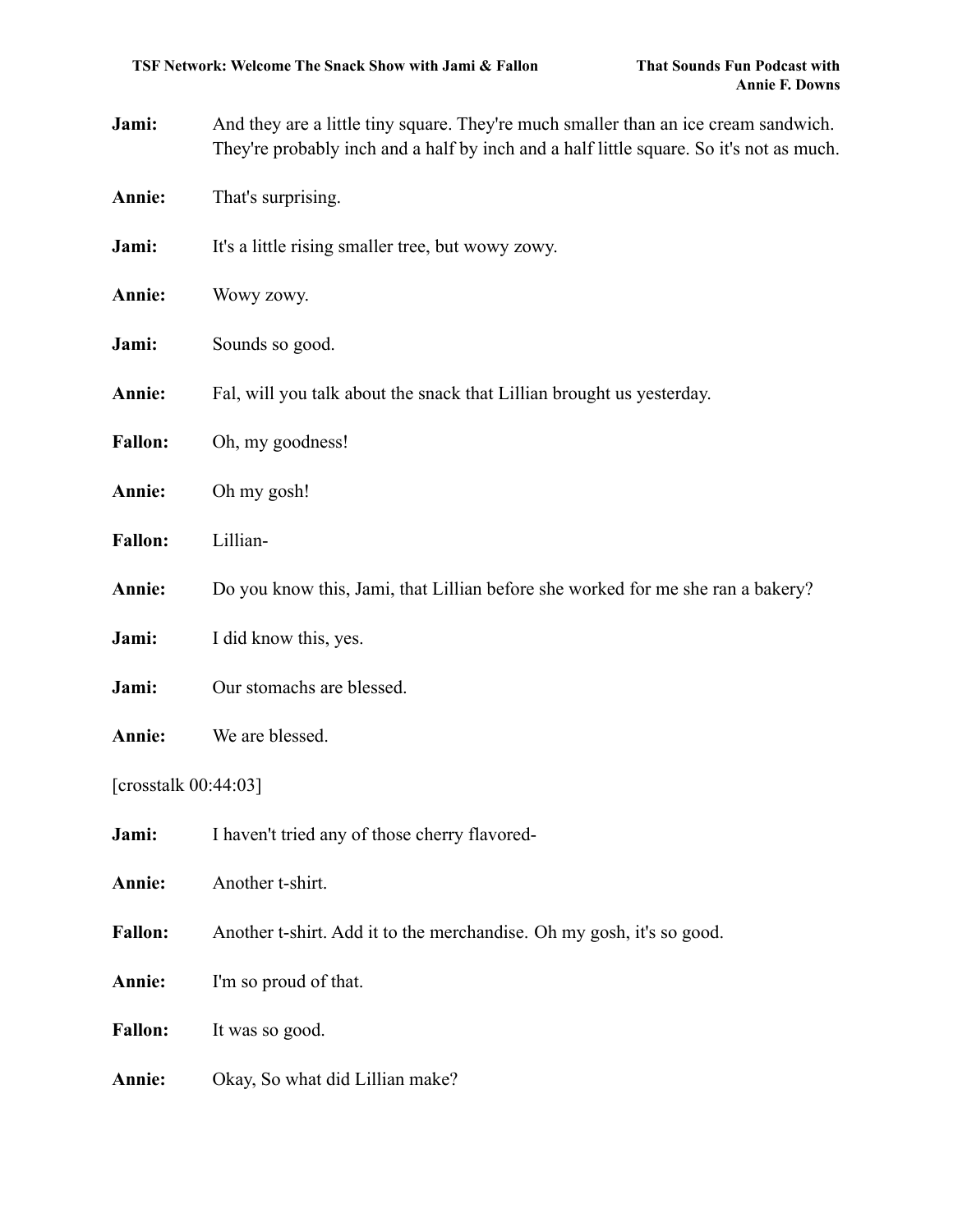| <b>Fallon:</b> | So it was chocolate, cherry?                                                                                                                                                                                                      |
|----------------|-----------------------------------------------------------------------------------------------------------------------------------------------------------------------------------------------------------------------------------|
| Annie:         | Yeah, it was chocolate and cherry.                                                                                                                                                                                                |
| <b>Fallon:</b> | Chocolate cherry like cake crumbles.                                                                                                                                                                                              |
| Jami:          | Oh my gosh!                                                                                                                                                                                                                       |
| Annie:         | She did that thing where you put like cherry pie stuff but she didn't I don't think<br>she candied. I think she made it. But cherry pie stuff and then brownie batter on top<br>and then you shave butter.                        |
| <b>Fallon:</b> | It was just "excuse me."                                                                                                                                                                                                          |
| Annie:         | It's out here. It's out here. You can have a taste of it.                                                                                                                                                                         |
| <b>Fallon:</b> | That, actually reverse it cut out all the stuff about the bone broth. My snack of the<br>week was that cake.                                                                                                                      |
| Annie:         | Was Lillian's cherry chocolate.                                                                                                                                                                                                   |
| Jami:          | That's the leadership I needed, Fallon. Thank you. Thank you for Redeeming Love<br>over there.                                                                                                                                    |
| Annie:         | Right now everyone can go to The Snack Show with Jami Fallon. And Jami is<br>J-A-M-I F-A-L-L-O-N. So The Snack Show-                                                                                                              |
| <b>Fallon:</b> | K-L-U-G.                                                                                                                                                                                                                          |
| Annie:         | Yeah, Klug. Everyone should know the last name is Klug. Snack Show with Jami<br>Fallon. Episode 1 and the trailer is out today, which you just heard.                                                                             |
| <b>Fallon:</b> | Two episodes for your little earbuds.                                                                                                                                                                                             |
| Annie:         | And then the next one comes next Friday. The Snack Show Pod is where we follow<br>you on Instagram and give our we need your thoughts immediately. Like waste no<br>time. Go ahead, give us your thoughts on the first few posts. |
| Jami:          | And we're continuing to record. So if we've got thoughts on what we should talk<br>about. We've started pretty high level but we're working pretty specific on some<br>topics.                                                    |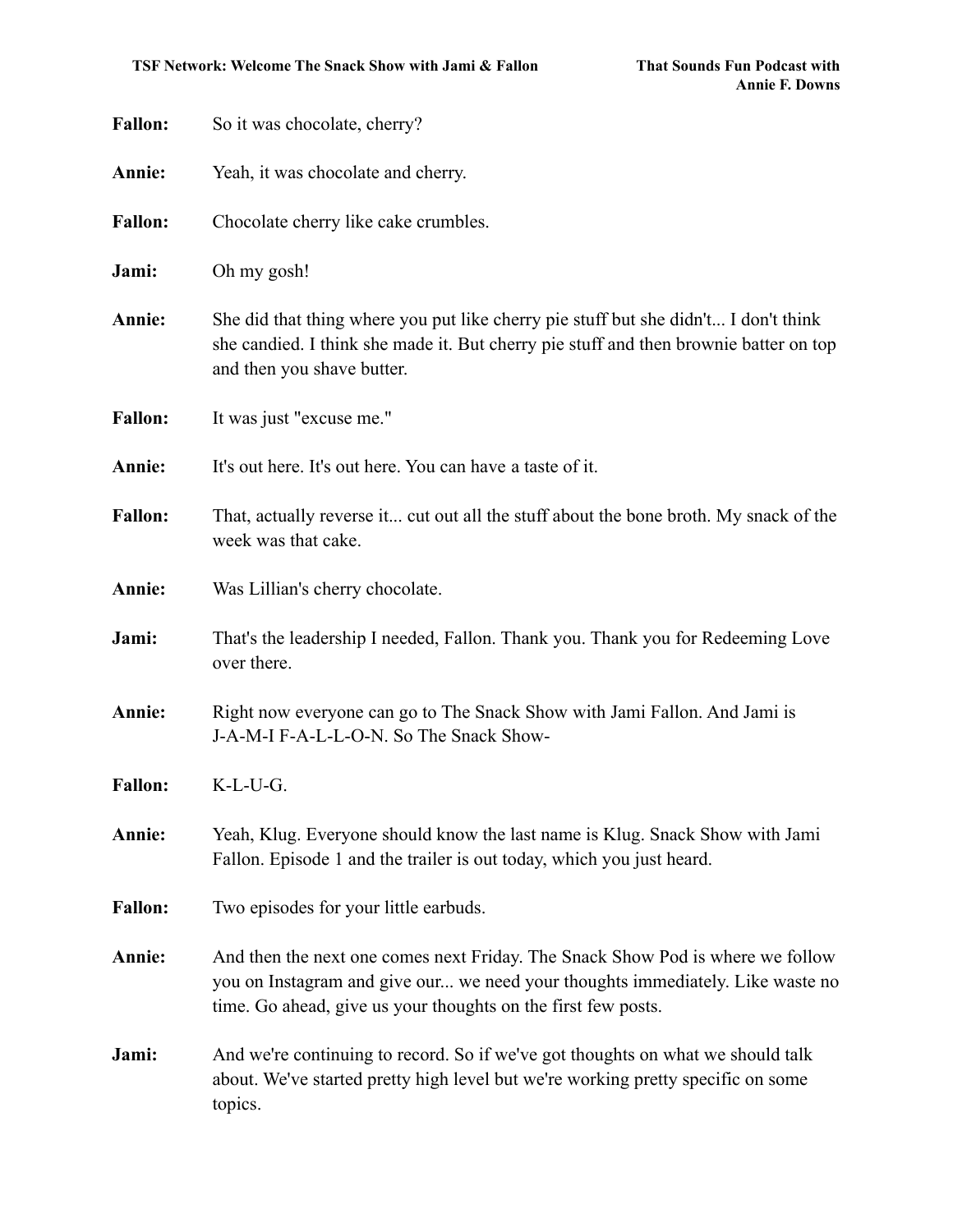- **Annie:** I think that's what's really fun is there are these like big macro like we talked about. Like there's gas station snacks. But then there's Buck-ee's episodes. And then there's like cookie snacks and then there's Oreo episodes.
- **Jami:** Yes, yes, yes.
- **Annie:** And you have some special guests coming?
- **Jami:** We do.
- **Fallon:** We do.
- **Annie:** You're snackperts?
- **Jami:** We're very excited.
- Fallon: Everyone's a snackpert in their own heart.
- **Annie:** Oh my gosh.
- Fallon: So you know, everyone-
- **Annie:** All the shirts. All the shirts we're making. Everyone is a snackpert.
- Fallon: So we have people that will come in with their favorite snack and share about it and add to the conversation. So we're pretty excited. I mean, literally everyone that we talked to about this podcast was like, "Oh my gosh, can I come on and talk about dot dot dot."
- **Annie:** I know. It is unbelievable. It's unbelievable. I cannot wait to hear what our friends think. You guys, this is really exciting. Happy launch day.
- **Jami:** Oh, thank you.
- **Fallon:** Thank you so much.
- **Annie:** Snack about it. And you know the last question we always ask, because the show is called That Sounds Fun, y'all gotta tell me what sounds fun to you.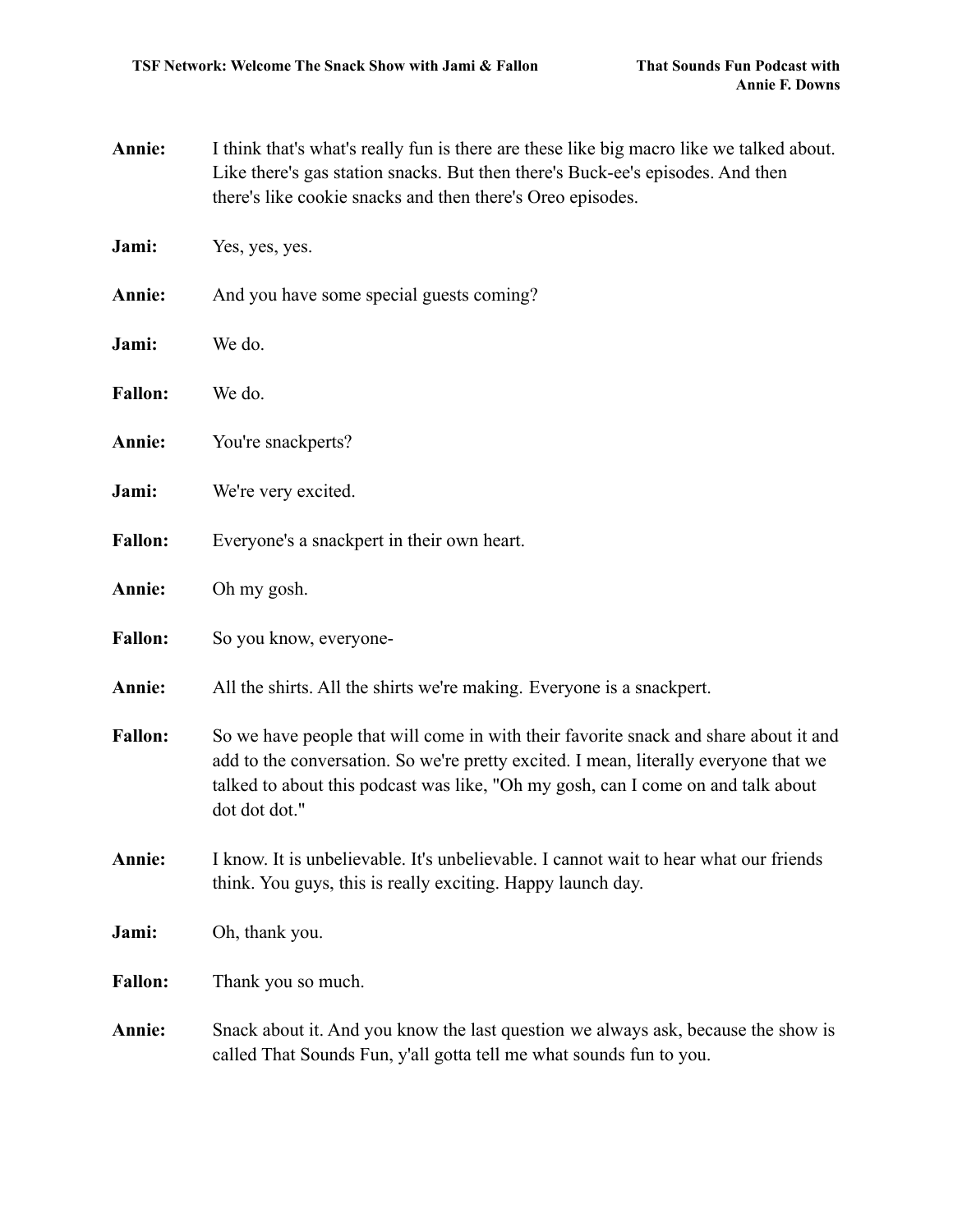- Fallon: Love it. So my fun thing is that Jami and I are about to record an episode coming up all about big game snacks aka Super Bowl snacks.
- **Annie:** It comes out next Friday.
- **Fallon:** Yeah, just in time.
- **Annie:** Yeah, just in time, yes.
- **Fallon:** People will be-
- **Annie:** We need to cross the finish line.
- Fallon: People will be fully prepared to watch the game.
- **Annie:** Oh, that is really fun. I cannot wait to hear what y'all snacks are that you come up for the big game.
- **Fallon:** For the big game.
- **Annie:** For the big game. Okay, that's what sounds fun to you. I love that making your podcast sounds fun to you.
- **Fallon:** I know.
- **Annie:** Are y'all having fun doing it?
- **Jami:** We really are.
- **Fallon:** So much fun. I mean my stomach hurts every time we leave the studio, mostly because Jami says the most inappropriate things.
- **Jami:** I was going to say I am a little apprehensive at me being out in the road as I've already called myself as the town idiot of the That Sounds Fun podcast. And then I just talked about Hallmark movies and kissing guys in elevators. But yes, I'm very excited.
- **Annie:** I think it's going to be really fun. Jami, tell me what sounds fun to you.

**Jami:** Going on tour.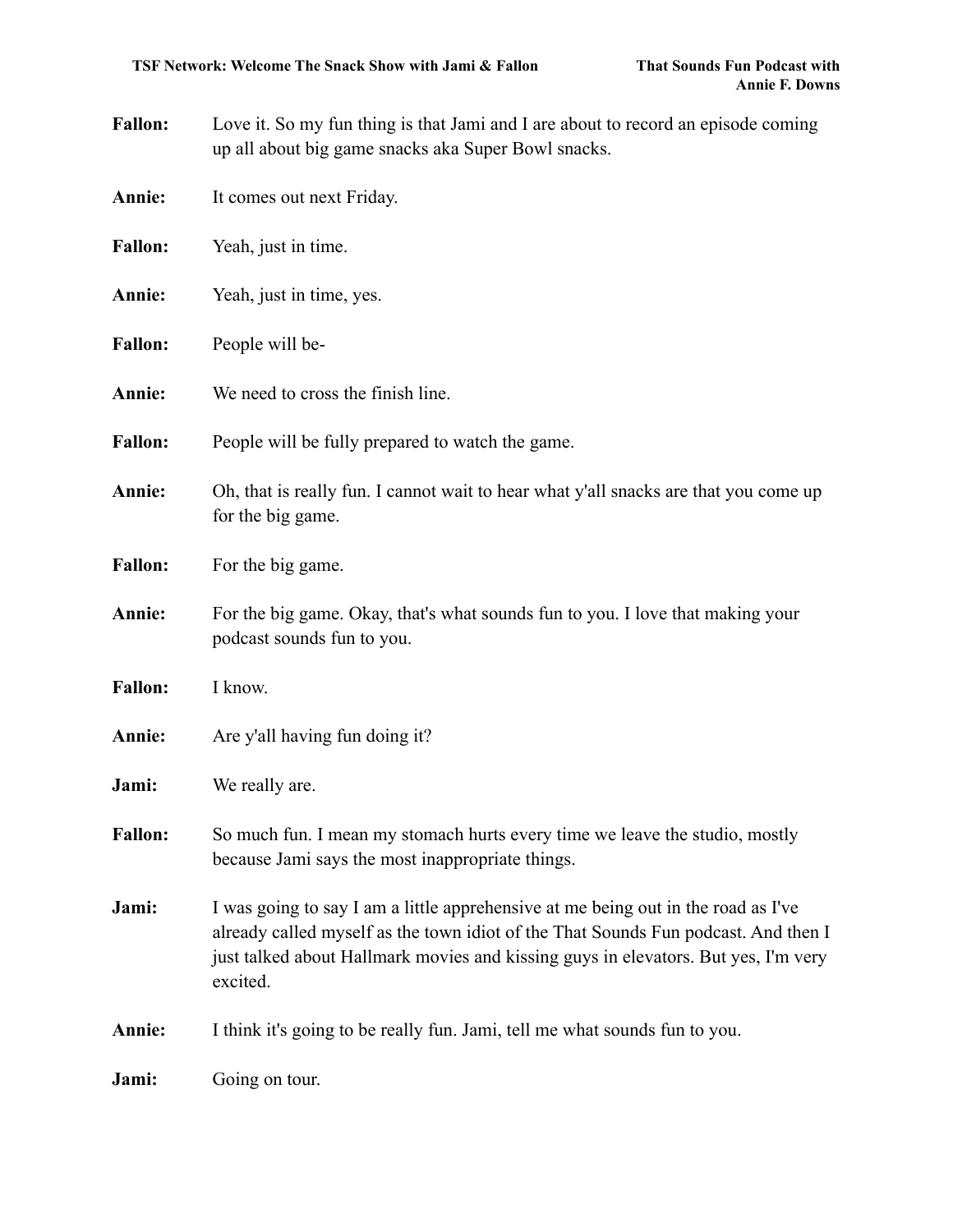| Annie:         | Oh, that's a kind of answer.                                                                                                                                                             |
|----------------|------------------------------------------------------------------------------------------------------------------------------------------------------------------------------------------|
| Jami:          | It's going to be so fun.                                                                                                                                                                 |
| Annie:         | It is really going to be so fun.                                                                                                                                                         |
| Jami:          | I mean, I was ready for it in the fall and now we're doing it now.                                                                                                                       |
| Annie:         | That's right. It just is the right time. It's the right guess, it's the right cities-                                                                                                    |
| Jami:          | I'm praying for warm weather on the West Coast. Like let's just a little sun on our<br>skin-                                                                                             |
| Annie:         | Our first weekend is going to be chill.com. We understand.                                                                                                                               |
| Jami:          | It's winter. It's winter everywhere.                                                                                                                                                     |
| Annie:         | Yes, it's winter everywhere. But then we go to Florida, we go to Tampa. I'm like<br>requiring us all to sit outside in Tampa for an hour. And then we hit California on<br>the west run. |
| Annie:         | And then in Phoenix there'll be toast.                                                                                                                                                   |
| Jami:          | So I'm just hoping for a little warm weather.                                                                                                                                            |
| Annie:         | Some warm weather and some new snacks. Yes. That's what we're going to be<br>getting on this tour.                                                                                       |
| <b>Fallon:</b> | That's it. I'm coming to one of the cities.                                                                                                                                              |
| Annie:         | I thought you already were coming to one of the cities.                                                                                                                                  |
| <b>Fallon:</b> | I just haven't booked my plane ticket.                                                                                                                                                   |
| Annie:         | Here's what's true. Whatever city you come to, we're bringing you both on stage. I<br>just need you to have a heads up that whatever-                                                    |
| <b>Fallon:</b> | Sorry for whoever is the guest on that show.                                                                                                                                             |
| Annie:         | We got The Snack Show in the house.                                                                                                                                                      |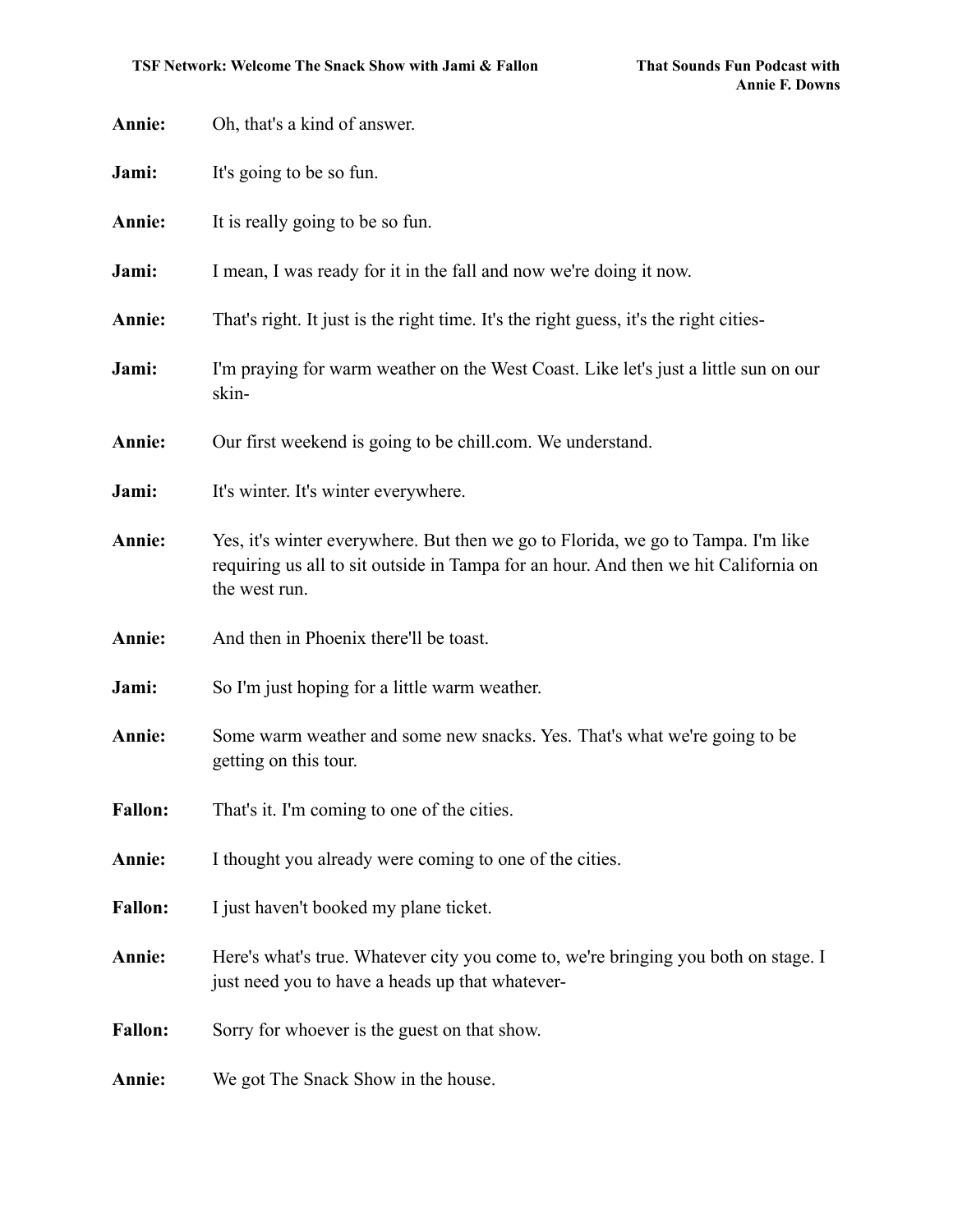| <b>Fallon:</b> | Okay, maybe halfway through.                                                                            |
|----------------|---------------------------------------------------------------------------------------------------------|
| Annie:         | Okay. So you think in West Coast run?                                                                   |
| <b>Fallon:</b> | I think so. I love the West Coast.                                                                      |
| Annie:         | I'm happy to pay for you to fly that far. When you could just-                                          |
| <b>Fallon:</b> | I thought is was going to be on my-                                                                     |
| Annie:         | Of course, it's not.                                                                                    |
| Jami:          | Oh, you gotta spicy snack over there.                                                                   |
| Annie:         | Fal, would you please come to the West Coast?                                                           |
| <b>Fallon:</b> | I would love to.                                                                                        |
| Annie:         | Okay. So one of our six West Coast shows, we're going to have a little Snack Show<br>moment on stage.   |
| Jami:          | Okay.                                                                                                   |
| <b>Fallon:</b> | Okay.                                                                                                   |
| Jami:          | Tell us which one, we'll be prepared.                                                                   |
| Annie:         | Okay, great. I can't wait. I don't know which one yet. It'll be a surprise. We're not<br>going to tell. |
| <b>Fallon:</b> | Oh.                                                                                                     |
| Annie:         | We're just going to let you show up.                                                                    |
| <b>Fallon:</b> | You are talking to Enneagram ones.                                                                      |
| Annie:         | Oh, you're going to know. I'm just not going to say it on the microphone.                               |
| Jami:          | Oh, okay. Okay.                                                                                         |
| <b>Annie:</b>  | I can't surprise you-                                                                                   |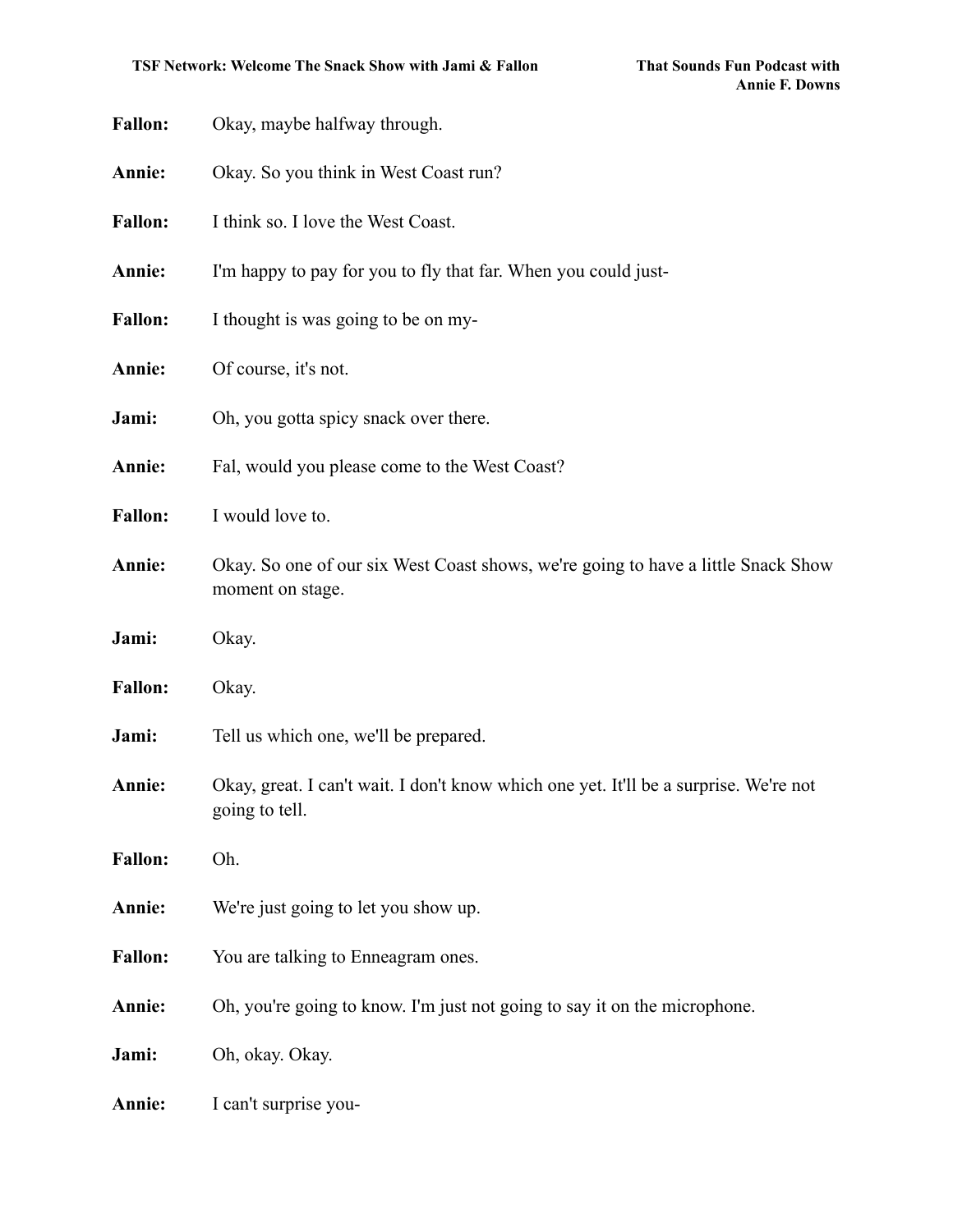- **Jami:** I'm the tour manager, I will have to know who is at every show and coordinating every movement. So I will know.
- **Annie:** That's exactly right. That's exactly right. And I'll have to buy your flight in advance.
- **Fallon:** True.
- **Annie:** So yeah, we aren't going to just-
- **Fallon:** We're not-
- **Annie:** We don't have private jets.
- **Fallon:** We don't?
- **Annie:** Oh, okay, enough of this. Let's let them go listen to The Snack Show. You guys make sure you subscribe. Go ahead and rate it and review it. It helps so much. And ladies, we'll see y'all next time.
- **Jami:** I'll eat more snacks before then.

### **[00:49:26] <music>**

**Outro:** Oh, friends, don't you love them? Listen, I am dying about this podcast. Y'all are going to love it so much. These episodes are the best. We all need something like this on a Friday.

> So I want you to go right now as you are near your phone and subscribe to or follow The Snack Show with Jami Fallon wherever you're listening to this one so that you don't miss a single episode. And go follow them on Instagram. Remember, this is the beginning of the conversation but we really want to talk about snacks on the gram. They are The Snack Show Pod. Go follow them, get ready, this is going to be fun.

And while you are subscribing to the show, rate it all five of those stars, review it, share it with all your people who are snack lovers people. We talk about this show all the time around the office. We are so happy that it exists for you. We know you're going to love it as much as we do.